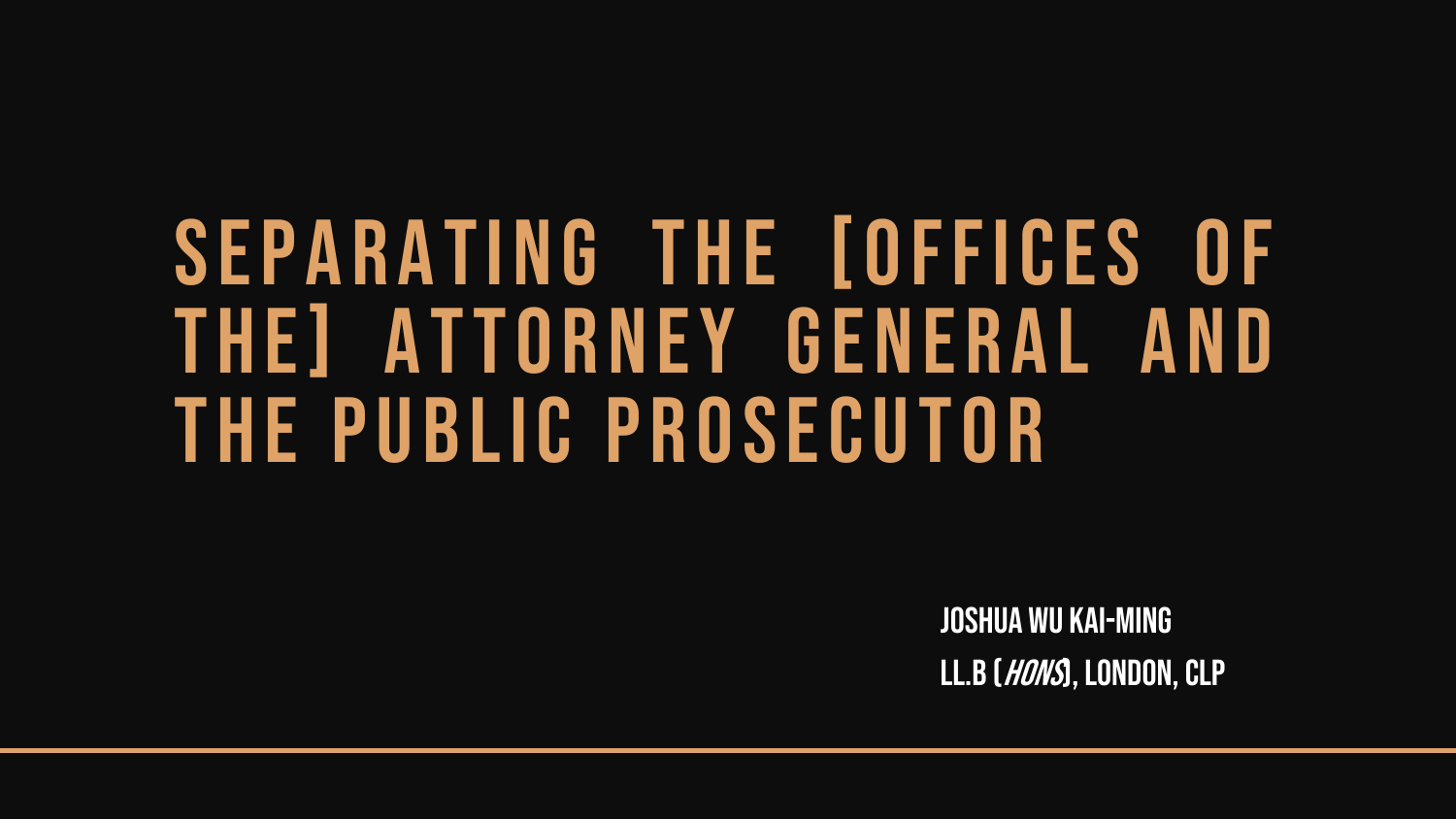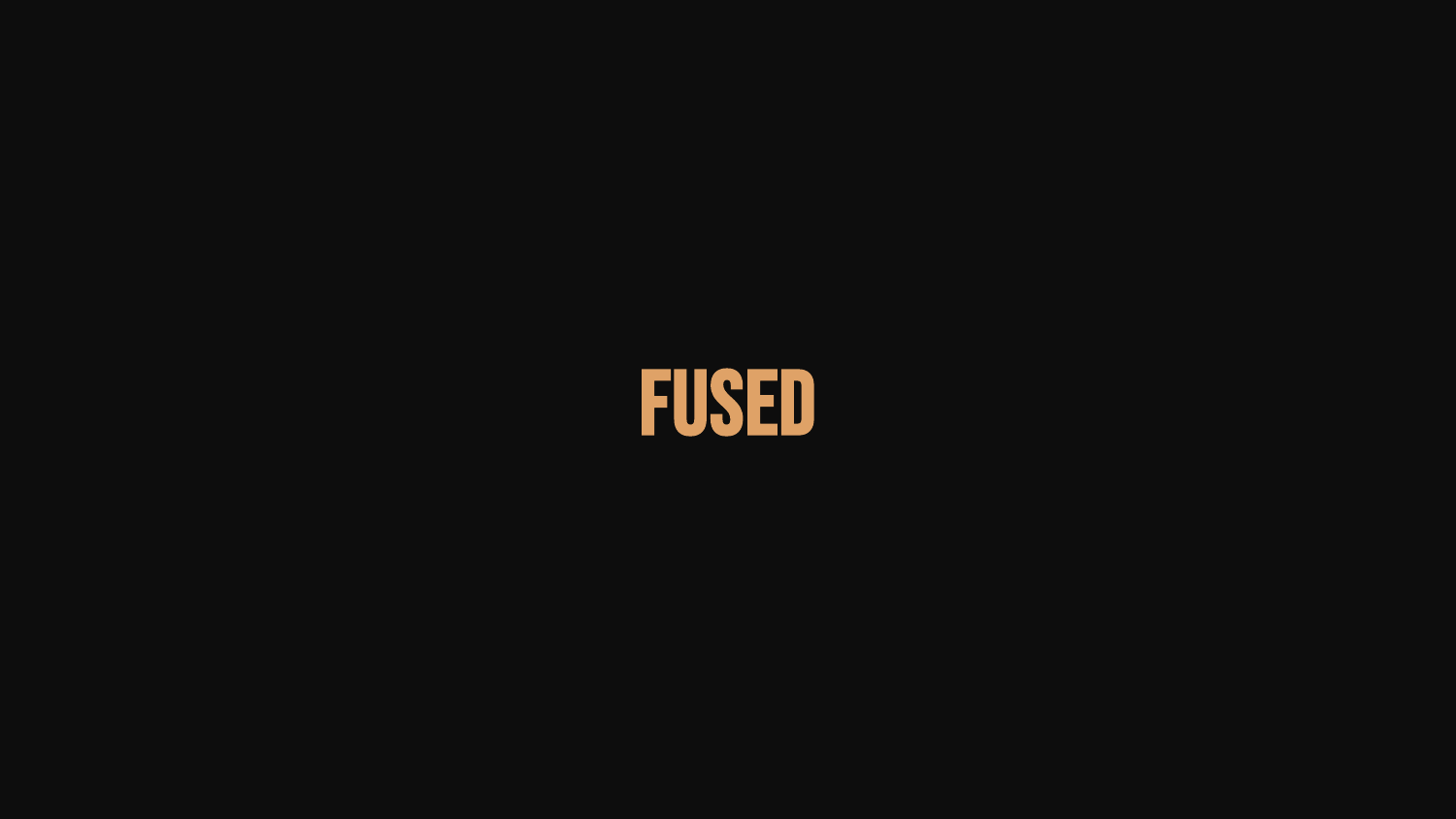# 1. BRUNEI

# 2. HONG KONG

3.SINGAPORE

4.SRILANKA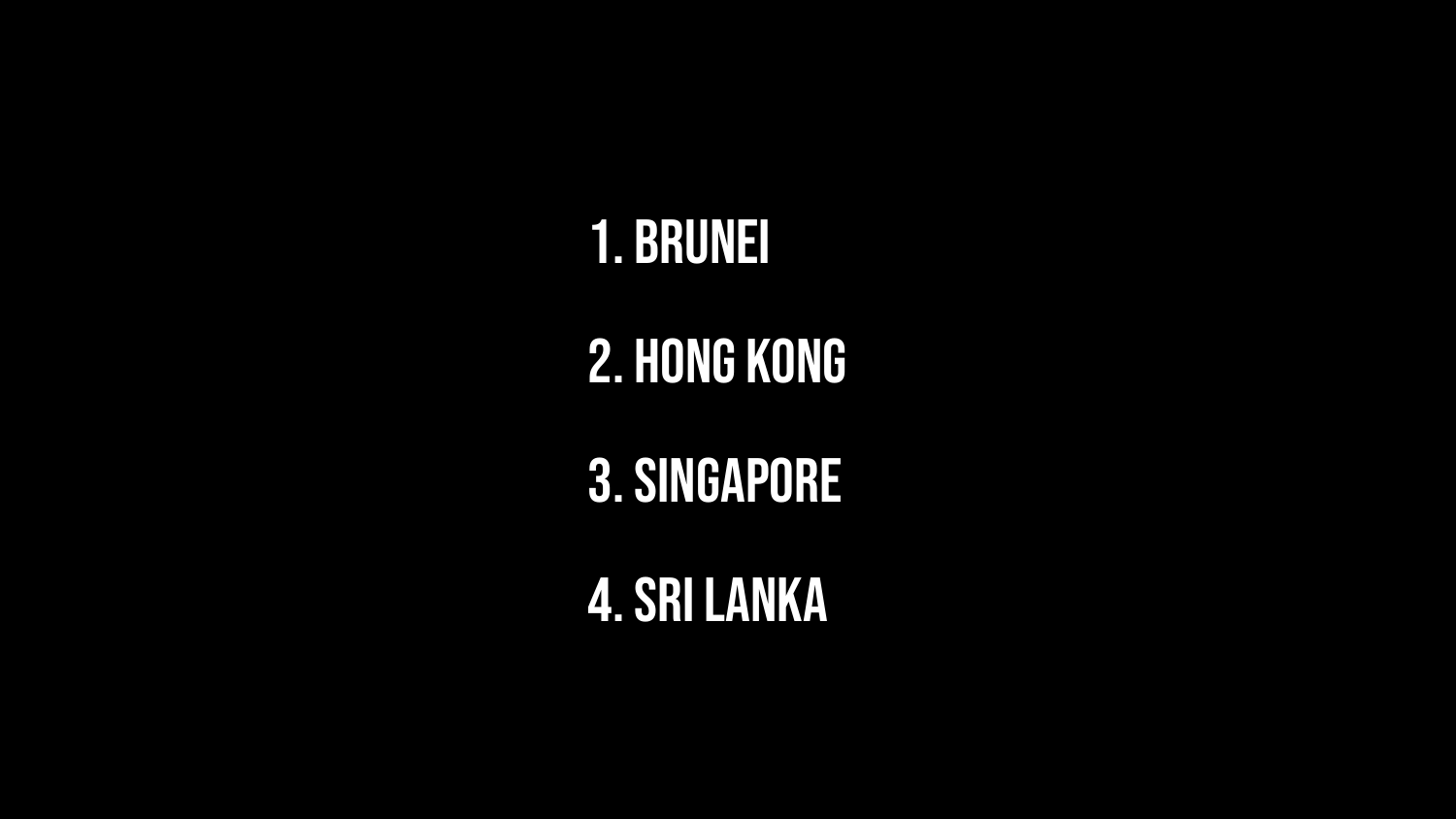

#### ARTICLE 81(2) & (3) OF THE CONSTITUTION OF BRUNEI DARUSSALAM

"(2) The Attorney General shall advise on all legal matters connected with the affairs of Brunei Darussalam referred to him by His Majesty the Sultan and Yang Di-Pertuan or by the Government.

(3) The Attorney General shall have power exercisable at his discretion to institute, conduct or discontinue any proceedings for an offence other than …"

ATTORNEY GENERAL THE PRINCIPAL LEGAL ADVISOR TO THE GOVERNMENT

ATTORNEY GENERAL IN CHARGE OF CRIMINAL **PROSECUTIONS**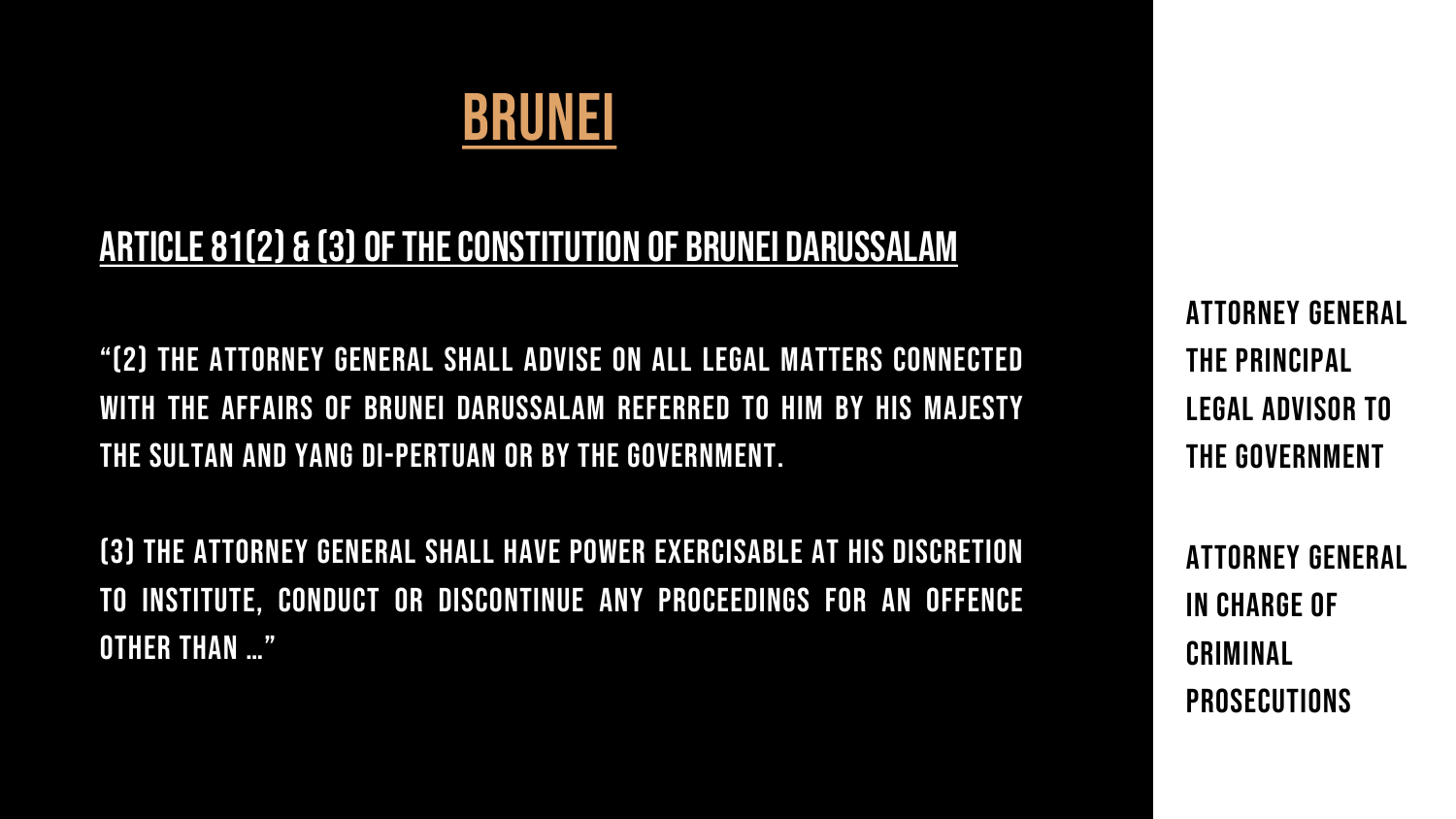### HONG KONG\*

### Article 63 of the Basic Law of the Hong Kong Special ADMINISTRATIVE REGION OF THE PEOPLE'S REPUBLIC OF CHINA

"The Department of Justice of the Hong Kong Special Administrative Region shall control criminal prosecutions, free from any interference."

DEPARTMENT OF JUSTICE in charge of criminal prosecution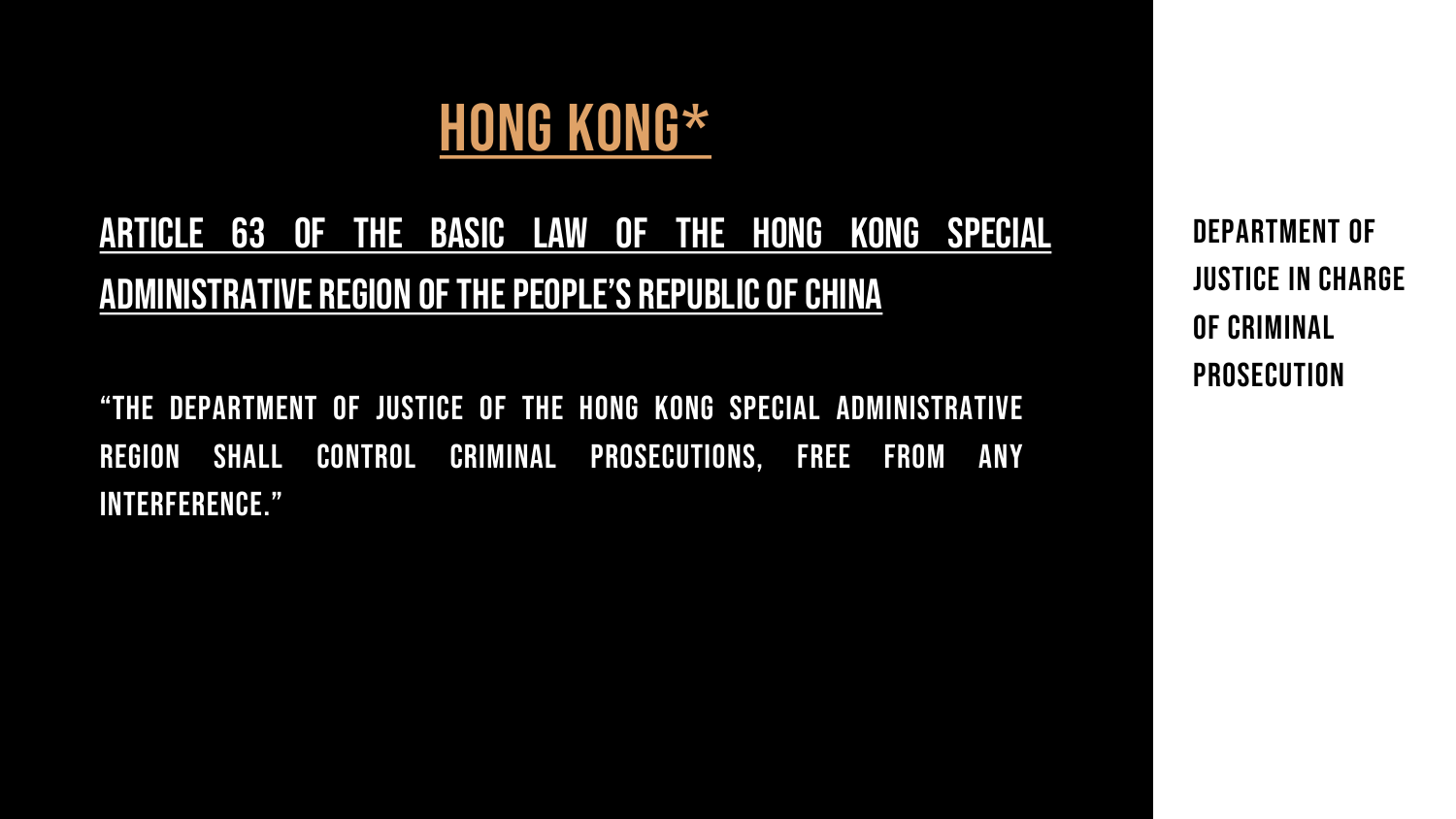### HONG KONG\*

### DEPRARTMENT OF JUSTICE'S WEBSITE PROSECUTIONS

| <b>Secretary for Justice</b><br>Ms Teresa Cheng, GBM, GBS, SC, JP<br>(39184111)                                                                                                                                                                                         |                                                                                                                                                                      |                                                                                                               |                                                                                                                                                                                                                                          |                                                                                                   |                                                                                                                                                                     |                                                                                                                                                                                                                               |
|-------------------------------------------------------------------------------------------------------------------------------------------------------------------------------------------------------------------------------------------------------------------------|----------------------------------------------------------------------------------------------------------------------------------------------------------------------|---------------------------------------------------------------------------------------------------------------|------------------------------------------------------------------------------------------------------------------------------------------------------------------------------------------------------------------------------------------|---------------------------------------------------------------------------------------------------|---------------------------------------------------------------------------------------------------------------------------------------------------------------------|-------------------------------------------------------------------------------------------------------------------------------------------------------------------------------------------------------------------------------|
| <b>Civil Division</b>                                                                                                                                                                                                                                                   | <b>Constitutional</b><br>and Policy<br><b>Affairs Division</b>                                                                                                       | <b>International</b><br><b>Law Division</b>                                                                   | <b>Law Drafting</b><br><b>Division</b>                                                                                                                                                                                                   | <b>National</b><br><b>Security</b><br><b>Prosecutions</b><br><b>Division</b>                      | <b>Prosecutions</b><br><b>Division</b>                                                                                                                              | <b>Administration</b><br>& Development<br><b>Division</b>                                                                                                                                                                     |
| Law Officer<br>(Civil Law)<br>Ms Christina<br>Cheung, JP<br>(39184333)                                                                                                                                                                                                  | Solicitor General<br>(Ag)<br>Mr Llewellyn Mui<br>(39184007)                                                                                                          | Law Officer<br><i>(International</i><br>Law)<br>Ms Linda Lam<br>(39184777)                                    | Law Draftsman<br>Mr Michael Lam<br>(39184647)                                                                                                                                                                                            | Law Officer<br>(National Security)                                                                | Director of Public<br>Prosecutions<br>Ms Maggie Yang<br>(39028001)                                                                                                  | Director of<br>Administration &<br>Development<br>Ms Gracie Foo, IP<br>(39184222)                                                                                                                                             |
| Civil Litigation,<br>mediation,<br>arbitration and<br>tribunal matters<br>Land related<br>advisory matters<br>Commercial<br>contracts and<br>commercial related<br>advisory matters<br>General legal<br>advisory matters<br><b>Bilingual legal</b><br>documents matters | Legal policy affairs<br><b>Basic Law</b><br>China law<br>Human rights<br>Constitutional<br>development and<br>elections<br><b>Public enquiries</b><br>and complaints | Multilateral treaties<br>Bilateral<br>agreements<br>Public international<br>law<br>Mutual legal<br>assistance | To draft all<br>legislation<br>proposed by the<br>Government<br>To yet the form of<br>draft legislation<br>that is not<br>proposed by the<br>Government<br>To provide an<br>up-to-date<br>database of Hong<br>Kong legislation<br>(HKeL) | Prosecution of<br>offences<br>endangering<br>national security<br>and other related<br>legal work | Advise on and<br>prosecute criminal<br>cases<br>Advise law<br>enforcement<br>agencies generally<br>on criminal law and<br>practice and the<br>effect of legislation | General<br>administration of<br>the Department<br>Personnel and staff<br>management<br>Finance, accounting<br>and supplies<br>Training<br>Information<br>technology<br>Law library<br>Liaison with<br>bureaux/<br>departments |

DIVISION, HEADED BY DIRECTOR OF PUBLIC PROSECUTIONS, prosecute trials and appeals on behalf of the **HKSAR**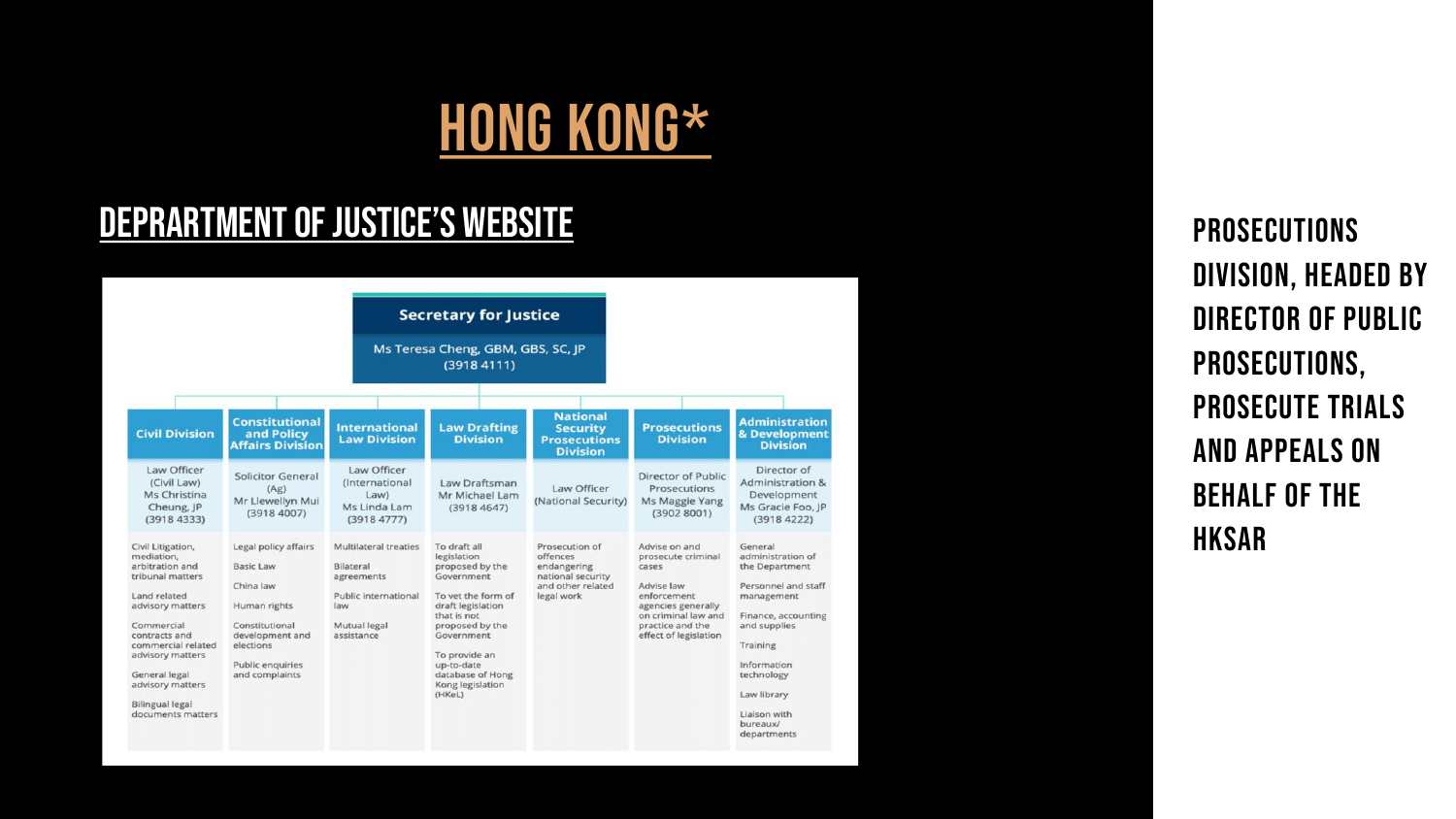### HONG KONG\*

### IN RE C (A BANKRUPT) [2006] 4 HKC 582 (CA) AT P 590

"The prosecutorial independence of the Secretary for Justice is a linchpin of the rule of law … 'the decision whether any citizen should be prosecuted or whether any prosecution should be discontinued, should be a matter for the prosecuting authorities to decide on the merits of the case without political or other pressure.' [Sir Robert Finlay, 1903] … these statements … reflect accepted and applied fundamental principle in this jurisdiction the continuation of which is preserved by the entire theme of the Basic Law as well, specifically, as by article 63."

SECRETARY FOR Justice may withdraw case by entering nolle prosequi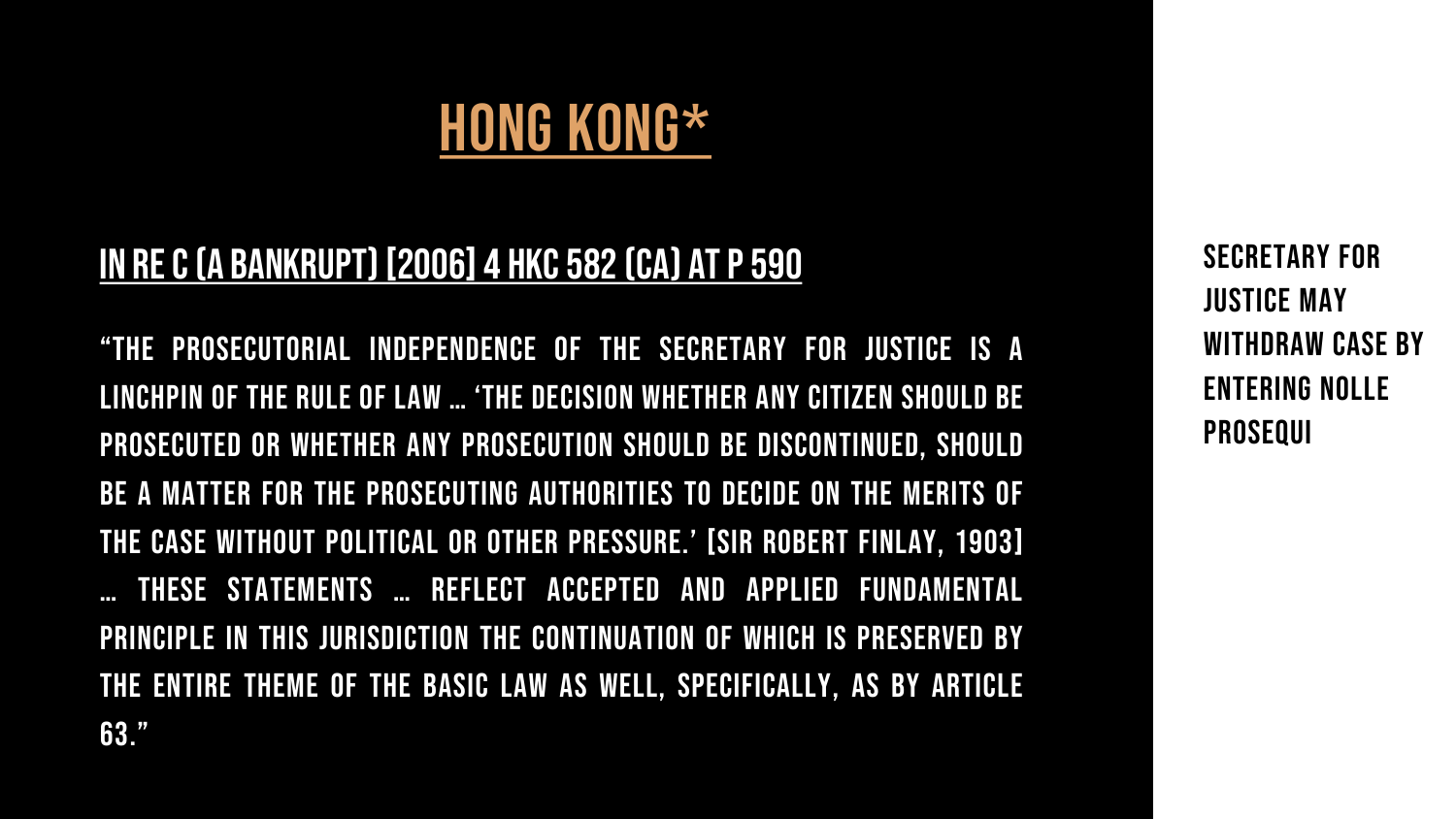### SINGAPORE

#### ARTICLE 35 OF THE CONSTITUTION OF THE REPUBLIC OF SINGAPORE

"(7) It shall be the duty of the Attorney-General to advise the Government upon such legal matters and to perform such other duties of a legal character, as may from time to time be referred or assigned to him by the President or the Cabinet and to discharge the functions conferred on him by or under this Constitution or any other written law.

(8) The Attorney-General shall have power, exercisable at his discretion, to institute, conduct or discontinue any proceedings for any offence."

ATTORNEY GENERAL THE PRINCIPAL LEGAL ADVISOR TO THE GOVERNMENT

ATTORNEY GENERAL IN CHARGE OF CRIMINAL PROSECUTIONS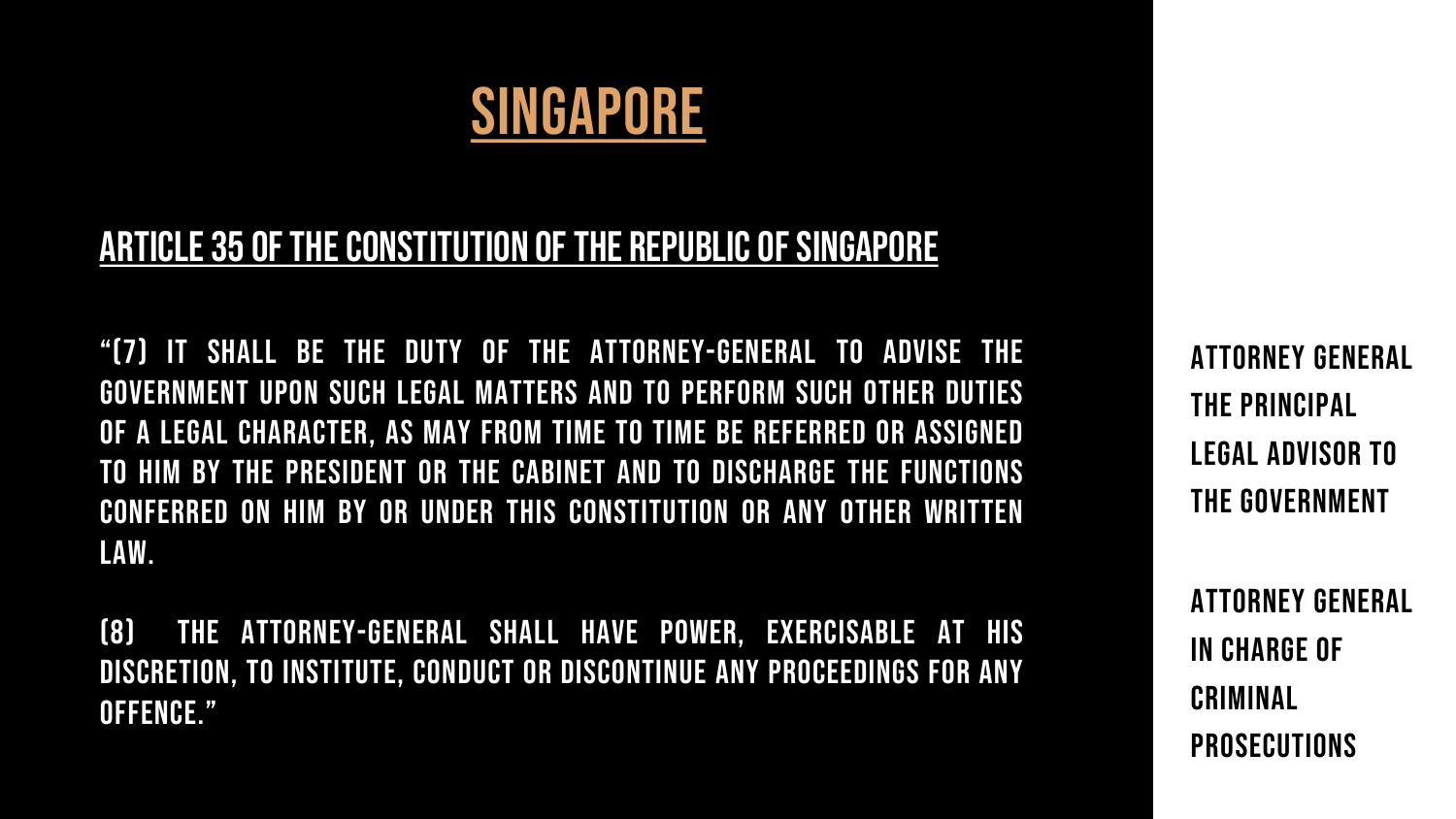### SRI LANKA

#### MINISTRY OF JUSTICE WEBSITE ATTORNEY GENERAL

The Hon. Attorney General is the Chief Legal Advisor representing the Democratic Socialist Republic of Sri Lanka. He performs the duties as the Head of the Department and Accounting Officer in the Department. The Attorney General's Department falls under the category of A Grade Department and by the proclamation published in the GazetteNo.1933/13 dated 21.09.2015, it came under the purview of the Ministry of Justice.

The Attorney General's Department tenders legal advice, either upon being advice sought or on its own initiative to the Central Government, Provincial Councils, Government's Departments, Statutory Boards and such other semi government institution with regard to criminal and civil matters including constitutional and commercial jurisdictions etc. Further, the Counsels attached to the Department appear before the Superior Courts, Provincial Appellate High Courts, High Courts and Courts of first instance including Labour Tribunals for the Government and Government Establishments in litigation.

THE PRINCIPAL LEGAL ADVISOR TO THE GOVERNMENT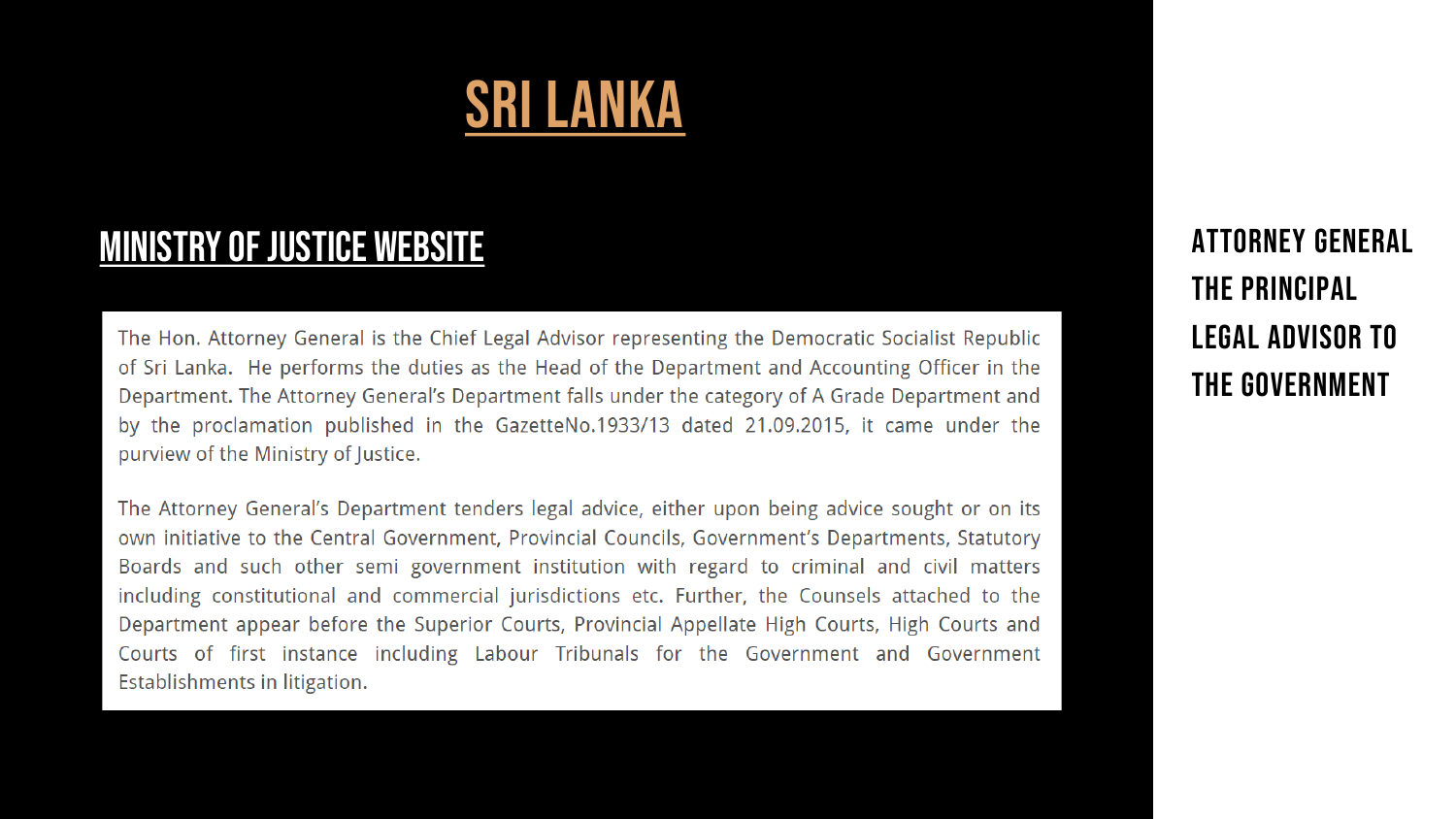### SRI LANKA

#### ATTORNEY GENERAL'S DEPARTMENT'S WEBSITE

#### Attorney General's Department of the Democratic Socialist Republic of Sri Lanka.

The Attorney General is the Chief Legal Advisor to the Government. In that capacity he advises the Government, Government Departments, Statutory Boards and Public Corporations in respect of all legal matters. He conducts prosecutions in criminal cases and appears on behalf of the Government, Government Departments, Statutory Boards and Public Corporations in any Court or Tribunal.

The Attorney General plays an important role with regard to criminal matters and in certain instances acts in a quasi-judicial manner. He renders advise, either upon advice being sought or on his own initiative to State Departments, public officers, officers of the Police and other armed forces and officers in Statutory Boards and Public Corporations in respect of any criminal matter of importance or complexity.

ATTORNEY GENERAL IN CHARGE OF CRIMINAL PROSECUTIONS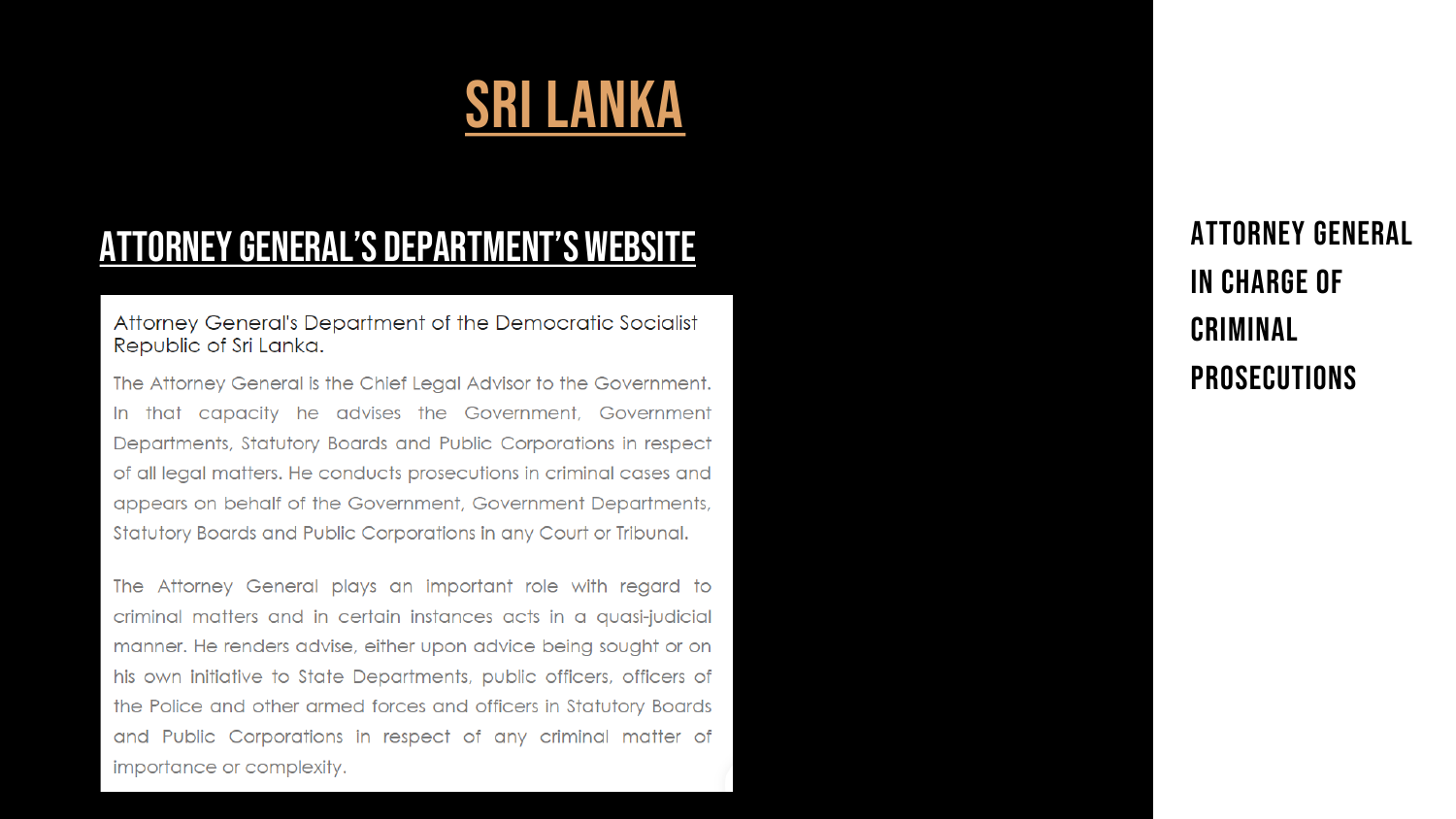

#### SECTION 393(1) OF THE CODE OF CRIMINAL PROCEDURE ACT 1979

"(1) It shall be lawful for the Attorney-General to exhibit information, PRESENT INDICTMENTS AND TO INSTITUTE, UNDERTAKE, OR CARRY ON CRIMINAL proceedings in the following cases …" (Emphasis mine)

ATTORNEY GENERAL IN CHARGE OF CRIMINAL PROSECUTIONS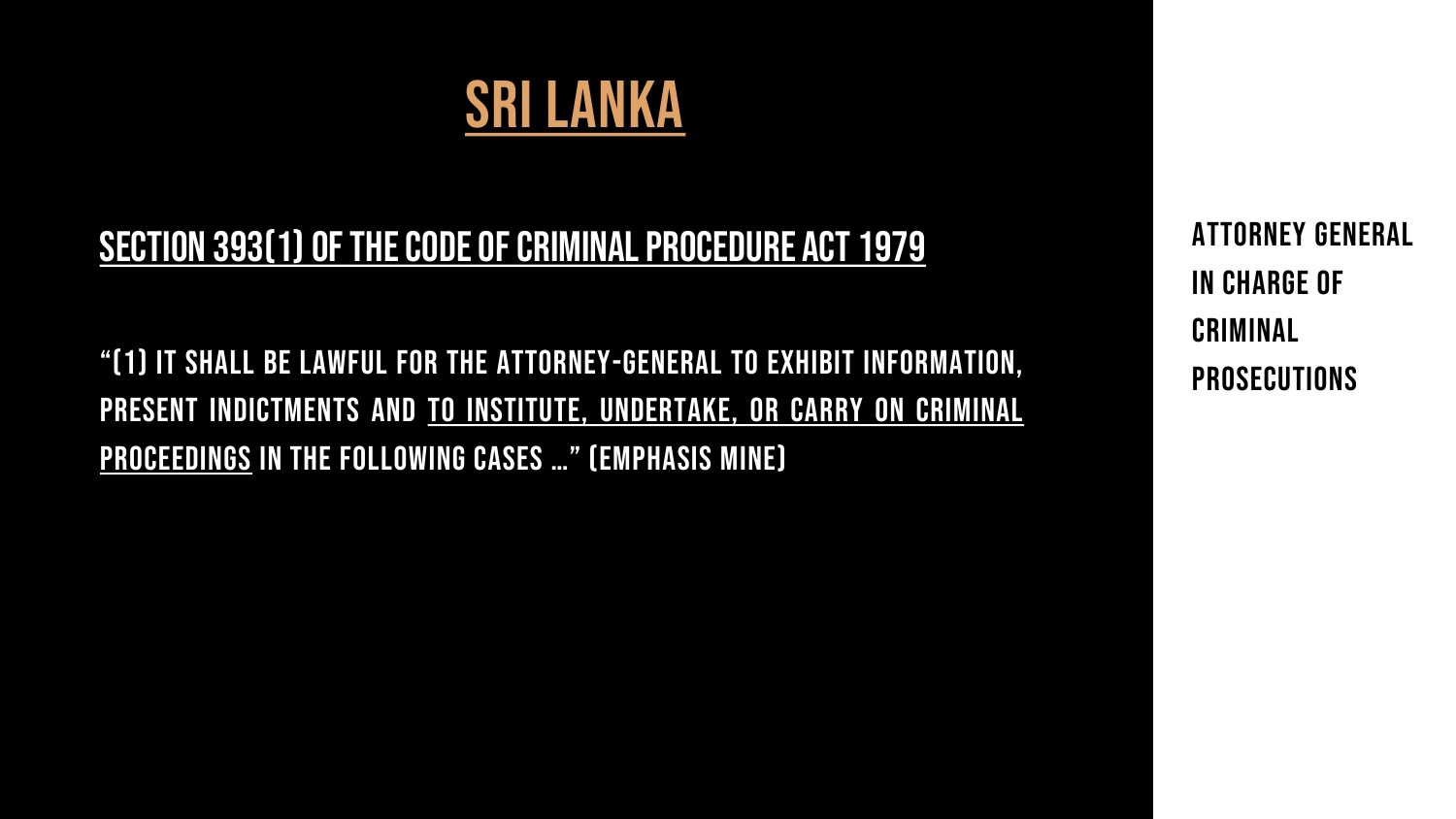

#### SECTION 194 OF THE CODE OF CRIMINAL PROCEDURE ACT 1979

"(1) At any stage of a trial before the High Court under this Code before the a return of the verdict the Attorney-General may, if he thinks fit, inform the court that he will not further prosecute the accused upon the indictment or any charge therein, and thereupon all proceedings on such indictment or charge as the case may be against the accused shall be stayed and he shall be discharged of and from the same.."

ATTORNEY GENERAL may withdraw case by entering nolle prosequi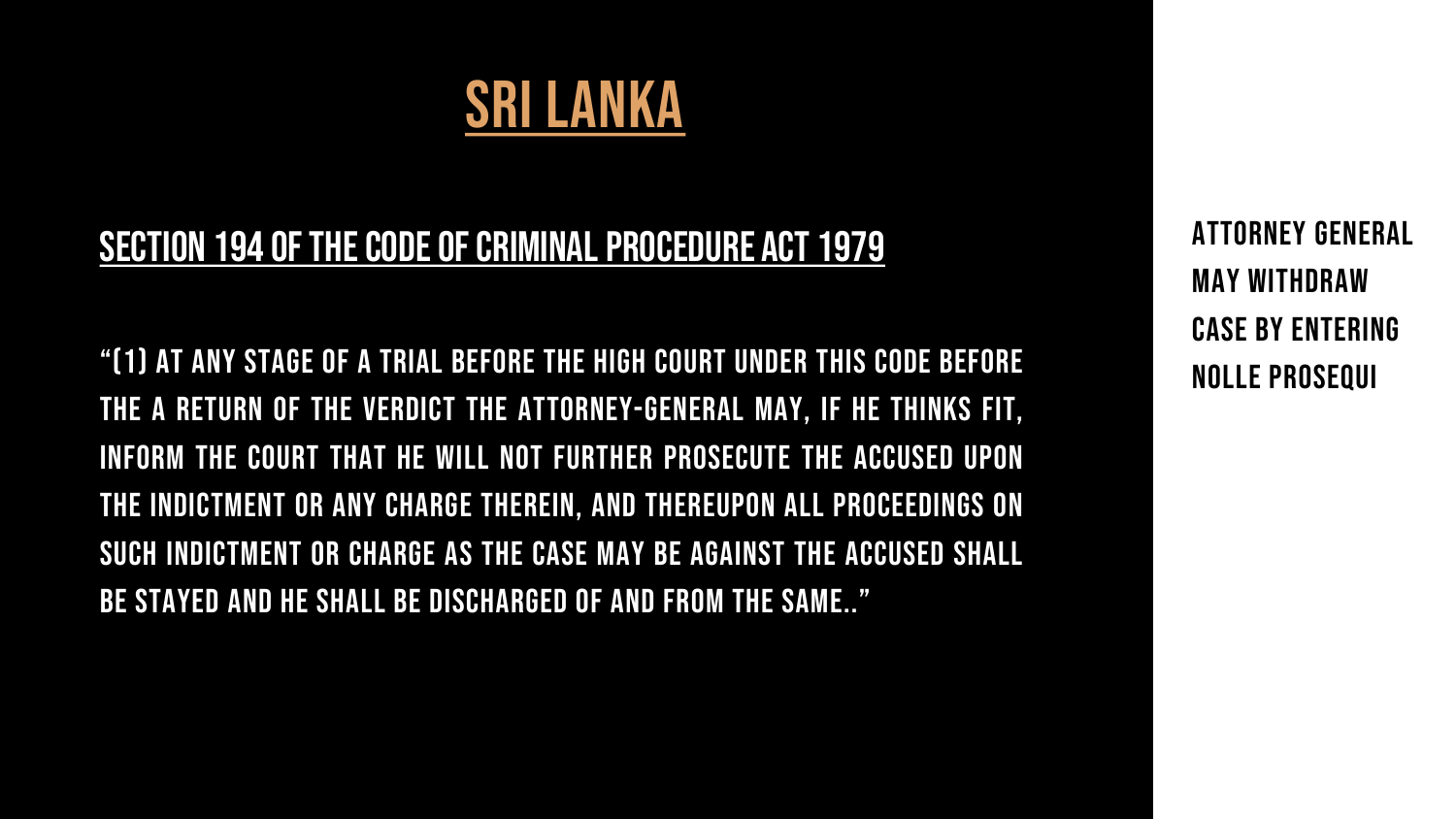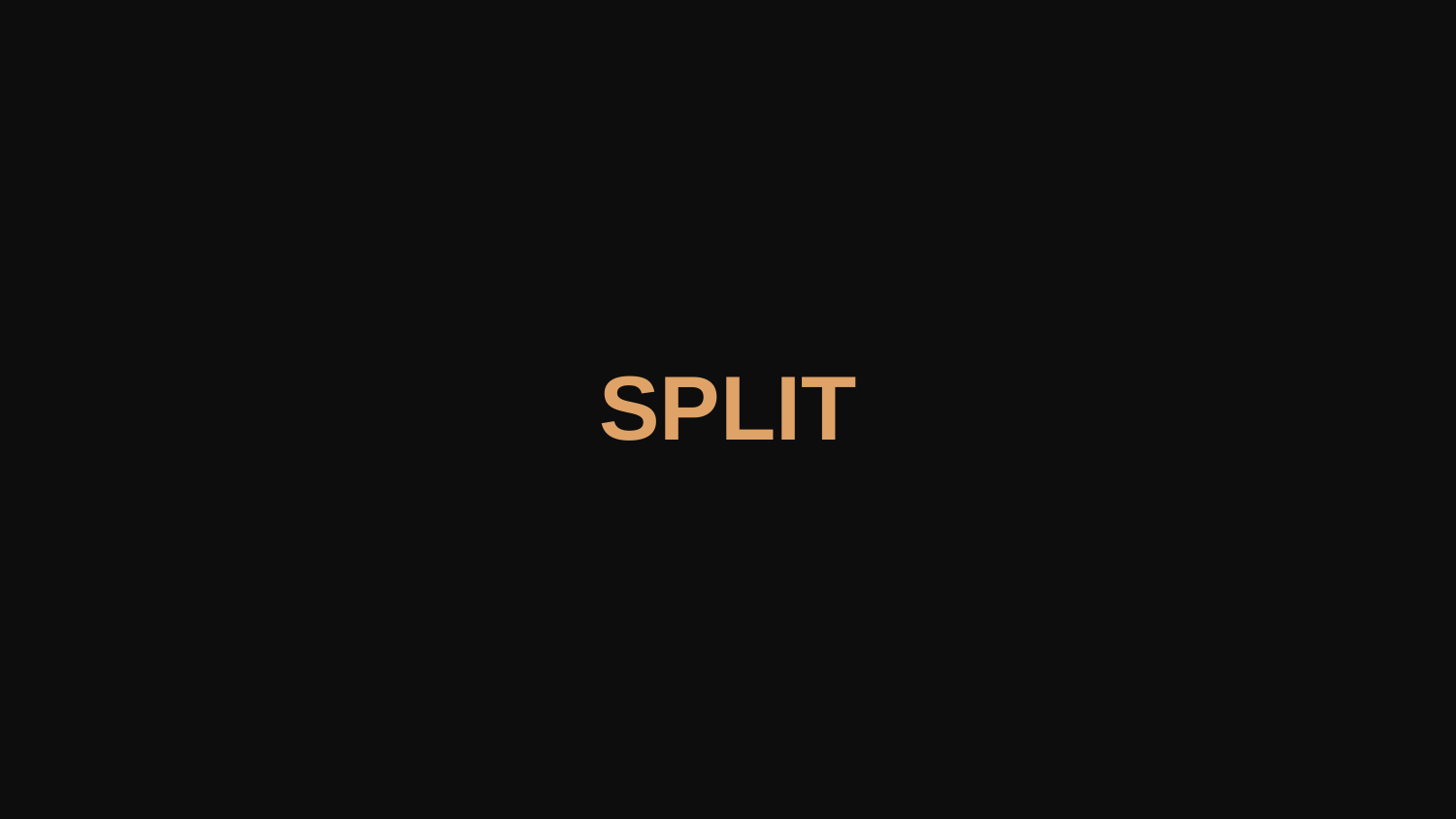1. AUSTRALIA 2. BARBADOS 3.CANADA 4. INDIA 5. JAMAICA

6. KENYA 7. MALDIVES 8. NEW ZEALAND 9.PAKISTAN 10. UNITED KINGDOM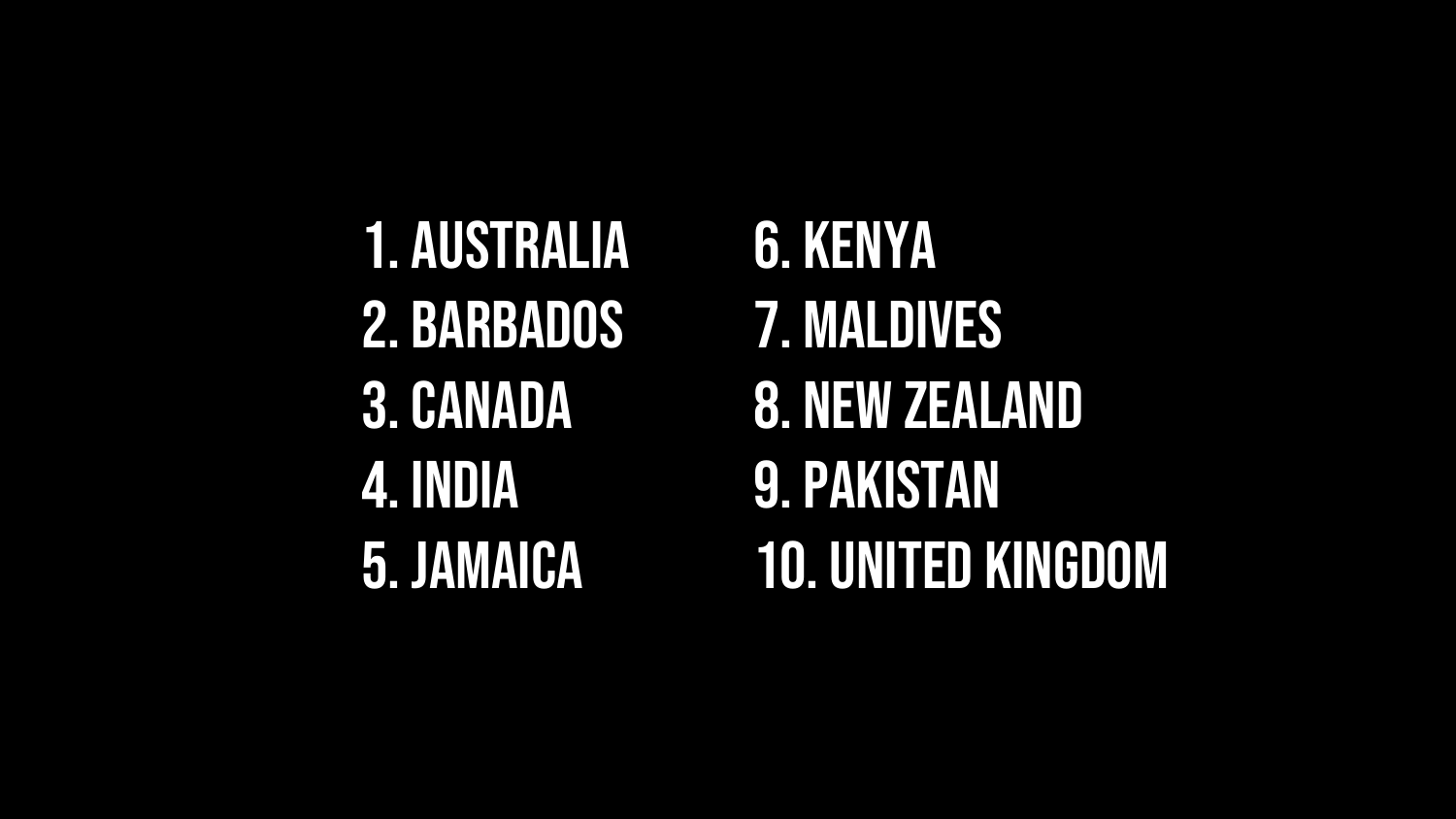### Partial split – ATTORNEY GENERAL has some sort of oversight function OVER PUBLIC PROSECUTOR/DIRECTOR OF PUBLIC PROSECUTIONS

Full Split – ATTORNEY GENERAL does not have any oversight function OVER PUBLIC PROSECUTOR/DIRECTOR OF PUBLIC PROSECUTIONS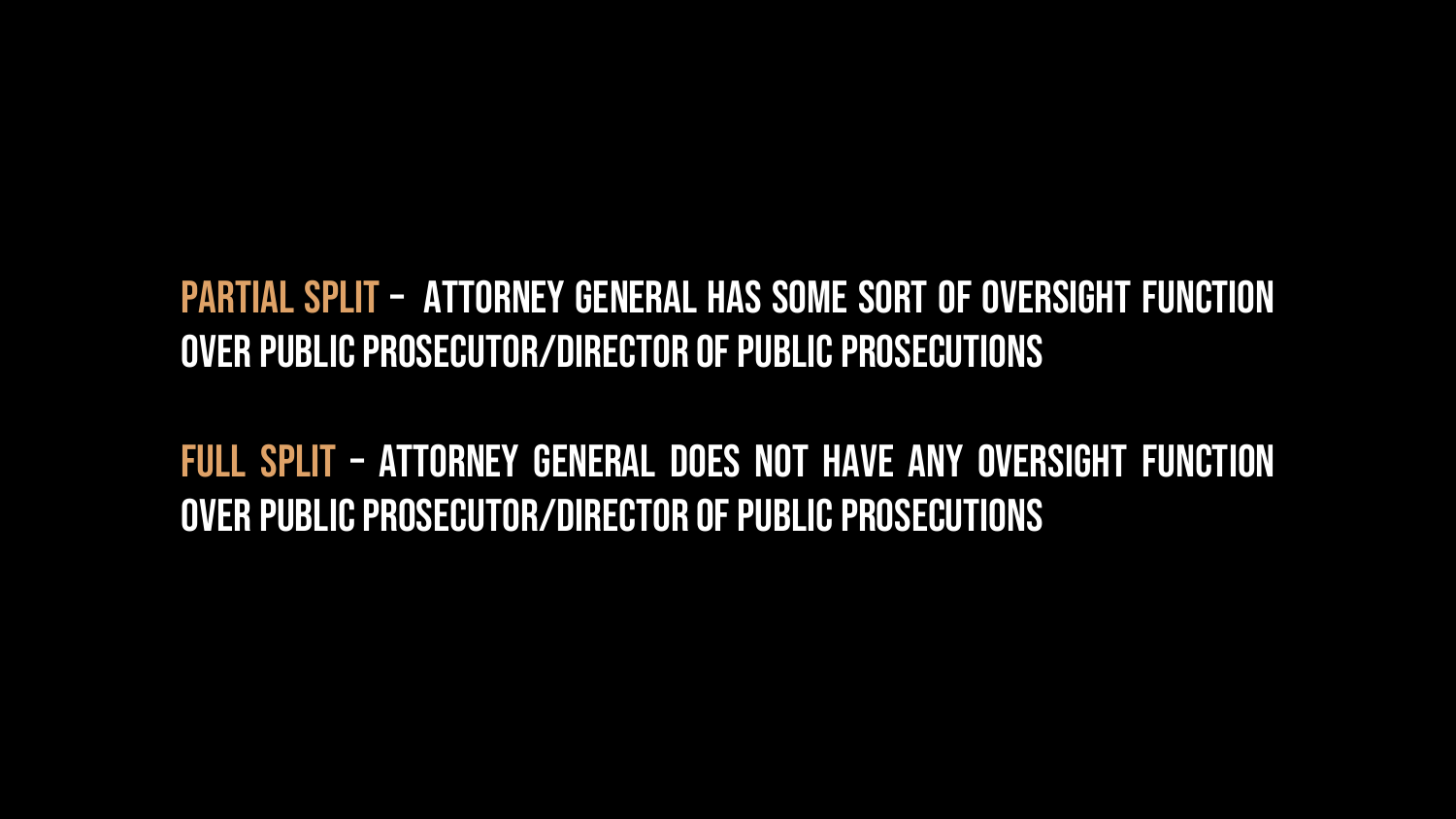|                     | <b>PARTIAL SPLIT</b> | <b>FULL SPLIT</b>    |
|---------------------|----------------------|----------------------|
| <b>AUSTRALIA</b>    | $\sqrt{}$            |                      |
| <b>BARBADOS</b>     | $\blacktriangledown$ |                      |
| <b>CANADA*</b>      | $\sqrt{}$            |                      |
| <b>INDIA</b>        |                      | $\blacktriangledown$ |
| <b>JAMAICA</b>      |                      | $\blacktriangledown$ |
| <b>KENYA</b>        |                      | $\checkmark$         |
| <b>MALDIVES</b>     | $\blacktriangledown$ |                      |
| <b>NEW ZEALAND*</b> | ?                    |                      |
| <b>PAKISTAN</b>     | $\blacktriangledown$ |                      |
| UNITED KINGDOM*     |                      |                      |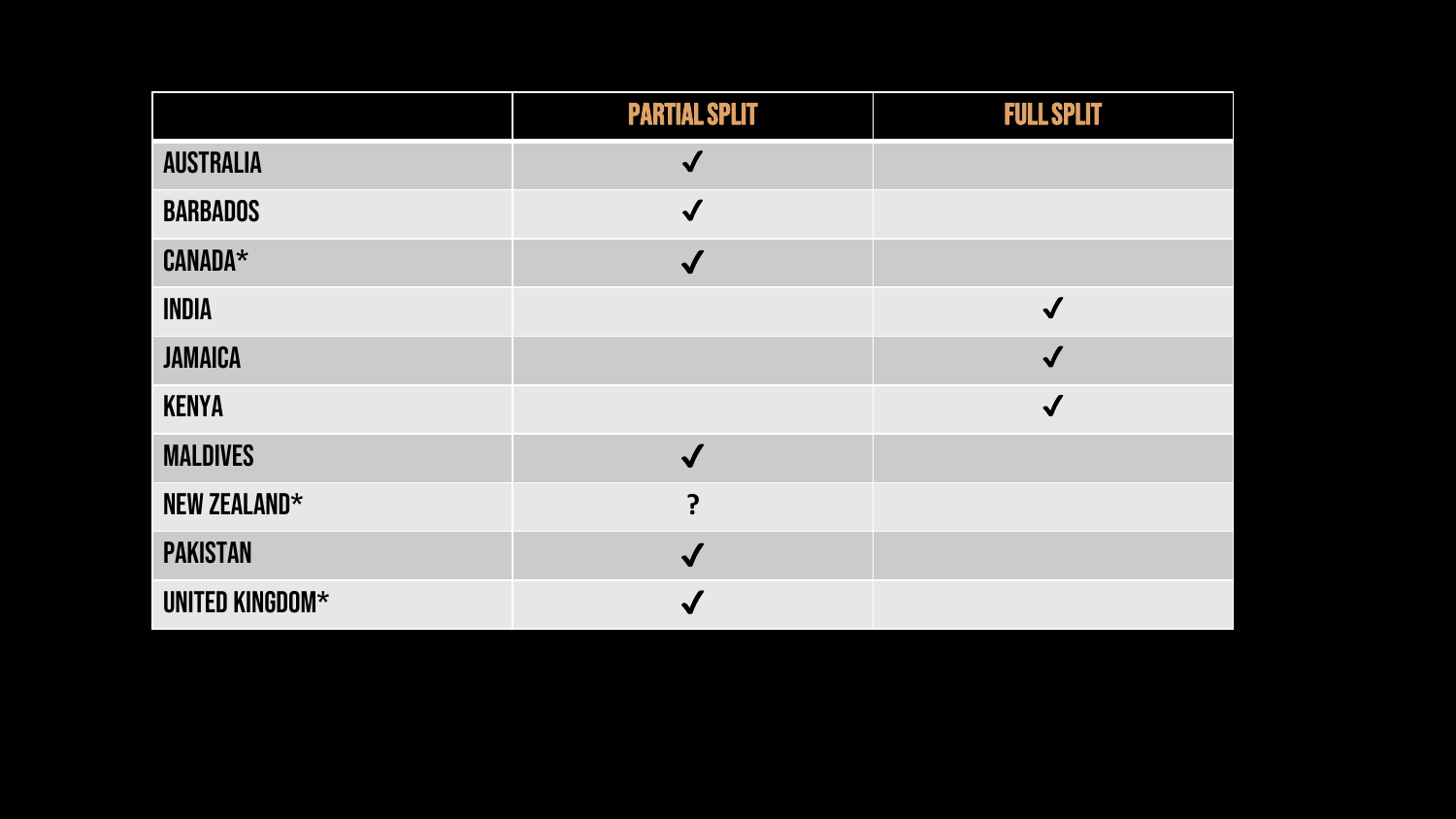Director of public prosecutions in charge of criminal prosecution for indictable offences against the laws of the **COMMONWEALTH** 

#### SECTION 9 OF THE DIRECTOR OF PUBLIC PROSECUTIONS ACT 1983

"For the purposes of the performance of his or her functions, the Director may prosecute by indictment in his or her official name indictable offences against the laws of the Commonwealth, but nothing in this subsection prevents the Director from prosecuting an offence against a law of the Commonwealth in any other manner." (Emphasis mine)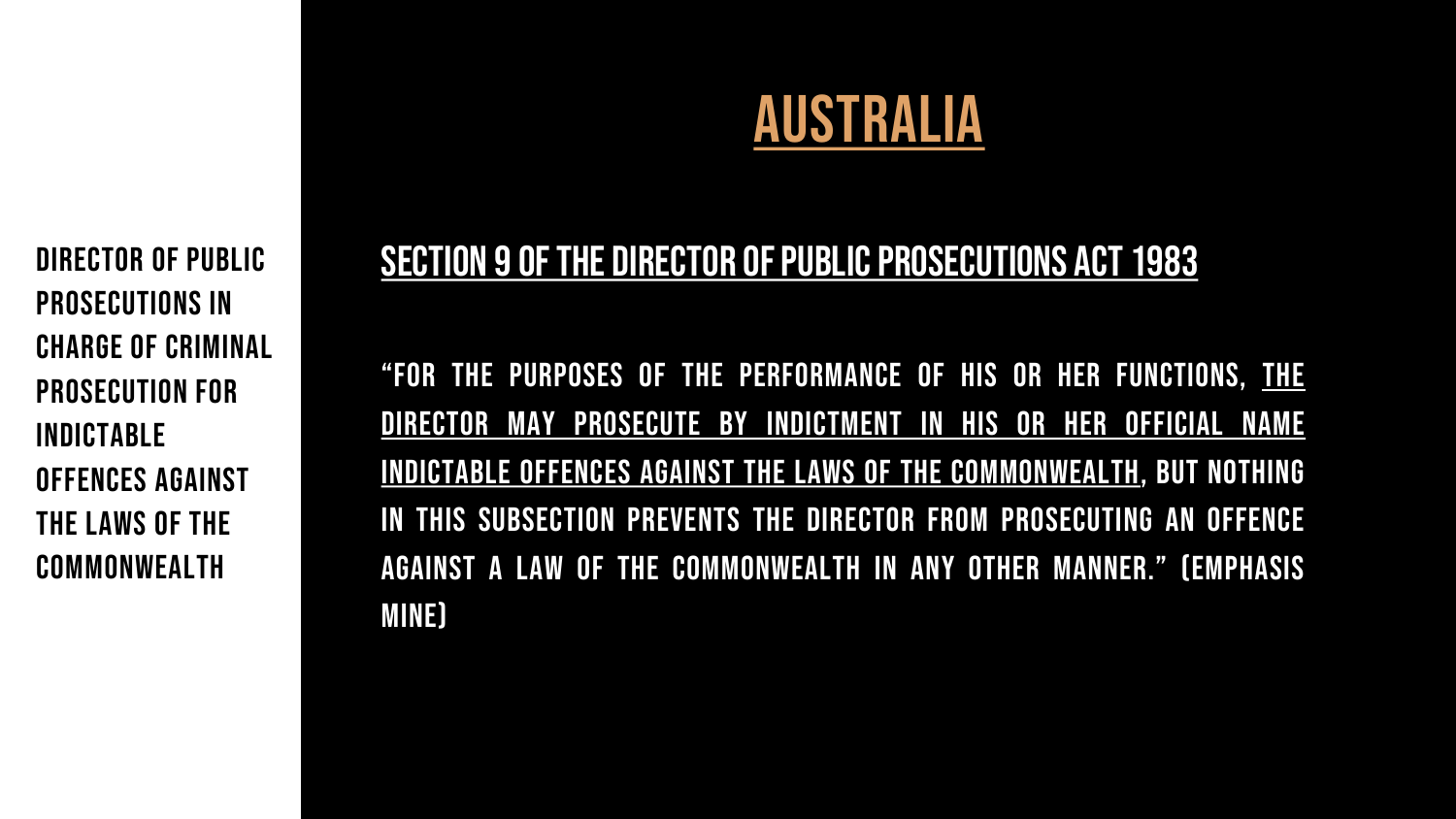GOVERNOR-GENERAL APPOINTS Director of public prosecutions

### AUSTRALIA

#### SECTION 18(1) OF THE DIRECTOR OF PUBLIC PROSECUTIONS ACT 1983

"(1) The Director shall be appointed by the Governor-General."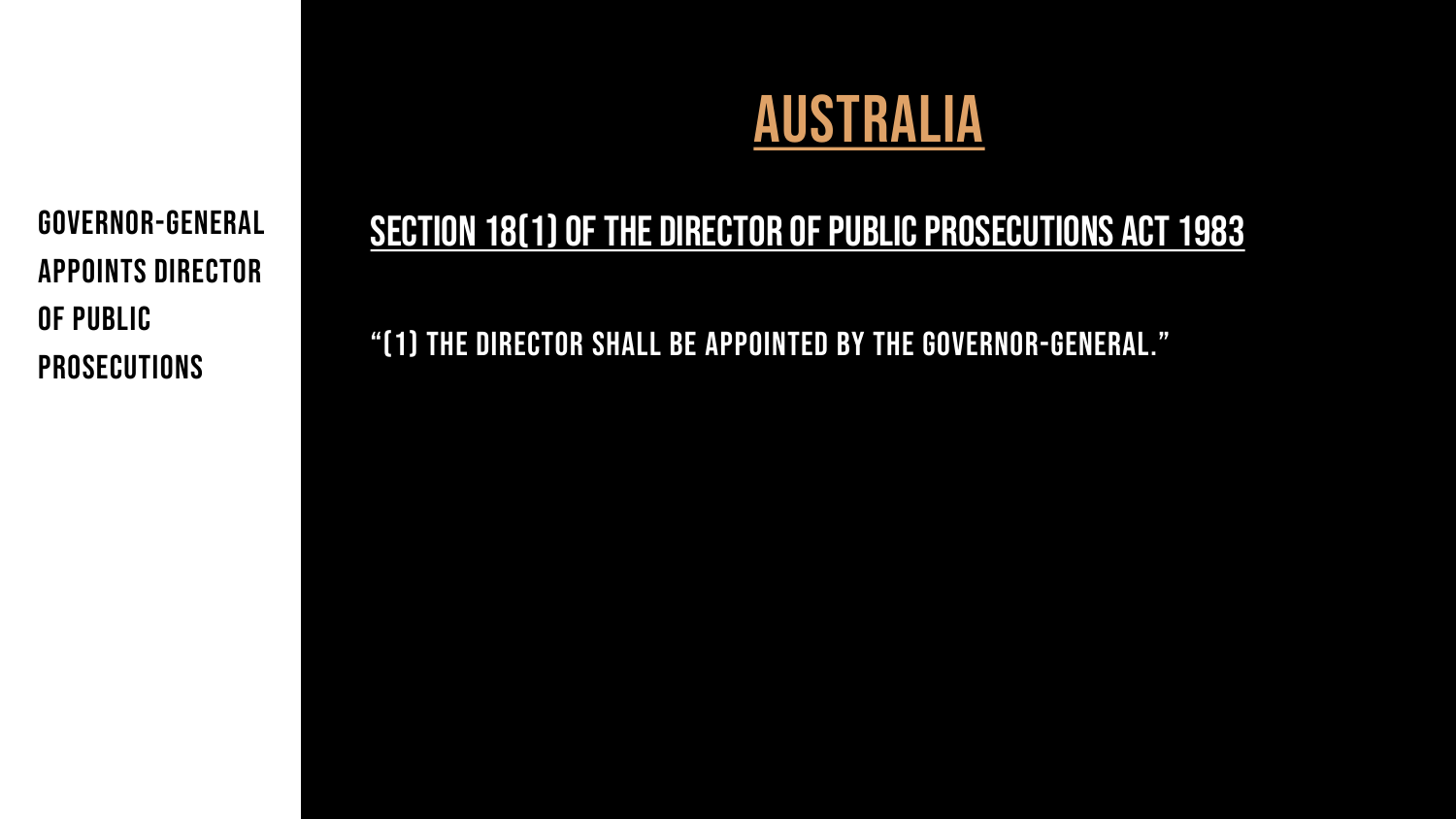STATES HAVE DIRECTORS OF PUBLIC PROSECUTIONS TO PROSECUTE INDICTABLE OFFENCES UNDER STATE LAW

### AUSTRALIA

#### E.G. SECTION 22(1)(A) OF THE PUBLIC PROSECUTIONS ACT 1994 (VICTORIA)

"(1) The functions of the Director are—

(a) to institute, prepare and conduct on behalf of the Crown, proceedings in the High Court, Supreme Court or County Court in respect of any indictable offence …"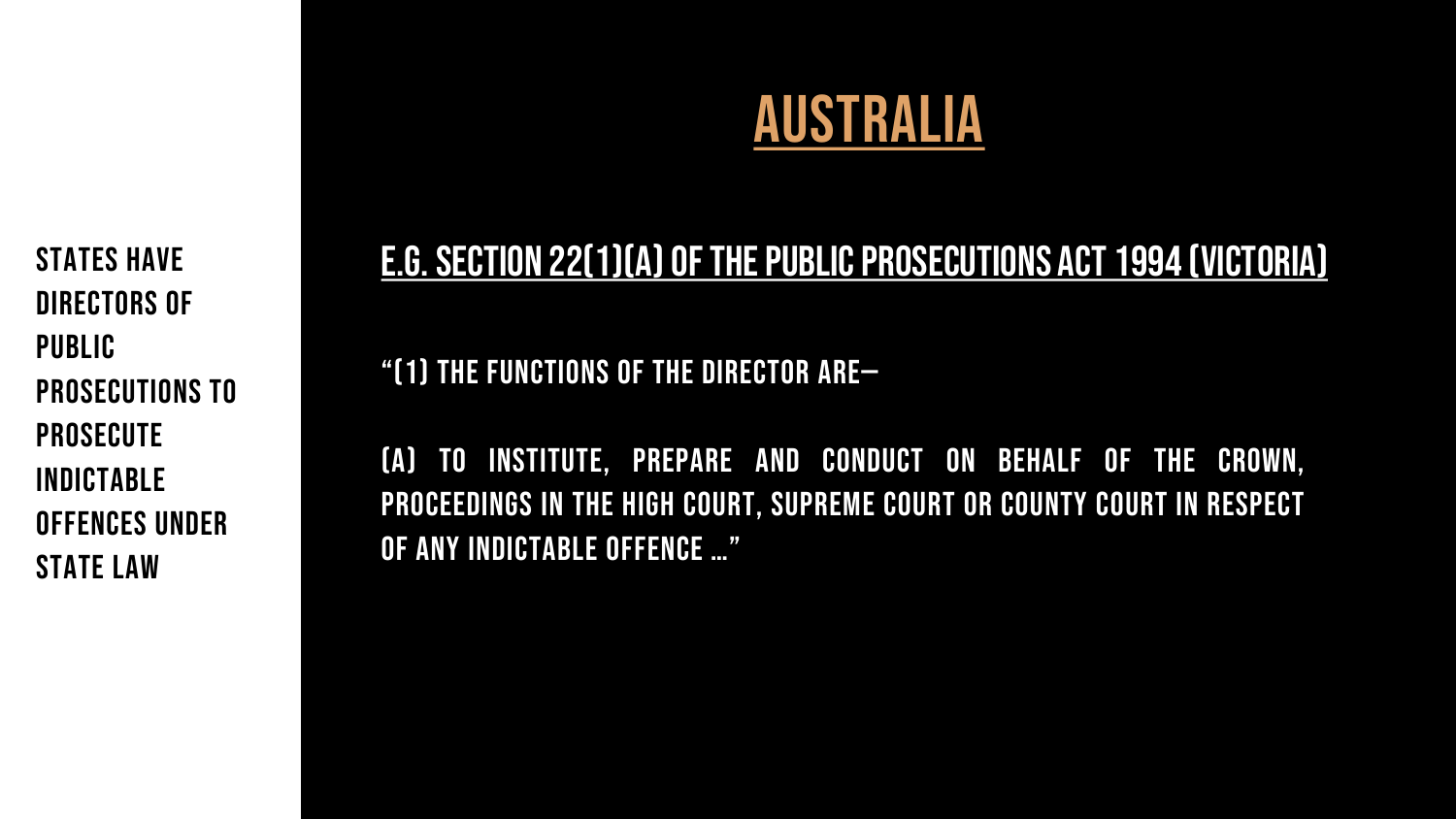PROSECUTE STATES HAVE DIRECTORS OF PUBLIC PROSECUTIONS TO INDICTABLE OFFENCES UNDER STATE LAW

### E.g. Section 7(1)(a) of the DIRECTOR OF PUBLIC PROSECUTIONS ACT 1986 (NEW SOUTH WALES)

"(1) The principal functions and responsibilities of the Director are:

(a) to institute and conduct, on behalf of the Crown, prosecutions (whether on indictment or summarily) for indictable offences in the Supreme Court and the District Court…"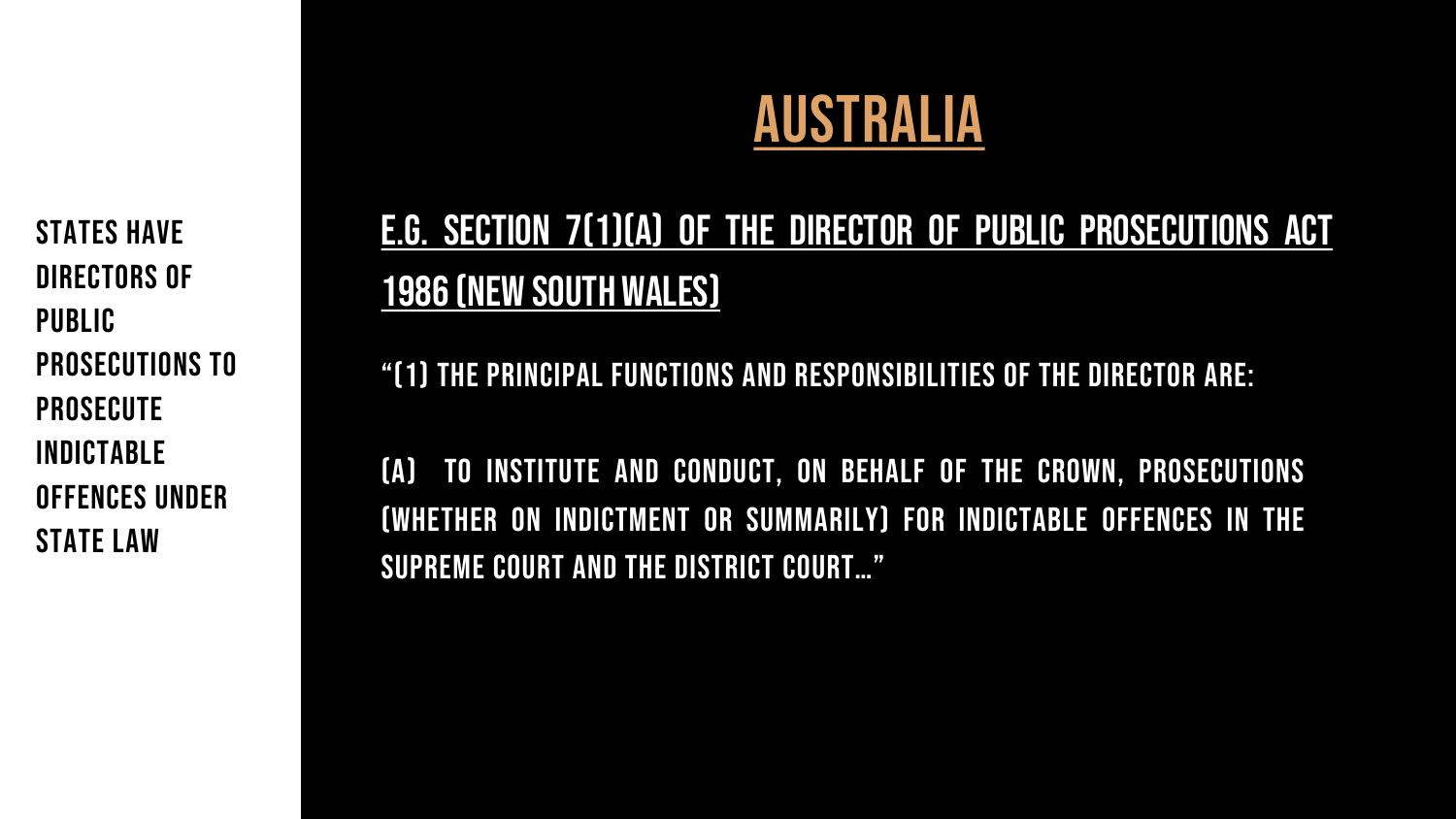ATTORNEY GENERAL RETAINS LIMITED PROSECUTORIAL POWERS for indictable offences against the laws of the **COMMONWEALTH** 

#### SECTION 10(1) OF THE DIRECTOR OF PUBLIC PROSECUTIONS ACT 1983

"Nothing in this Act affects:

(a) the power of the Attorney-General, of a person appointed by the Governor-General or of a Special Prosecutor to prosecute by indictment in his or her own name indictable offences against the laws of the Commonwealth."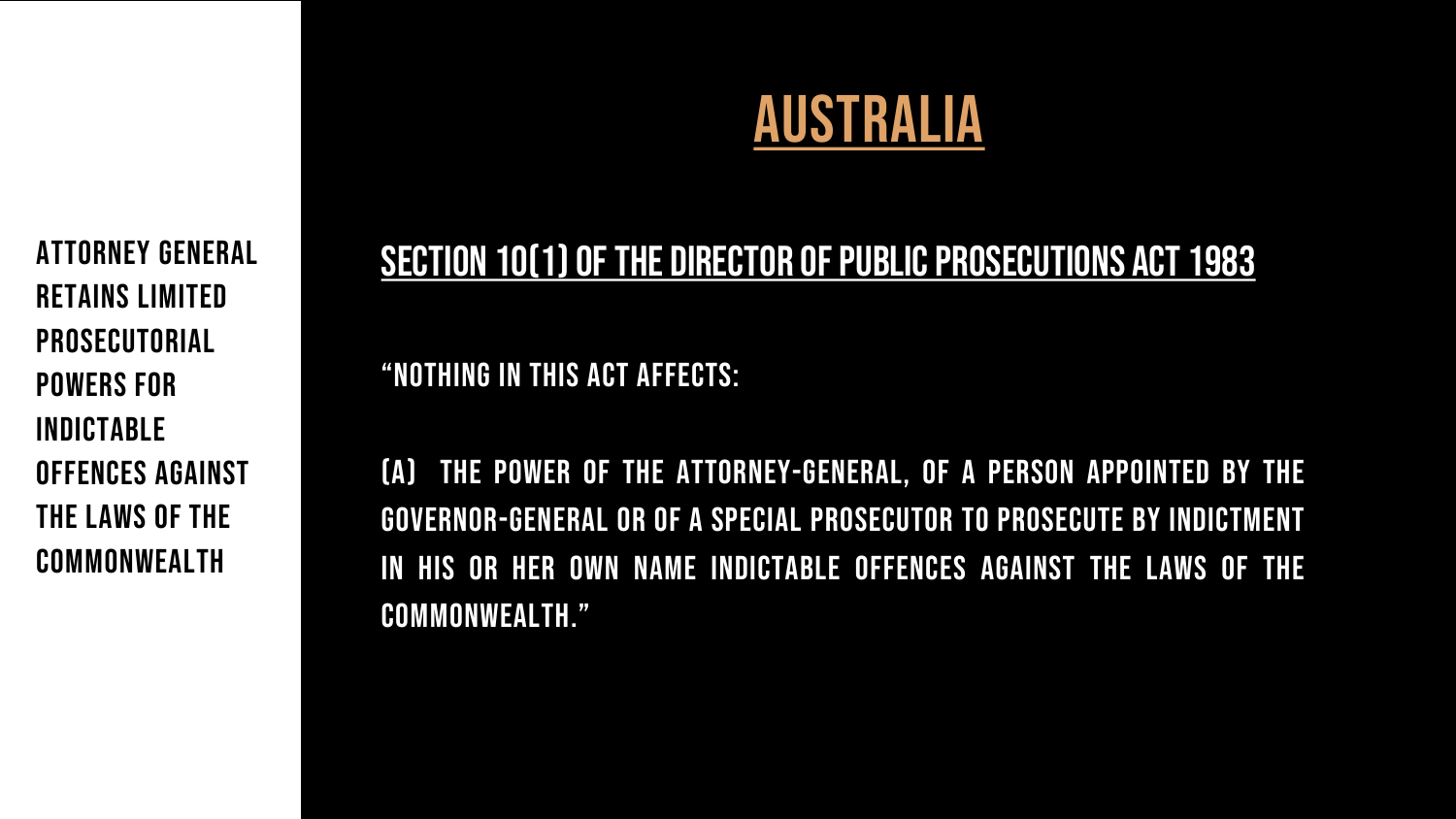ATTORNEY GENERAL HAS POWER TO ISSUE DIRECTIONS/ GUIDELINES TO DIRECTOR OF PUBLIC PROSECUTIONS

#### SECTION 8(1) OF THE DIRECTOR OF PUBLIC PROSECUTIONS ACT 1983

"(1) In the performance of the Director's functions and in the exercise of the Director's powers, the Director is subject to such directions or guidelines as the Attorney-General, after consultation with the DIRECTOR, GIVES OR FURNISHES TO THE DIRECTOR BY INSTRUMENT IN WRITING." (Emphasis mine)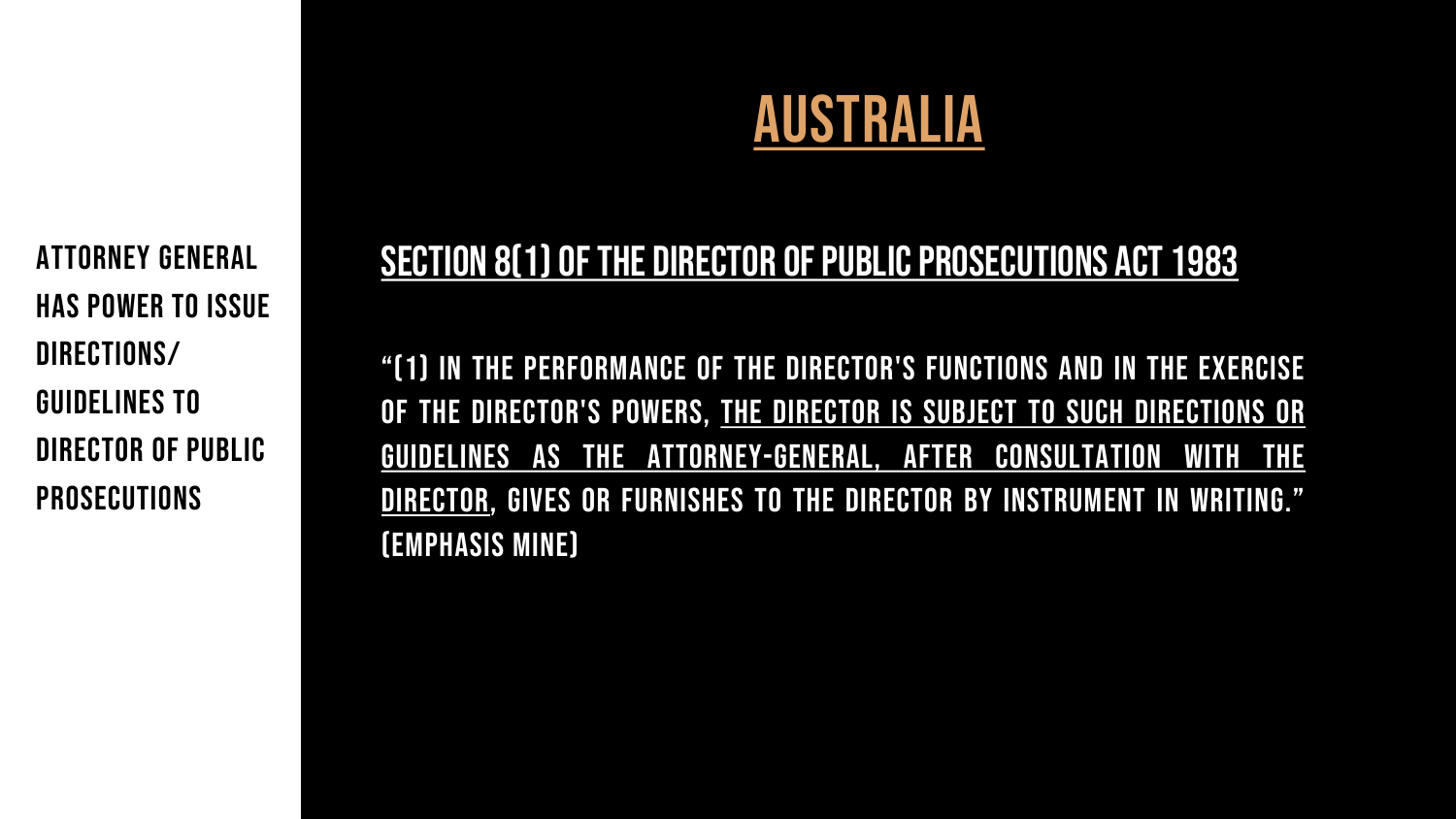CHECK AND BALANCE AGAINST DIRECTION/ GUIDELINE ISSUED BY ATTORNEY GENERAL TO DIRECTOR OF PUBLIC PROSECUTIONS

#### SECTION 8(3) OF THE DIRECTOR OF PUBLIC PROSECUTIONS ACT 1983

"(3) Where the Attorney-General gives a direction or furnishes a guideline under subsection (1), he or she shall:

(a) as soon as practicable after the time that is the relevant time in relation to the instrument containing the direction or guideline, cause a copy of the instrument to be published in the Gazette ; and

(b) cause a copy of that instrument to be laid before each House of the Parliament within 15 sitting days of that House after that time." (Emphasis mine)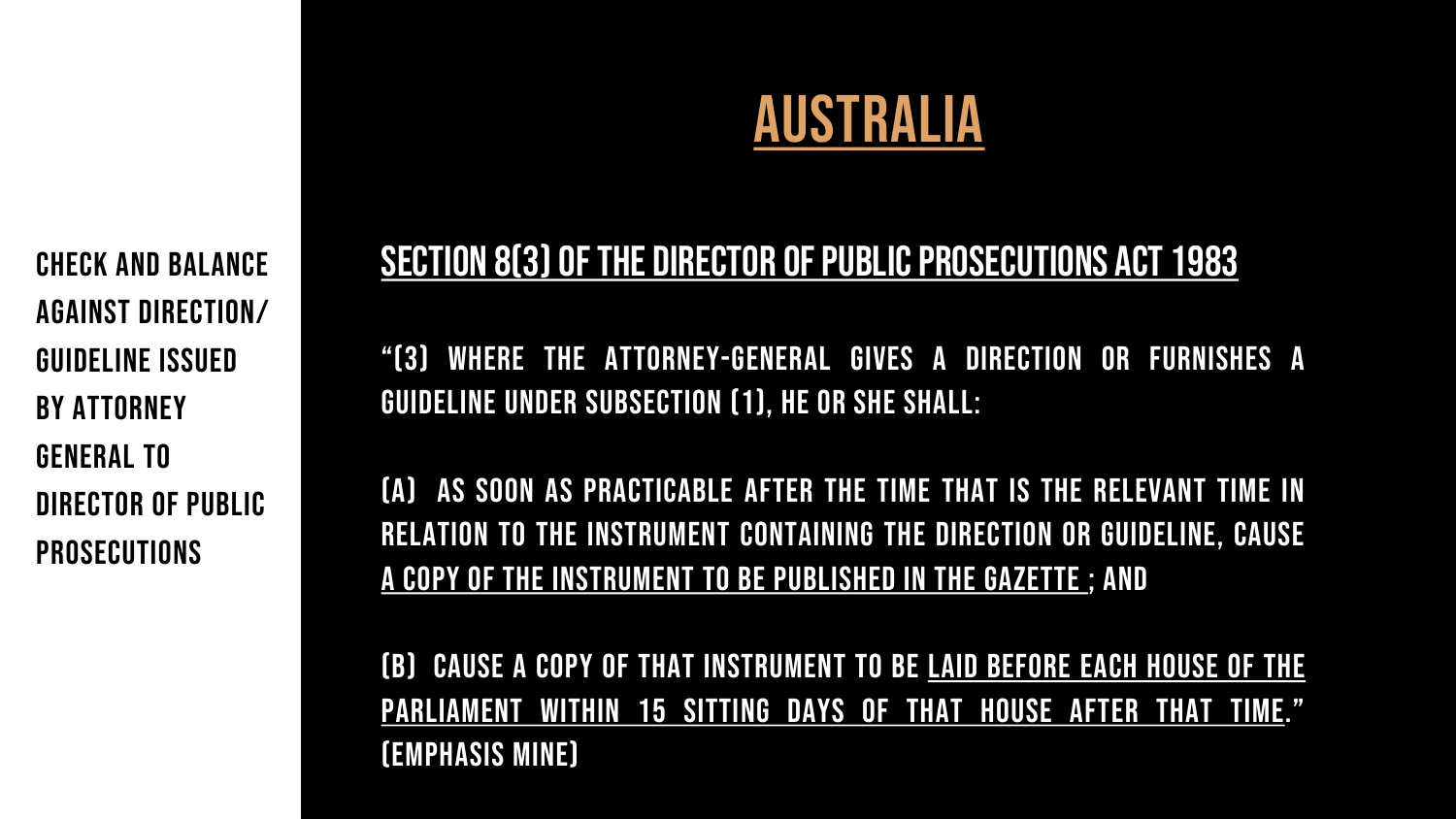DIRECTOR OF PUBLIC PROSECUTIONS IN **STATES** RESPONSIBLE TO ATTORNEY GENERAL

#### E.G. SECTION 4(3) OF THE PUBLIC PROSECUTIONS ACT 1994 (VICTORIA)

"(3) The Director is responsible to the Attorney General for the due exercise of the Director's functions, but nothing in this subsection affects or derogates from the authority of the Director in respect of the preparation, institution and conduct of any proceedings."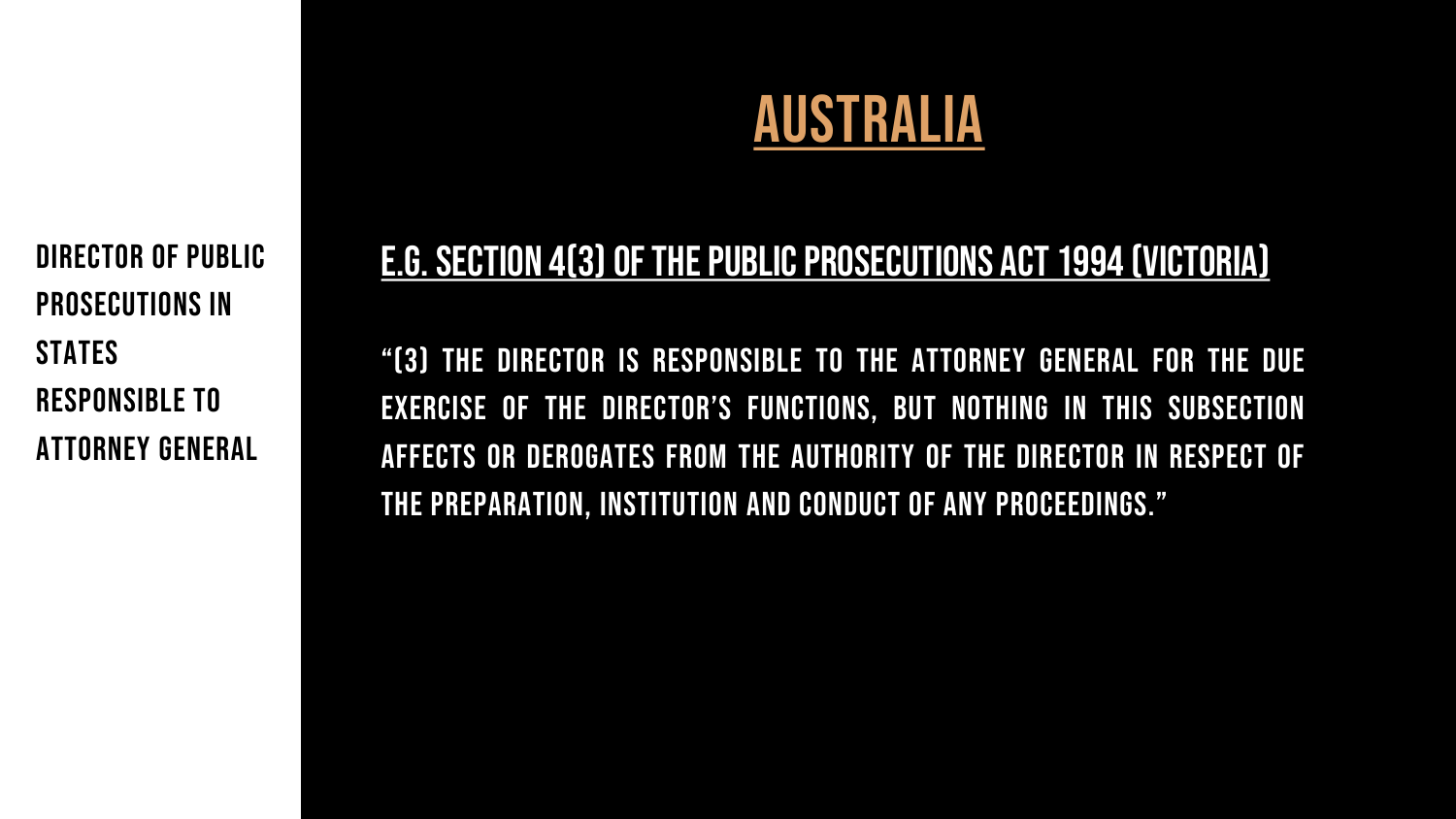DIRECTOR OF PUBLIC PROSECUTIONS IN **STATES** RESPONSIBLE TO ATTORNEY GENERAL

### E.G. Section 10(1) of the DIRECTOR OF PUBLIC PROSECUTIONS ACT 1986 (NEW SOUTH WALES)

"(1) The Director is responsible to the Attorney-General for the due performance of his or her functions and exercise of his or her powers under this or any other Act."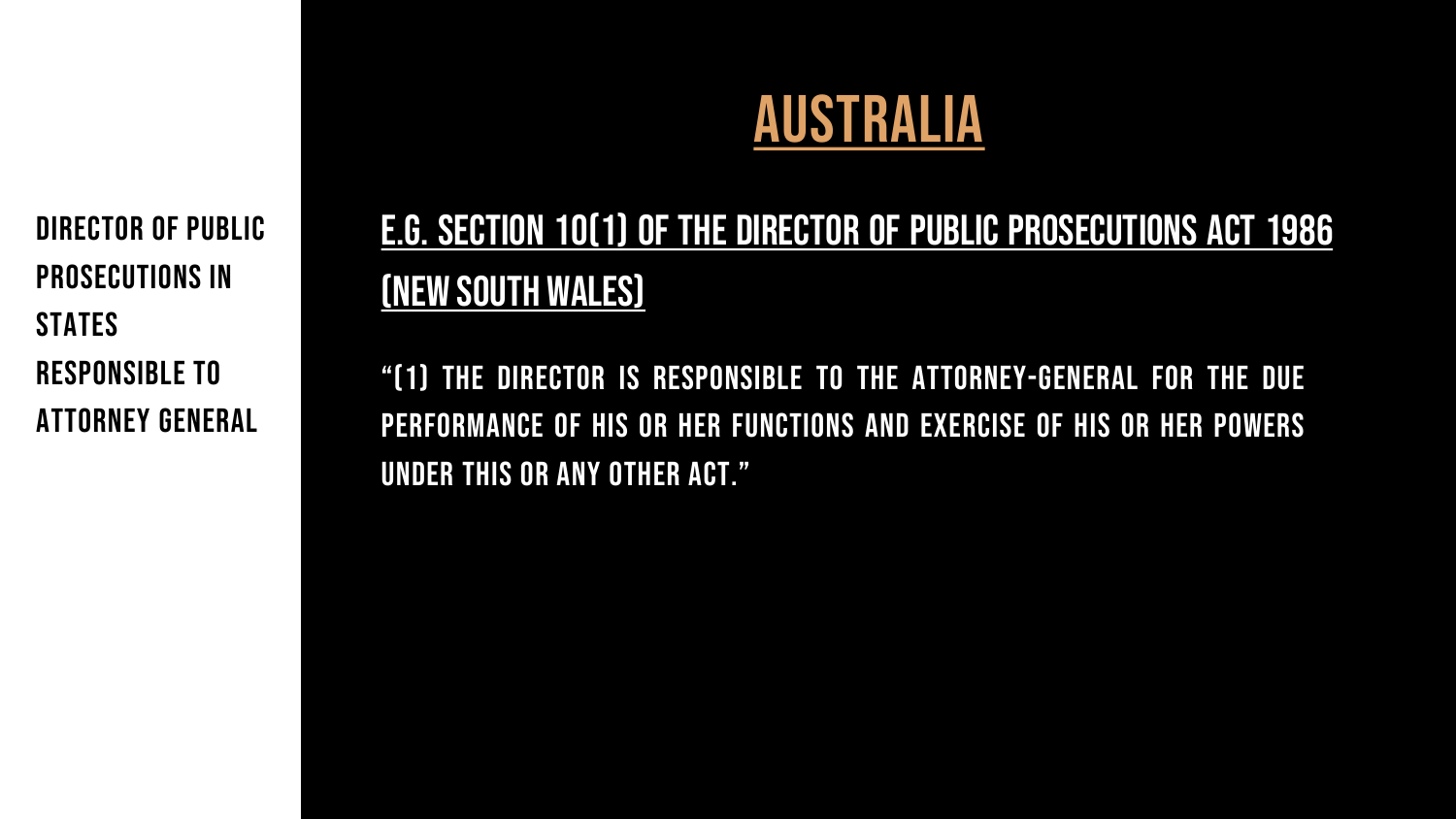GOVERNMENT APPOINTS PUBLIC prosecutORS in CHARGE OF CRIMINAL PROSECUTIONS

### BANGLADESH

#### SECTION 492(1) OF THE CODE OF CRIMINAL PROCEDURE, 1898

"(1) The Government may appoint, generally, or in any case, or for any specified class of cases, in any local area, one or more officers to be called Public Prosecutors."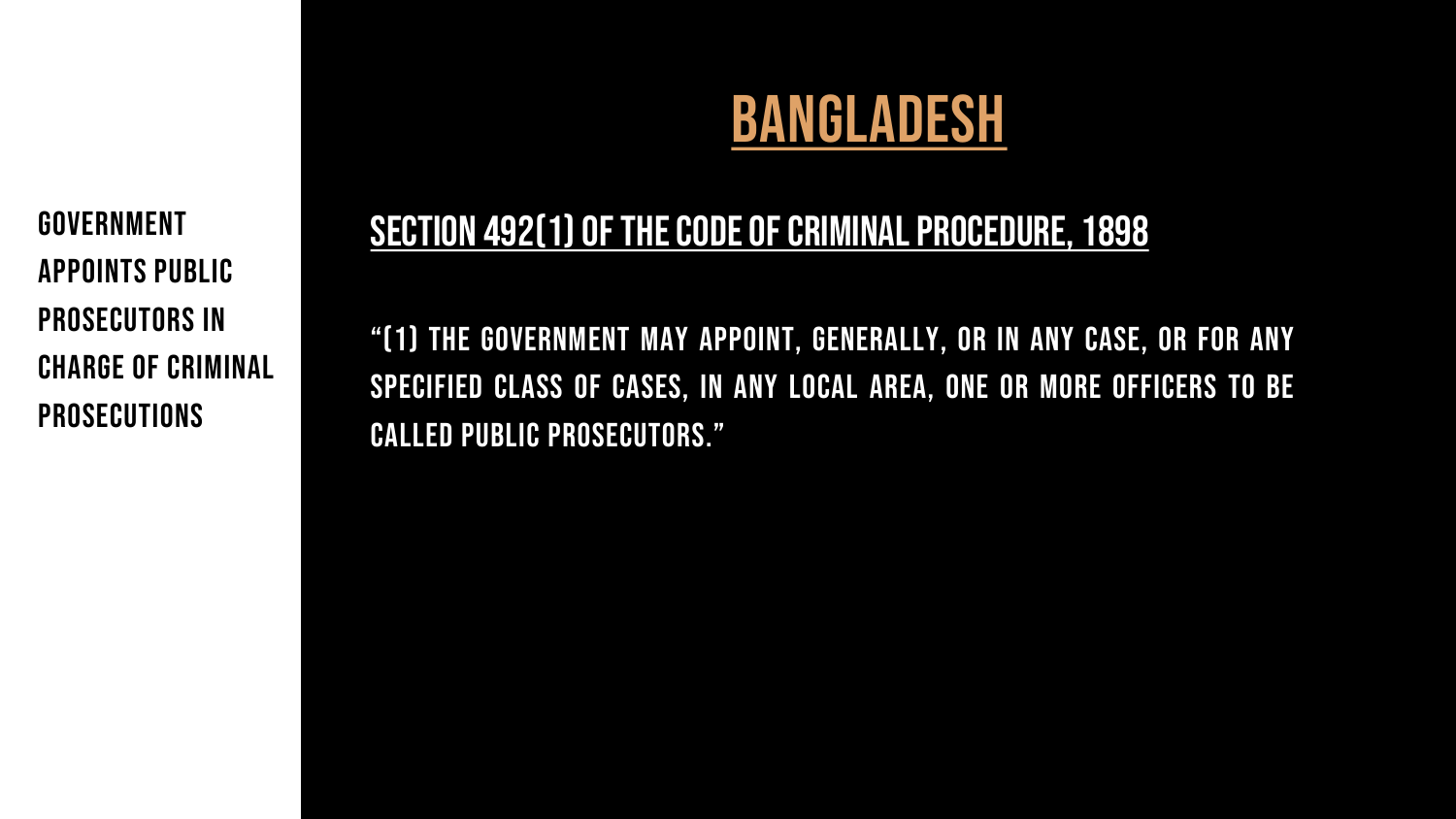### BANGLADESH

PUBLIC PROSECUTOR may withdraw case by entering nolle prosequi

CHECK AND BALANCE AGAINST PUBLIC PROSECUTOR POWER OF nolle prosequi

#### SECTION 494 OF THE CODE OF CRIMINAL PROCEDURE, 1898

"Any Public Prosecutor may, with the consent of the Court, before the judgment is pronounced, withdraw from the prosecution of any person either generally or in respect of any one or more of the offences for which he is tried; and upon such withdrawal,-

(a) if it is made before a charge has been framed, the accused shall be discharged in respect of such offence or offences;

(b) if it is made after a charge has been framed, or when under this Code no charge is required, he shall be acquitted in respect of such offence or offences." (EMPHASIS MINE)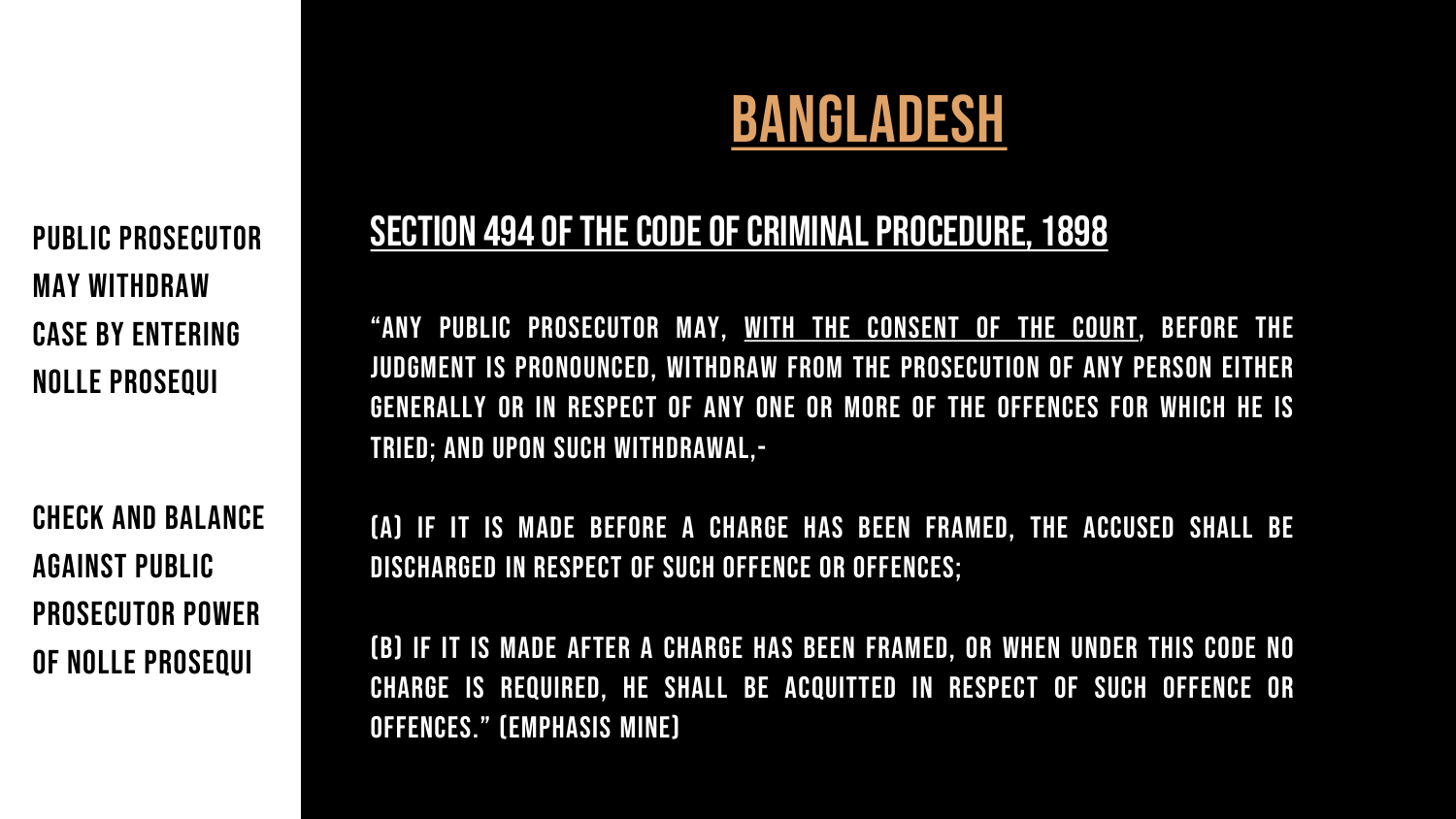ATTORNEY GENERAL THE PRINCIPAL LEGAL ADVISOR TO THE GOVERNMENT

### BANGLADESH

### WEBSITE OF THE GOVERNMENT OF THE PEOPLE'S REPUBLIC OF BANGLADESH LAW AND JUSTICE DIVISION

The office of the Attorney General deals with legal matters and is entrusted with the responsibility of giving legal advice to the Government and to plead Government cases before the Court. The nature of the work is highly professional. They are not permanent incumbent of the government. Their appointment is made on ad-hoc basis. At present, there are three Additional Attorney-Generals, Deputy Attorney-Generals and Assistant Attorney-Generals.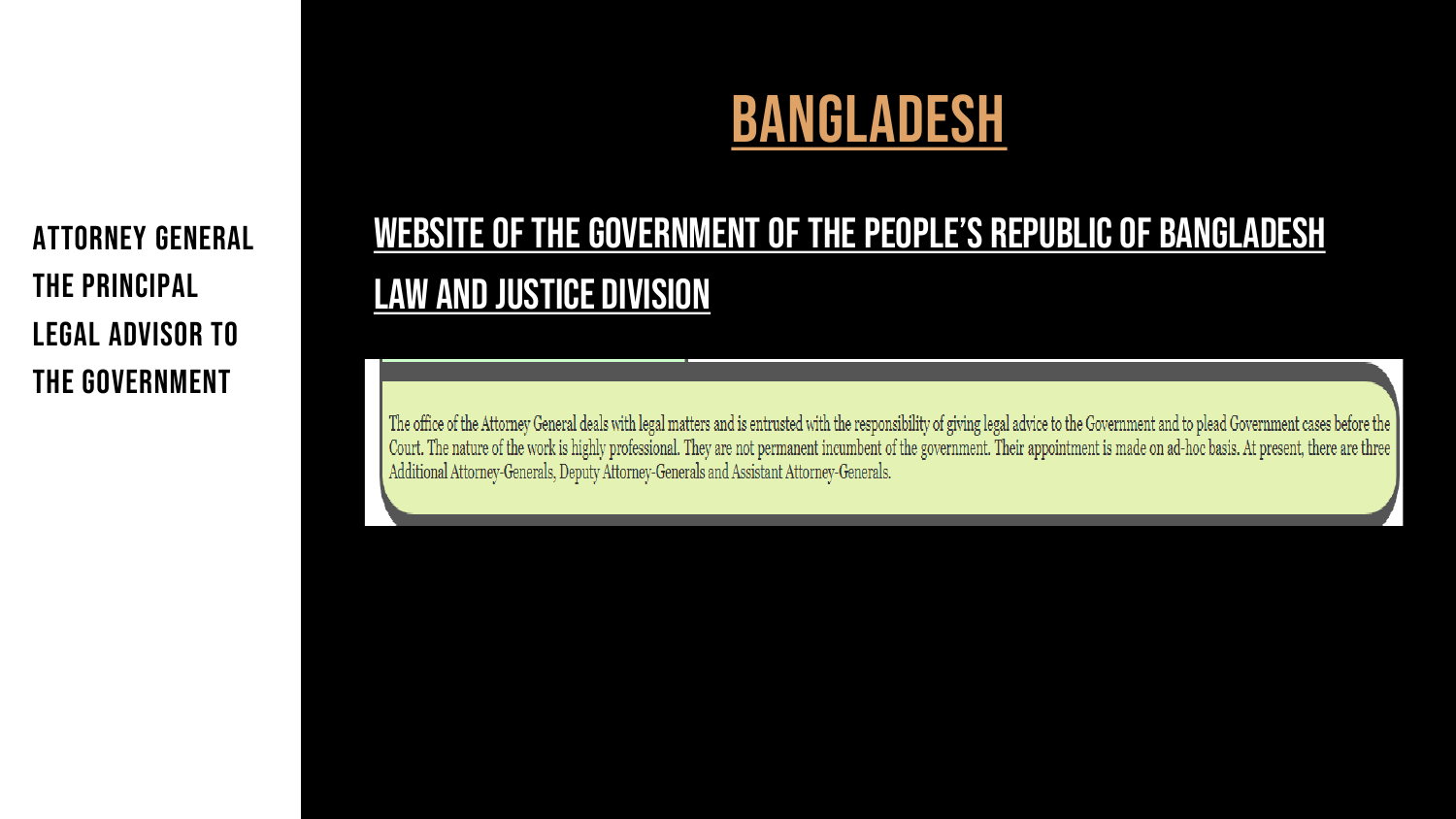DIRECTOR OF PUBLIC PROSECUTIONS IN CHARGE OF CRIMINAL PROSECUTION

DIRECTOR OF PUBLIC PROSECUTIONS may WITHDRAW CASE BY entering nolle prosequi

### BARBADOS

#### ARTICLE 79(2) OF THE CONSTITUTION OF BARBADOS

"(2) The Director of Public Prosecutions shall, subject to section 79A, have power in any case in which he considers it desirable so to do—

(a) to institute and undertake criminal proceedings against any person before any court other than a court-martial in respect of any offence against the law of BARBADOS;

(b) to take over and continue any such criminal proceedings that may have been instituted by any other person or authority; and

(C) to discontinue at any stage before judgment is delivered any such criminal proceedings instituted or undertaken by himself or any other person or authority."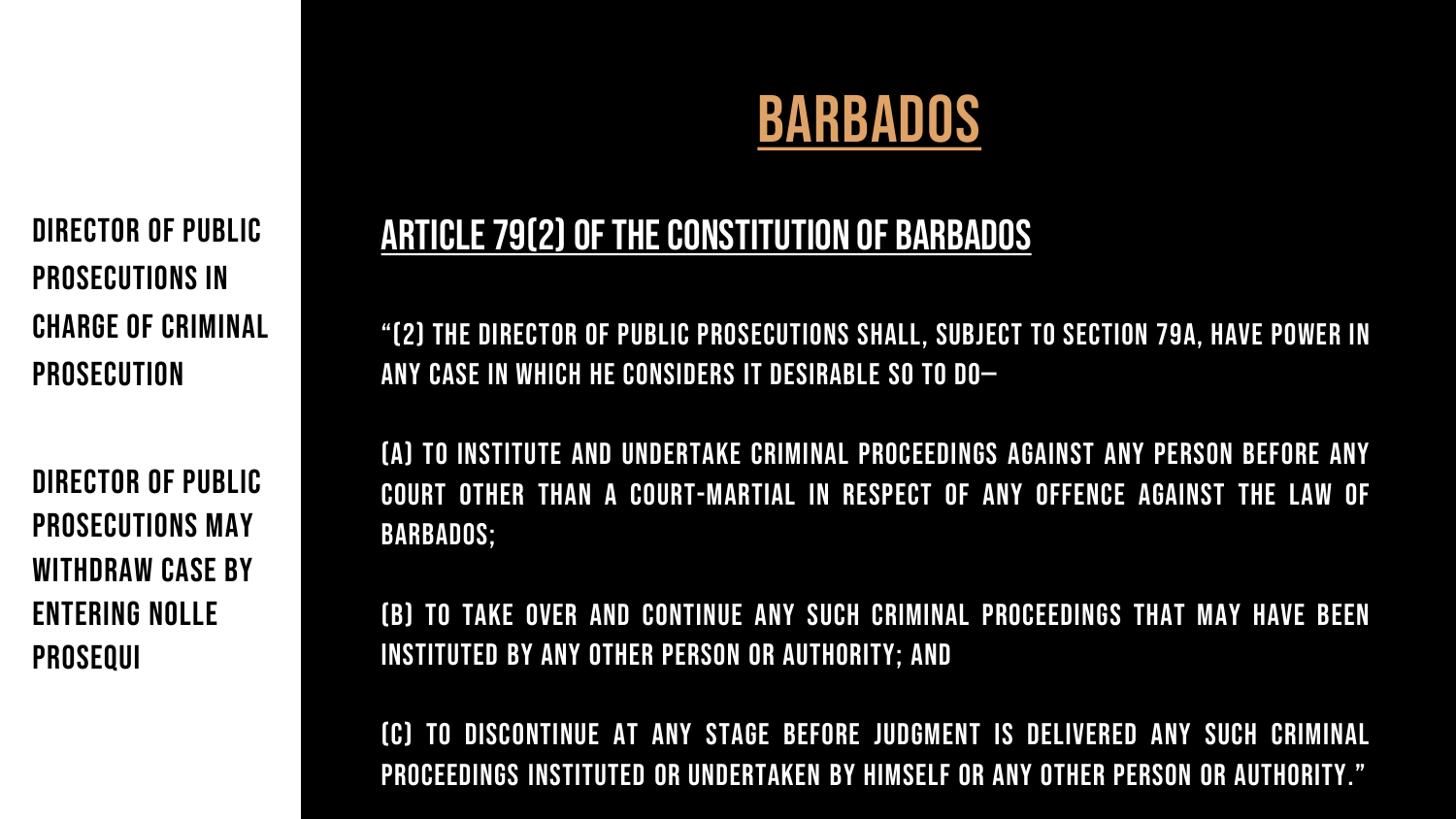#### GOVERNOR-GENRERAL APPOINTS DIRECTOR OF PUBLIC **PROSECUTIONS**

### BARBADOS

#### ARTICLE 101(1) OF THE CONSTITUTION OF BARBADOS

"(1) The Director of Public Prosecutions (in this section referred to as " the DIRECTOR ") SHALL BE APPOINTED BY THE GOVERNOR-GENERAL, ACTING ON THE recommendation of the Judicial and Legal Service Commission, by instrument under the Public Seal." (EMPHASIS MINE)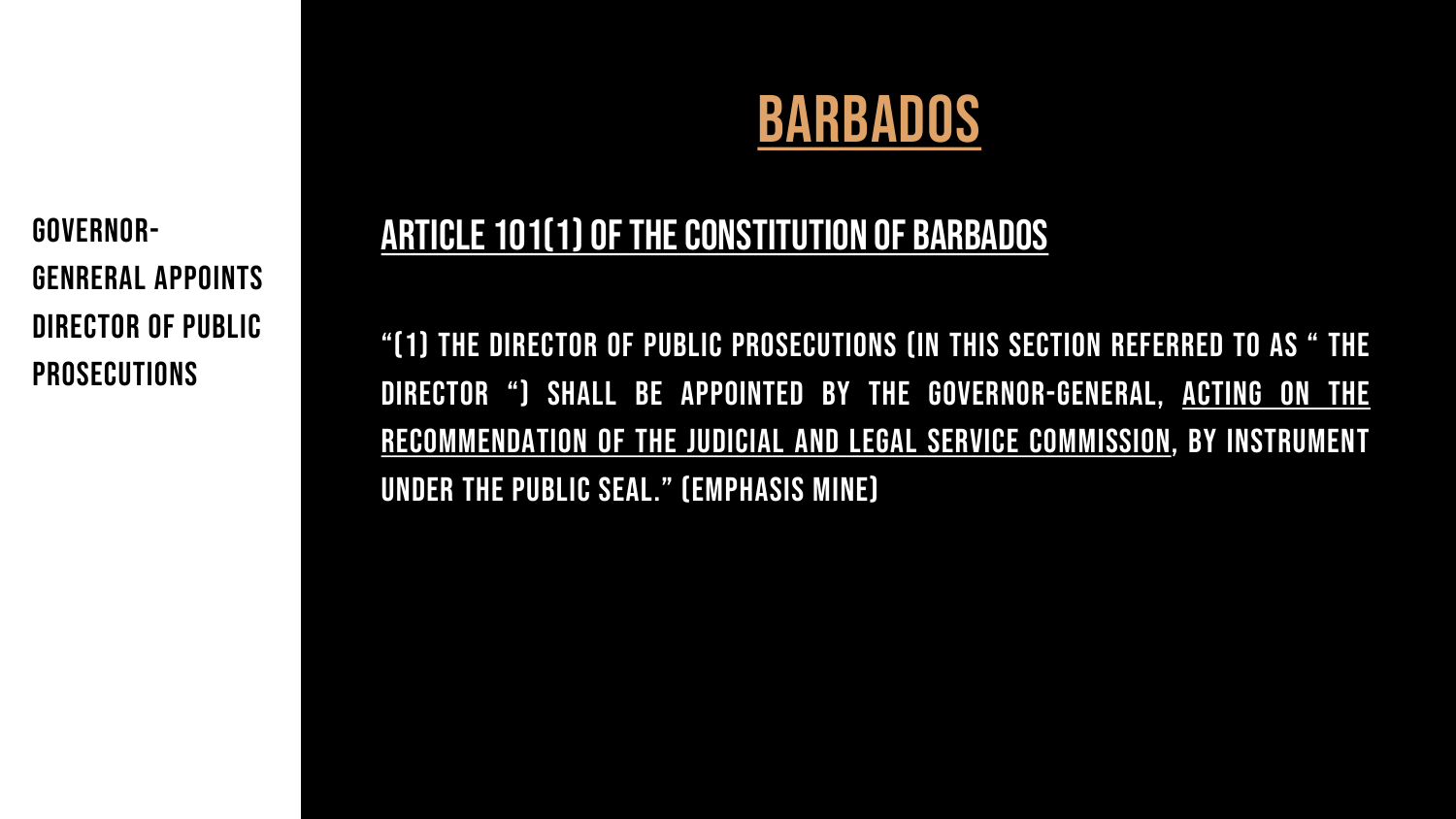### PROSECUTIONS FALLS UNDER OFFICE OF ATTORNEY GENERAL

## BARBADOS

#### DIRECTOR OF PUBLIC WEBSITE OF OFFICE OF ATTORNEY GENERAL OF BARBADOS

#### **About the Office**

The Office of the Attorney General (OAG) advises the government on legal issues, provides support for the institutions involved in the delivery of justice and enacts legislation to keep the laws current. The following Departments fall under the OAG:

- Barbados Police Service
- Chief Parliamentary Counsel
- Community Legal Services
- Criminal Justice Research & Planning Unit
- Design and Implementation Unit
- Director of Public Prosecutions
- Financial Intelligence Unit
- Forensics Sciences Center
- Law Reform Commission
- Law Revision Office
- Police Complaints Authority
- Registration Department
- Solicitor General's Chambers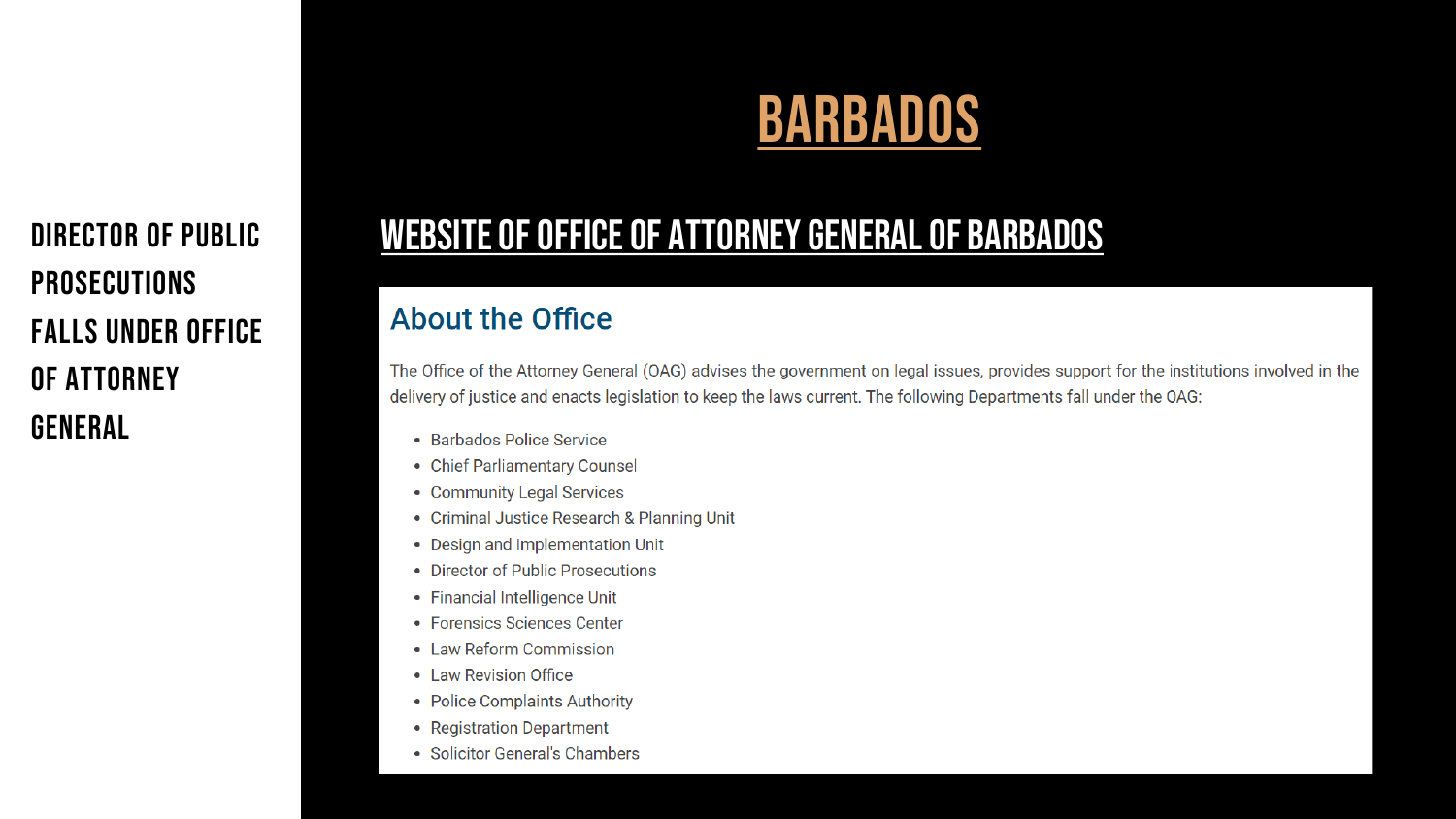Attorney General may give directions to Director of Public **PROSECUTIONS** in the case of certain offences

## BARBADOS

#### ARTICLE 79A(1) OF THE CONSTITUTION OF BARBADOS

"(1) The Attorney-General may, in the case of any offence to which this section applies, give general or special directions to the Director of Public Prosecutions as to the exercise of the powers conferred upon the Director of PUBLIC PROSECUTIONS BY SECTION 79, AND THE DIRECTOR OF PUBLIC PROSECUTIONS shall act in accordance with those directions." (EMPHASIS MINE)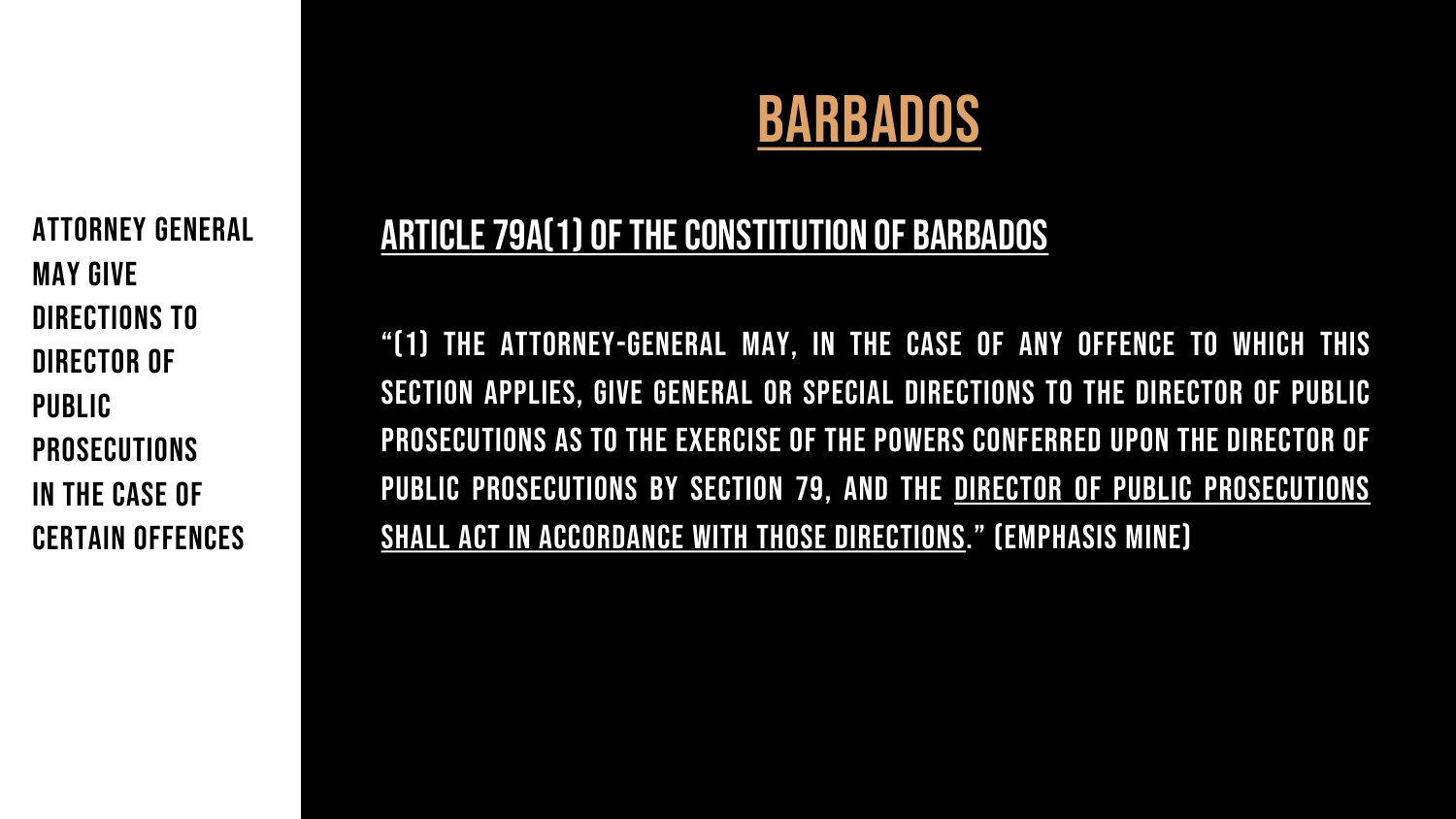

Director of Public **PROSECUTIONS** in CHARGE OF CRIMINAL PROSECUTIONS

#### SECTION 3[3][A] OF THE DIRECTOR OF PUBLIC PROSECUTIONS ACT 2006

"(3) The Director, under and on behalf of the Attorney General,

(a) initiates and conducts prosecutions on behalf of the Crown, except where the Attorney General has assumed conduct of a prosecution under section 15 …" (EMPHASIS MINE)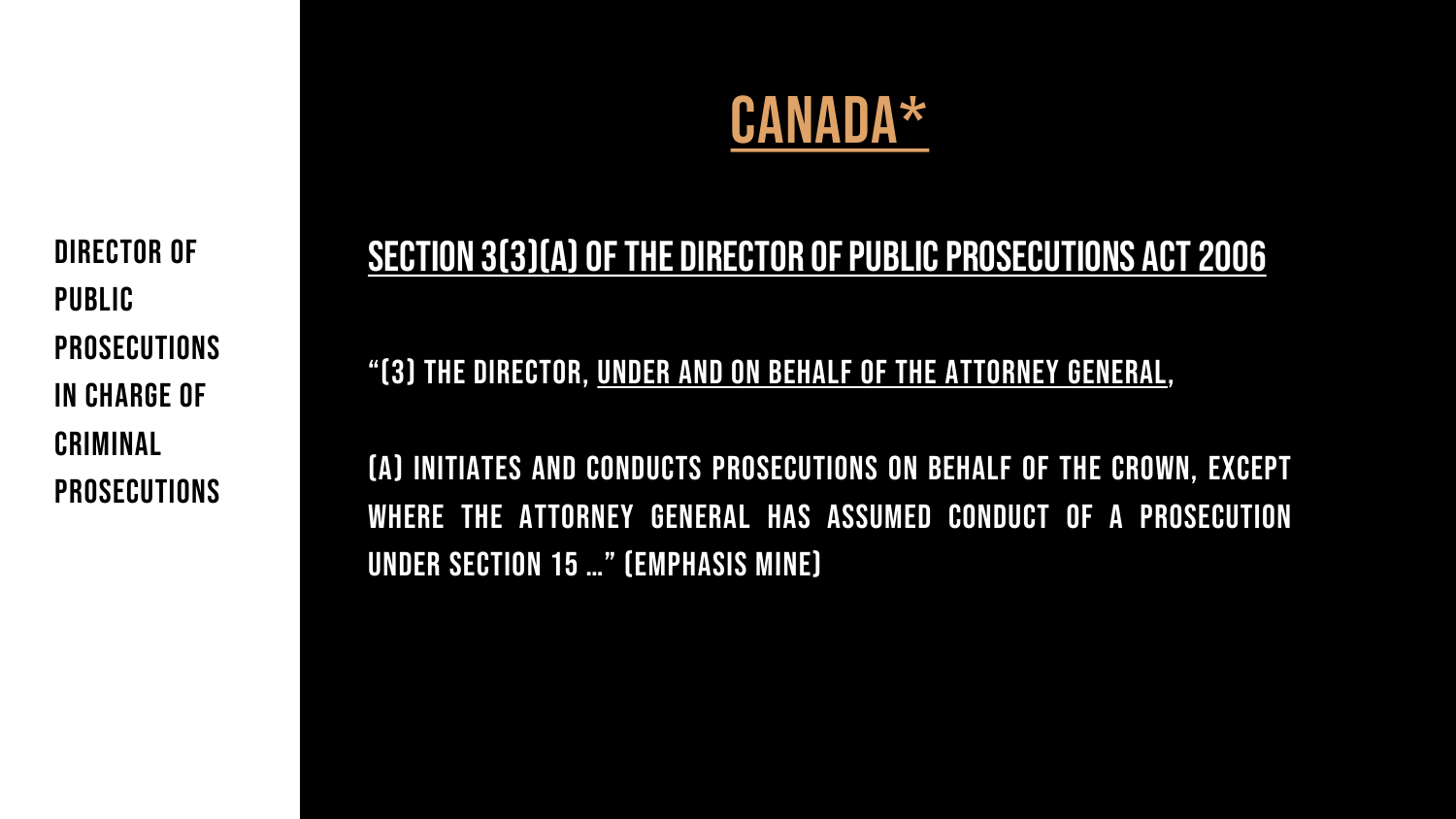

GOVERNOR IN COUNCIL APPOINTS Director of Public **PROSECUTIONS** 

#### SECTION 3(1) OF THE DIRECTOR OF PUBLIC PROSECUTIONS ACT 2006

"(1) The Governor in Council shall, on the recommendation of the Attorney General, appoint a Director of Public Prosecutions (in this Act referred to as the "Director") in accordance with section 4." (EMPHASIS MINE)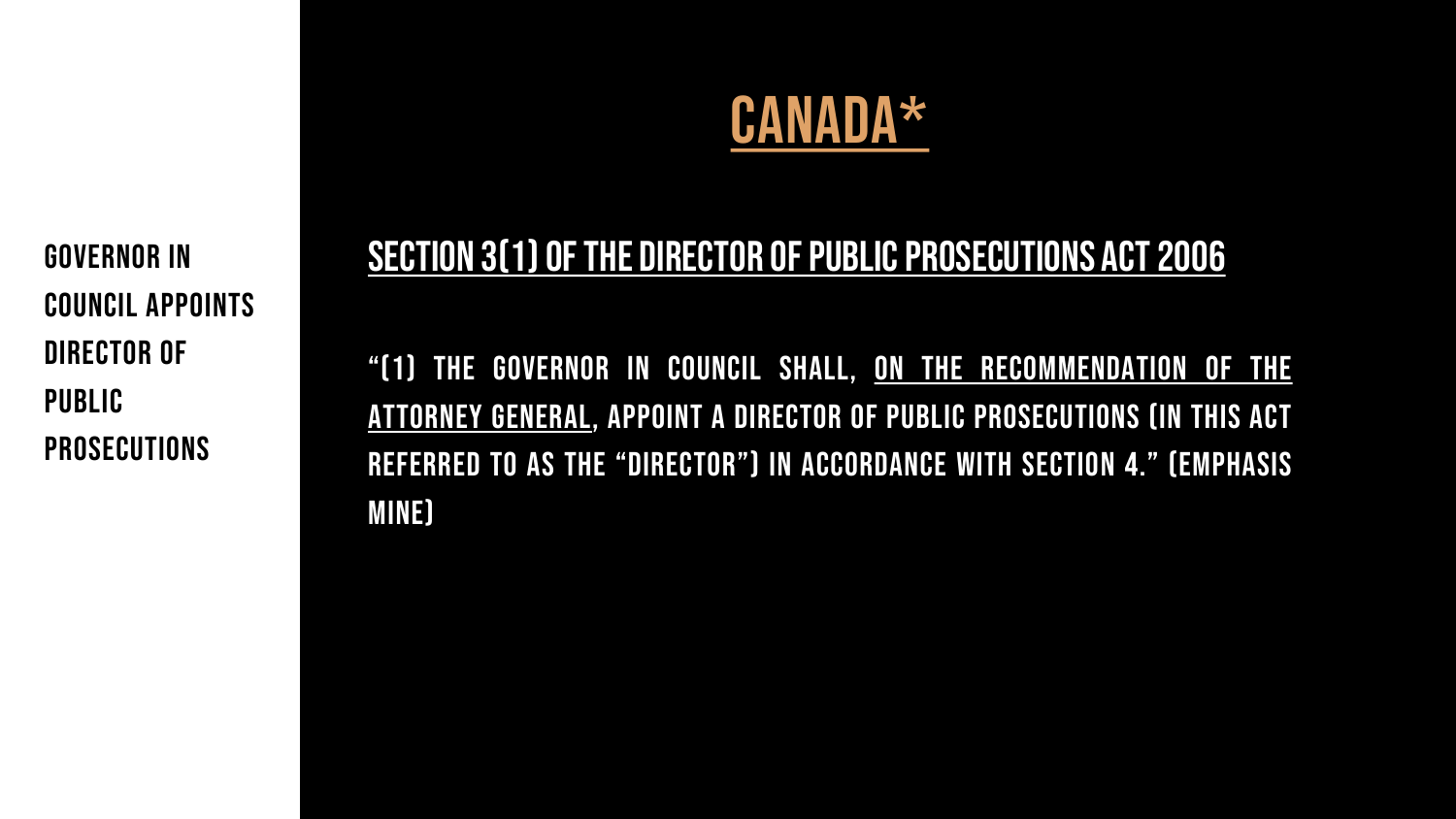Director of Public **PROSECUTIONS** IS DEPUTY ATTORNEY GENERAL

### CANADA\*

#### SECTION 3(4) OF THE DIRECTOR OF PUBLIC PROSECUTIONS ACT 2006

"(4) For the purpose of exercising the powers and performing the duties and functions referred to in subsection (3), the Director is the Deputy Attorney General of Canada." (EMPHASIS MINE)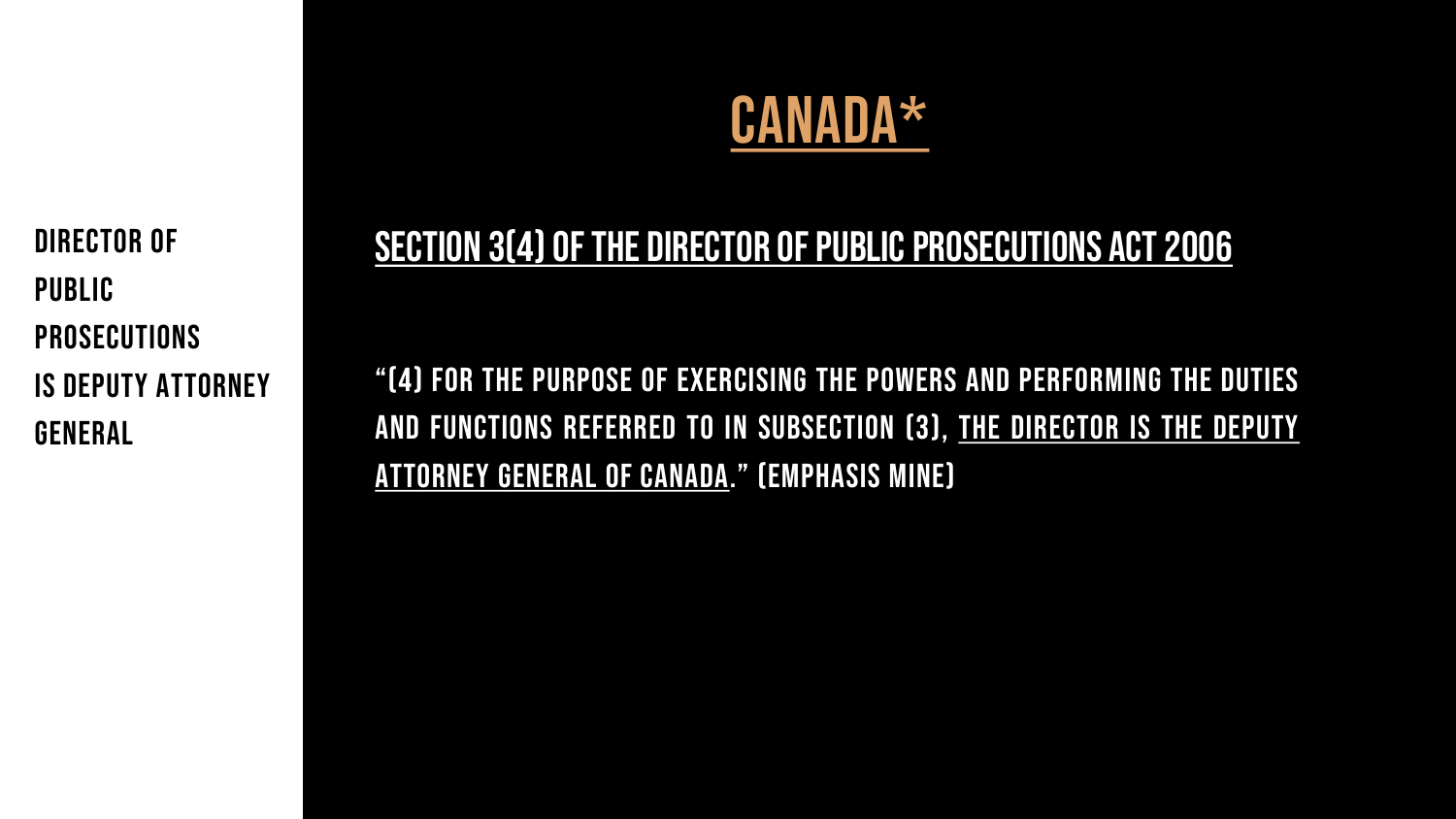### CANADA\*

CHECK AND BALANCE AGAINST DIRECTIVES ISSUED BY ATTORNEY GENERAL

ATTORNEY GENERAL MAY ISSUE DIRECTIVE TO DIRECTOR OF PUBLIC PROSECUTIONS

#### SECTION 10(1) & (2) OF THE DIRECTOR OF PUBLIC PROSECUTIONS ACT 2006

"(1) Any directive that the Attorney General issues to the Director with respect to the initiation or conduct of any specific prosecution must be in writing and be published in the Canada Gazette.

(2) The Attorney General may, after consulting the Director, issue directives respecting the initiation or conduct of prosecutions generally. Any such directives must be in writing and be published in the Canada Gazette."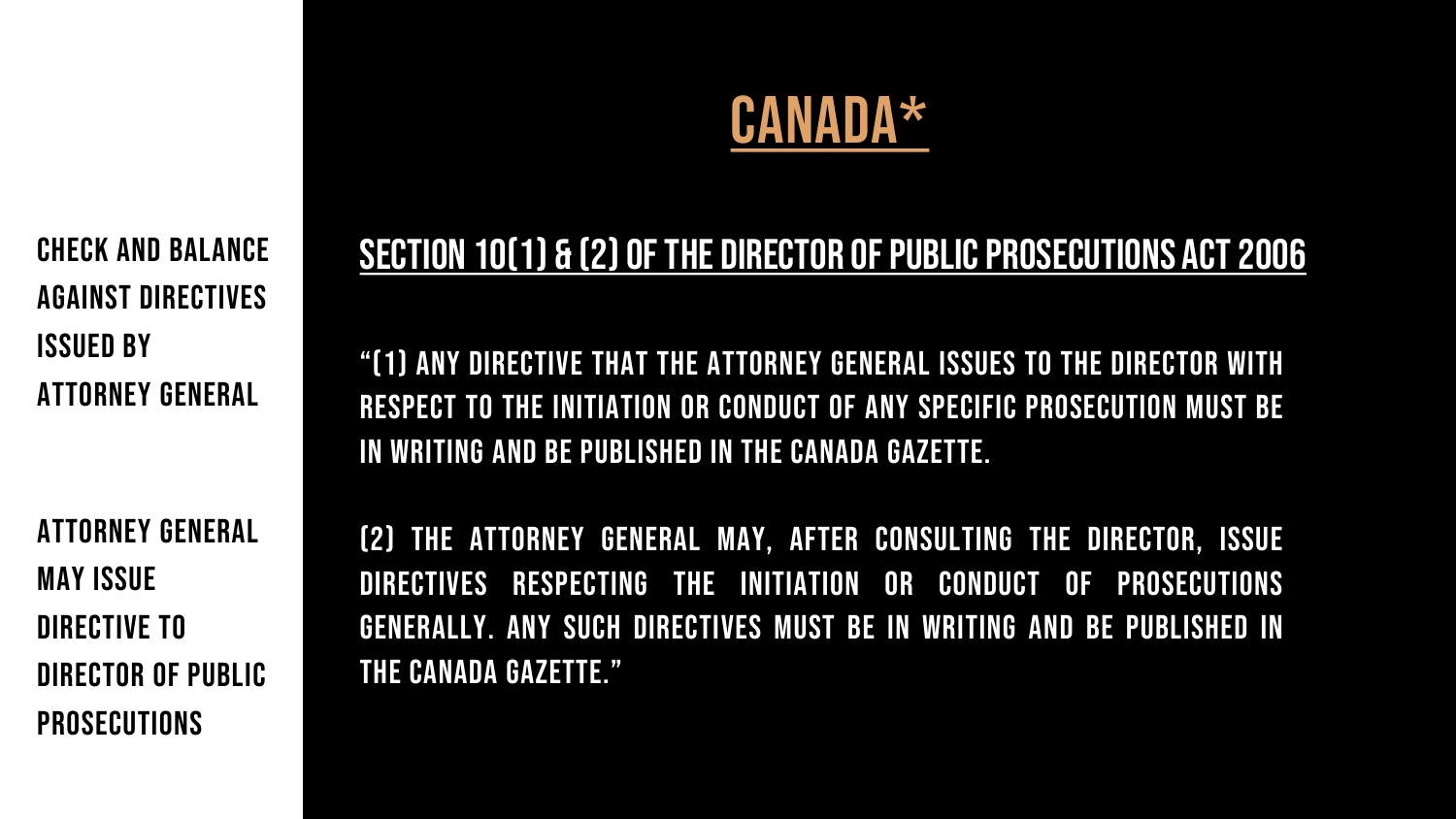PROSECUTIONS PUBLIC PROSECUTORS IN CHARGE OF CRIMINAL

PUBLIC **PROSECUTORS** more of the best officers to be a product of the best of the best of the best of the best of the best of the b<br>The best of the best of the best of the best of the best of the best of the best of the best of the best of th APPOINTED BY CENTRAL GOVERNMENT/STATE GOVERNMENT AFTER CONSULTATION WITH HIGH COURT



#### SECTION 24(1) OF THE CODE OF CRIMINAL PROCEDURE 1973

"(1) For every High Court, the Central Government or the State Government shall, after consultation with the High Court, appoint a Public Prosecutor and may also appoint one or more Additional Public Prosecutors, for conducting in such Court, any prosecution, appeal or other proceeding on behalf of the Central Government or State Government, as the case may be." (EMPHASIS MINE)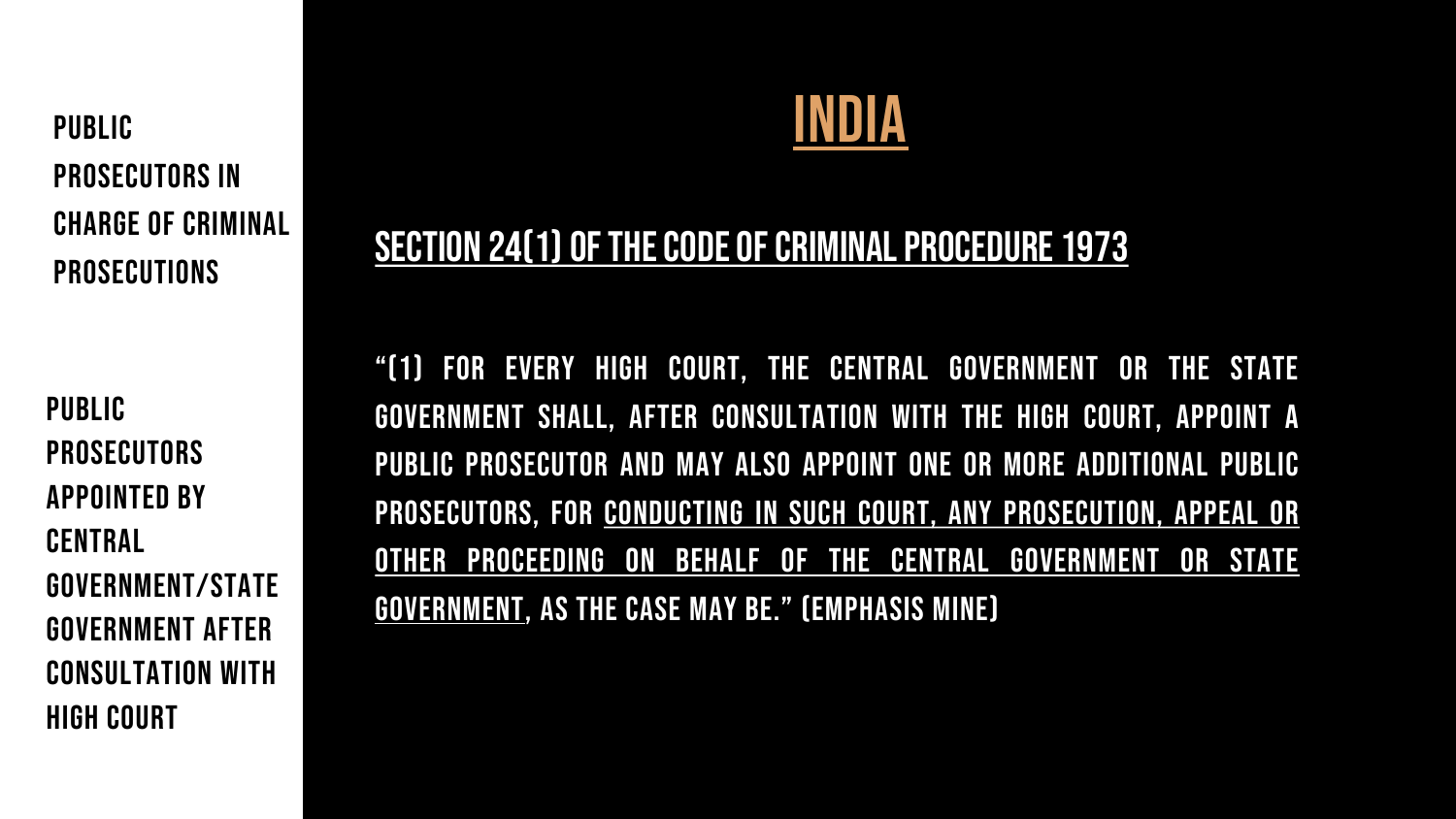## INDIA

CHECK AND BALANCE AGAINST PUBLIC PROSECUTOR'S POWER OF NOLLE PROSEQUI

#### SECTION 321 OF THE CODE OF CRIMINAL PROCEDURE 1973

"The Public Prosecutor or Assistant Public Prosecutor in charge of a case may, with the consent of the Court, at any time before the judgment is pronounced, withdraw from the prosecution of any person either generally or in respect of any one or more of the offences for which he is tried …" (EMPHASIS MINE)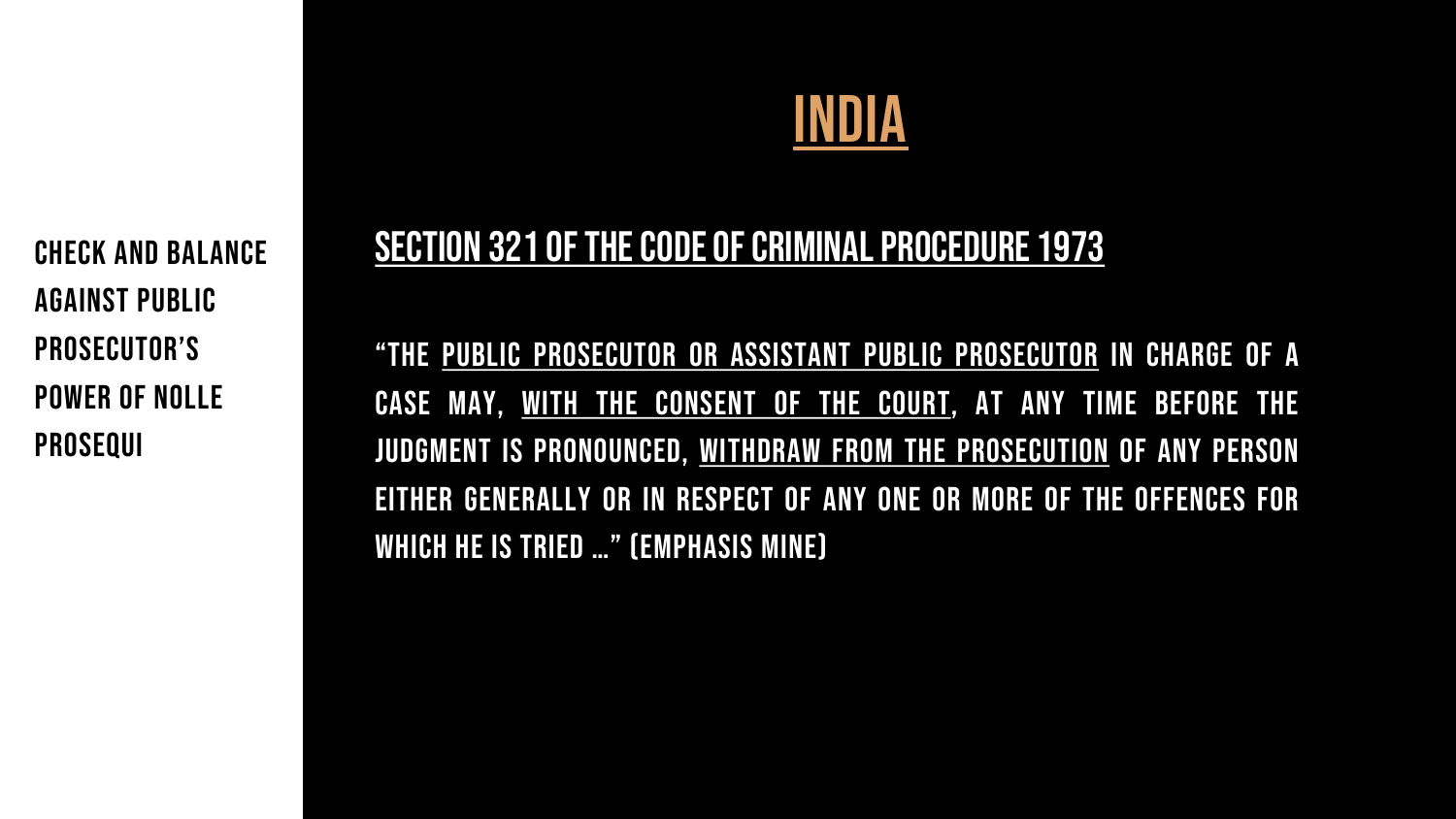ATTORNEY GENERAL THE PRINCIPAL ADVISOR TO THE GOVERNMENT

## INDIA

#### ARTICLE 76(2) OF THE CONSTITUTION OF INDIA

"(2) It shall be the duty of the Attorney-General to give advice to the Government of India upon such legal matters, and to perform such other duties of a legal character, as may from time to time be referred or assigned to him by the President, and to discharge the functions conferred on him by or under this Constitution or any other law for the time being in force."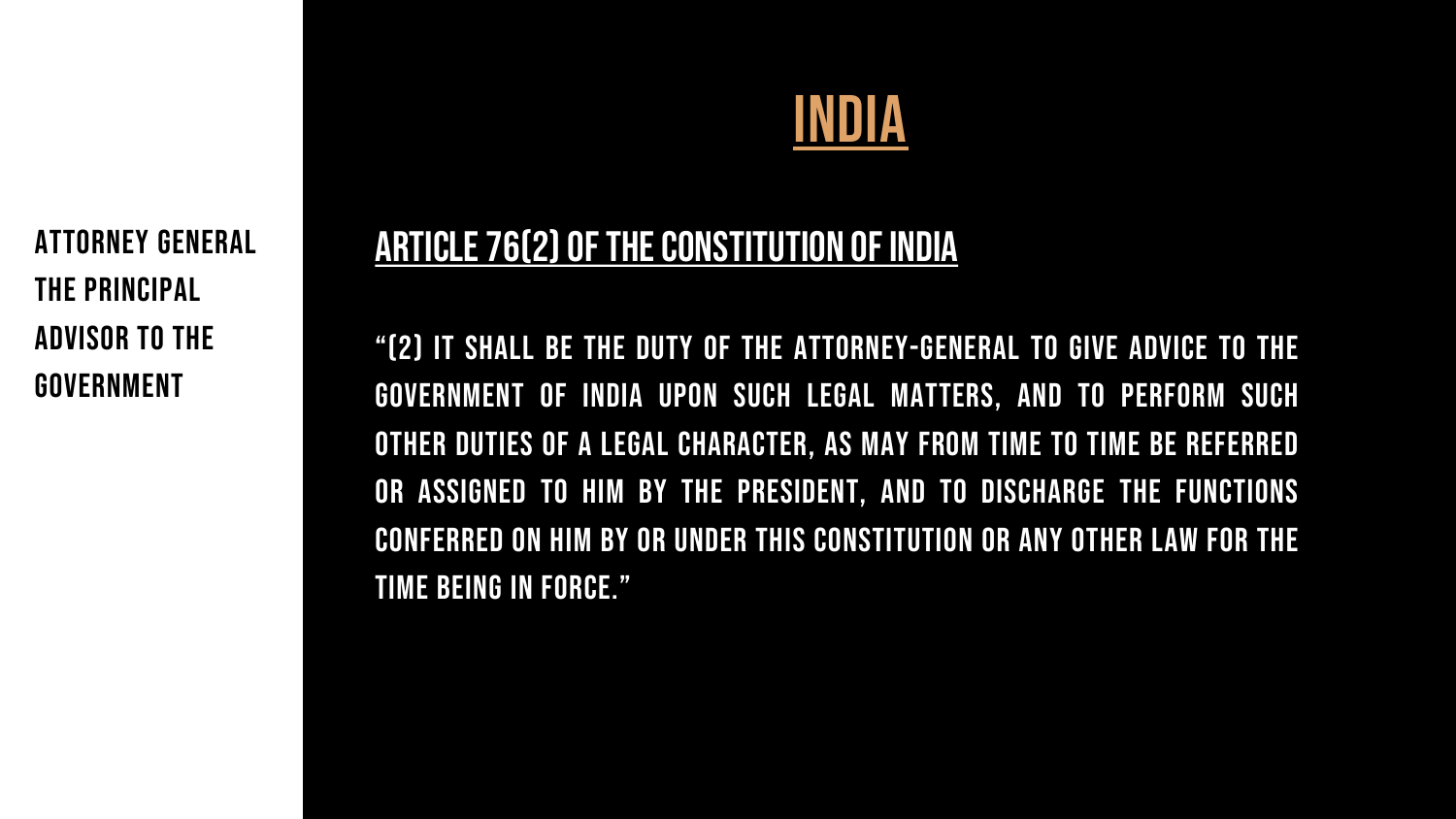DIRECTOR OF PUBLIC PROSECUTIONS IN CHARGE OF CRIMINAL PROSECUTIONS

DIRECTOR OF PUBLIC PROSECUTIONS may WITHDRAW CASE BY entering nolle prosequi

…

### JAMAICA

#### ARTICLE 94(3) OF THE CONSTITUTION OF JAMAICA

"(3) The Director of Public Prosecutions shall have power in any case in which he considers it desirable so to do—

a. to institute and undertake criminal proceedings against any person before any court other than a court-martial in respect of any offence against the law of JAMAICA;

C. to discontinue at any stage before judgment is delivered any such criminal proceedings instituted or undertaken by himself or any other person or authority."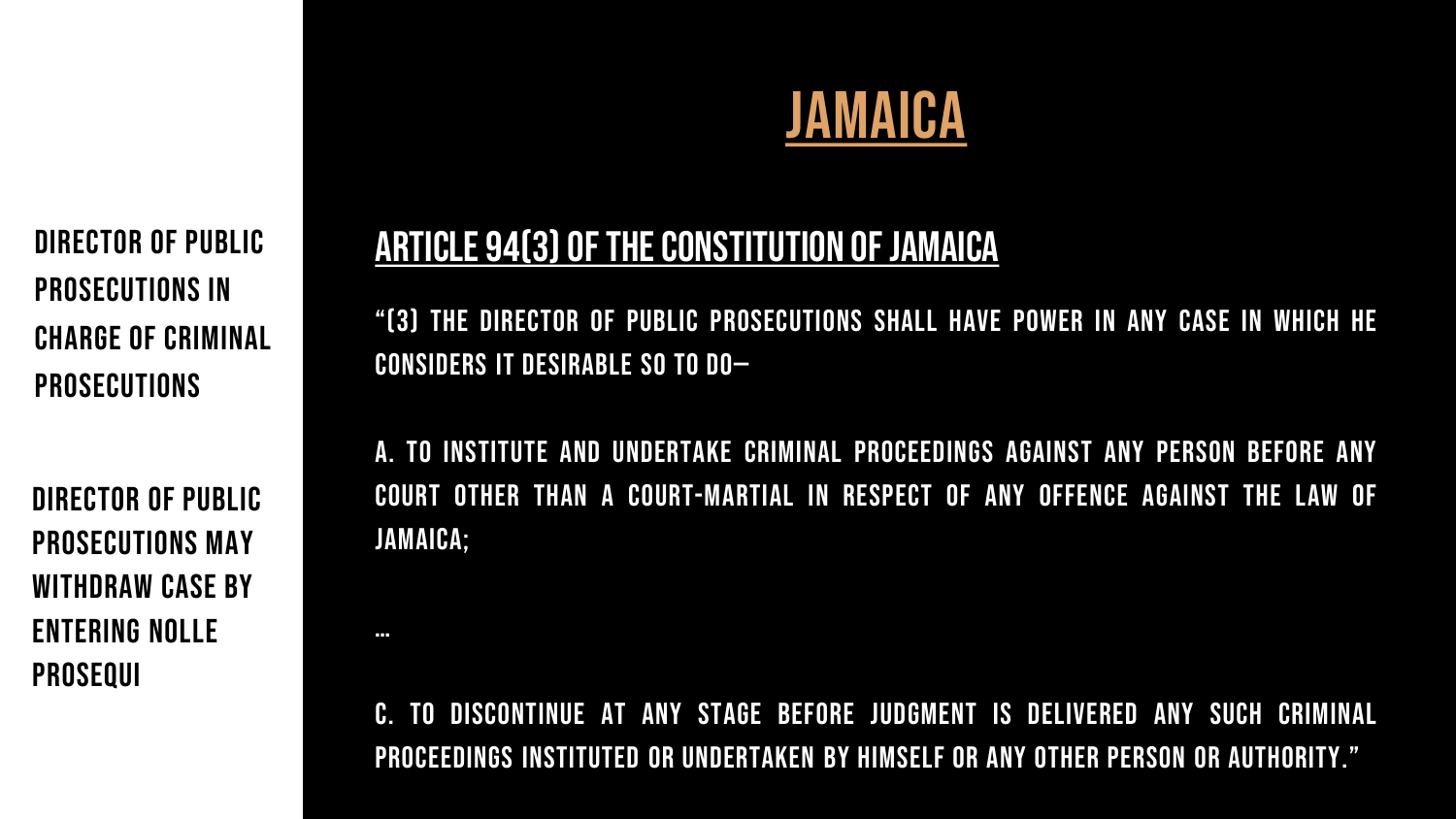### JAMAICA

appoints Director of Public **PROSECUTIONS** 

#### GOVERNOR GENERAL WEBSITE OF THE OFFICE OF THE DIRECTOR OF PUBLIC PROSECUTIONS

The Jamaican (Constitution) Order in Council 1962 in Section 94(1) established the Office of the Director of Public Prosecutions and its functions. First and foremost, the Office is described as a public office headed by the Director of Public Prosecutions who is appointed by the Governor General.

The Director of Public Prosecutions heads the Office of the Director of Public Prosecutions. The Director is appointed by the Governor General.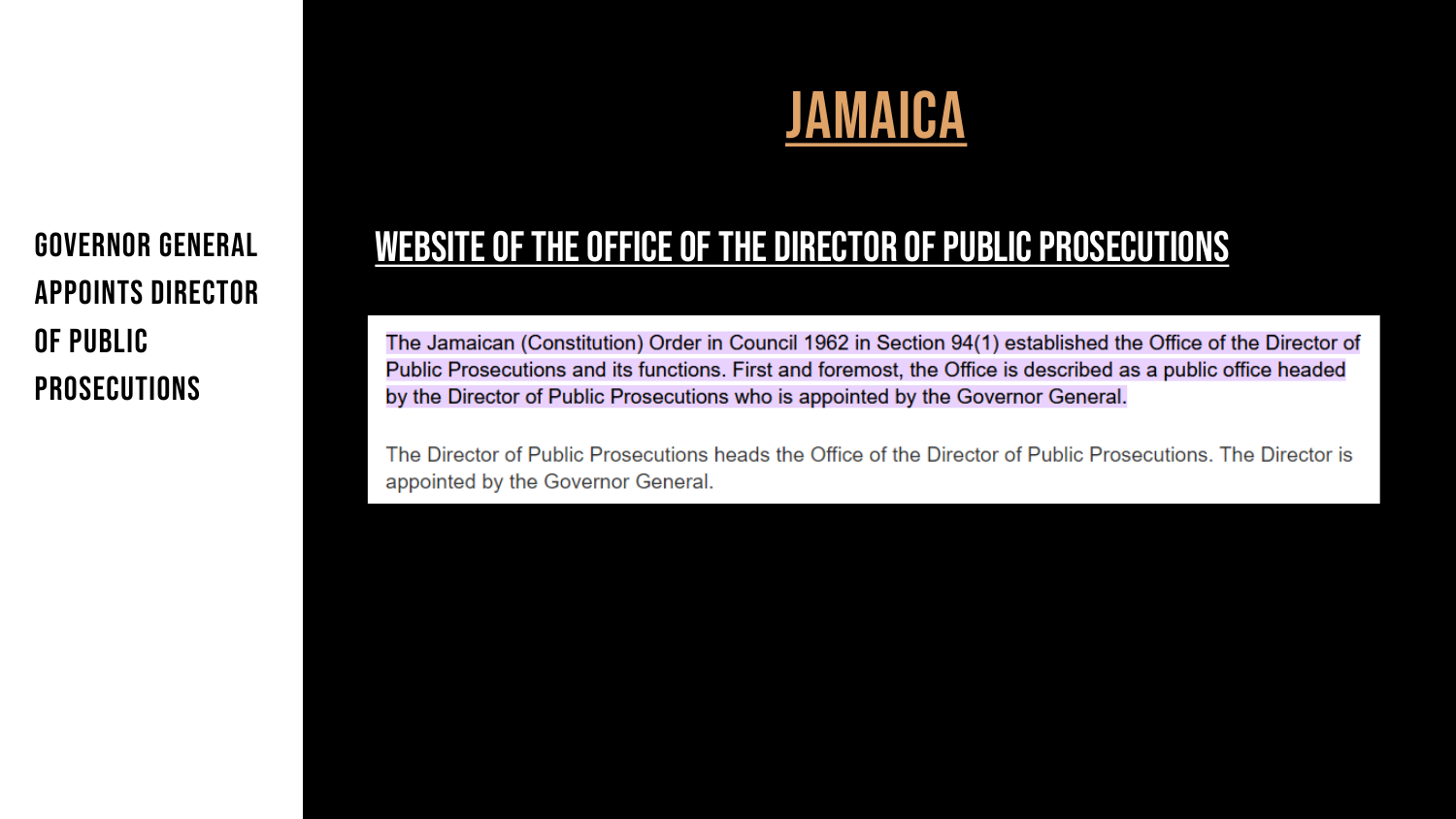JAMAICA

ATTORNEY GENERAL THE PRINCIPAL ADVISOR TO THE GOVERNMENT

### ARTICLE 79(1) OF THE CONSTITUTION OF JAMAICA

"(1) There shall be an Attorney-General who shall be the principal legal adviser to the Government of Jamaica."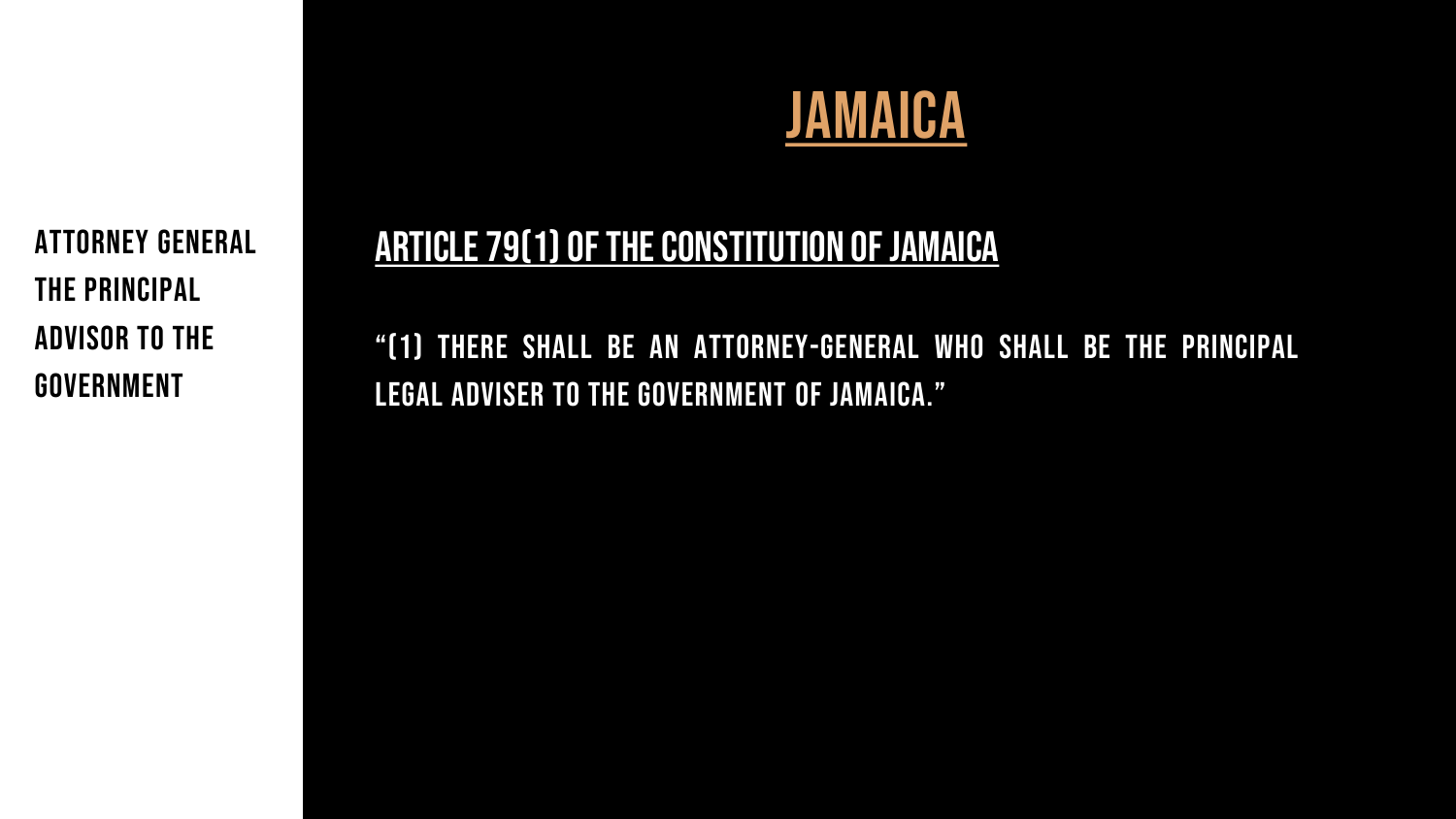DIRECTOR OF PUBLIC PROSECUTIONS IN CHARGE OF CRIMINAL PROSECUTIONS

DIRECTOR OF PUBLIC PROSECUTIONS may withdraw case by entering nolle prosequi

### KENYA

#### ARTICLE 157(6) OF THE CONSTITUTION OF KENYA 2010

"(6) The Director of Public Prosecutions shall exercise State powers of prosecution and may—

(a) institute and undertake criminal proceedings against any person before any court (other than a court martial) in respect of any offence alleged to have been committed …

(c) subject to clauses (7) and (8), discontinue at any stage before judgment is delivered any criminal proceedings instituted by the Director of Public Prosecutions or taken over by the Director of Public Prosecutions under PARAGRAPH (B)."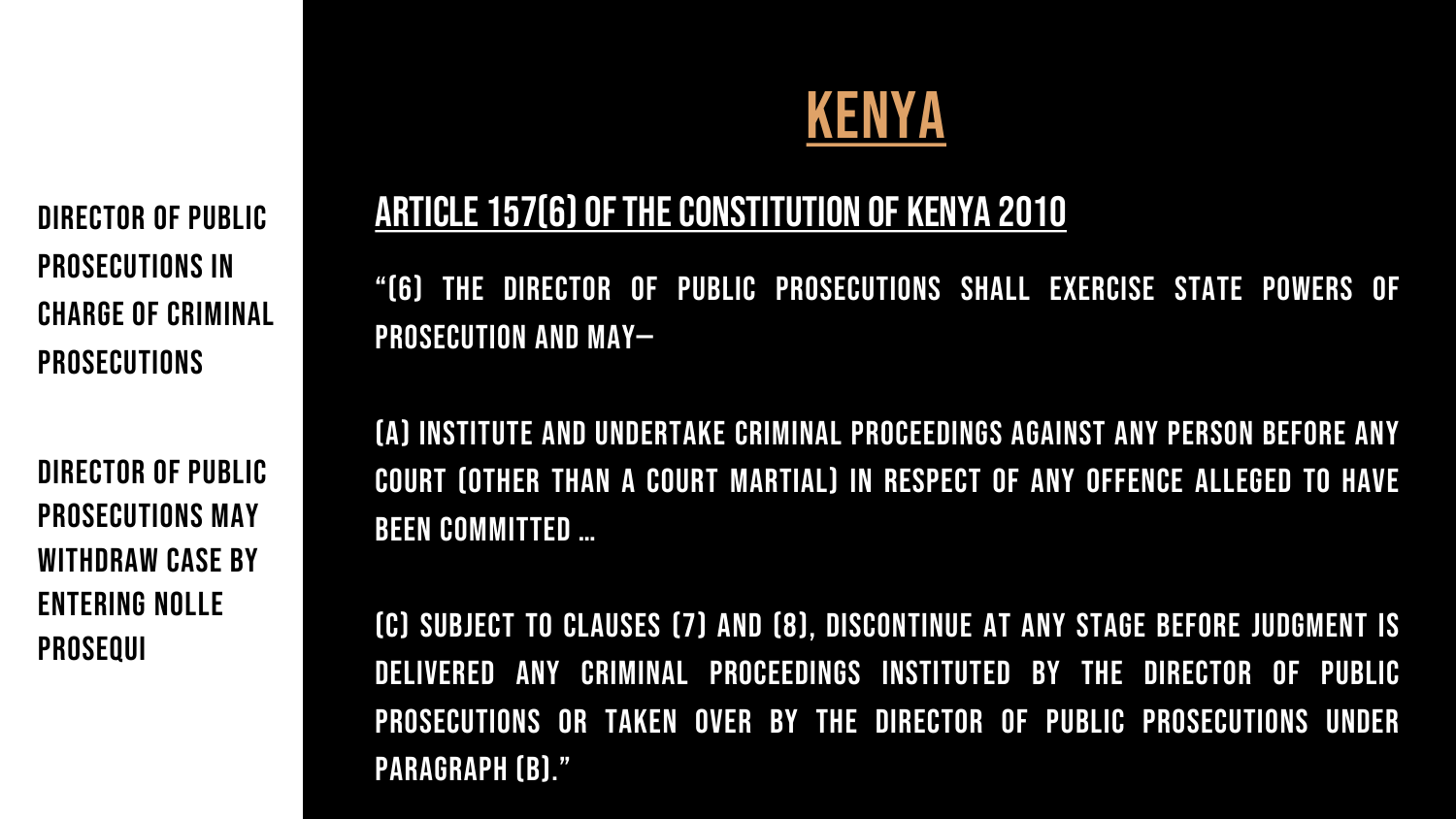PRESIDENT, ON NOMINATION of PRESIDENT AND APPROVAL OF NATIONAL ASSEMBLY, APPOINTS DIRECTOR OF PUBLIC PROSECUTIONS

### KENYA

### ARTICLE 157(2) OF THE CONSTITUTION OF KENYA 2010

"(2) The Director of Public Prosecutions shall be nominated and, with the approval of the National Assembly, appointed by the President."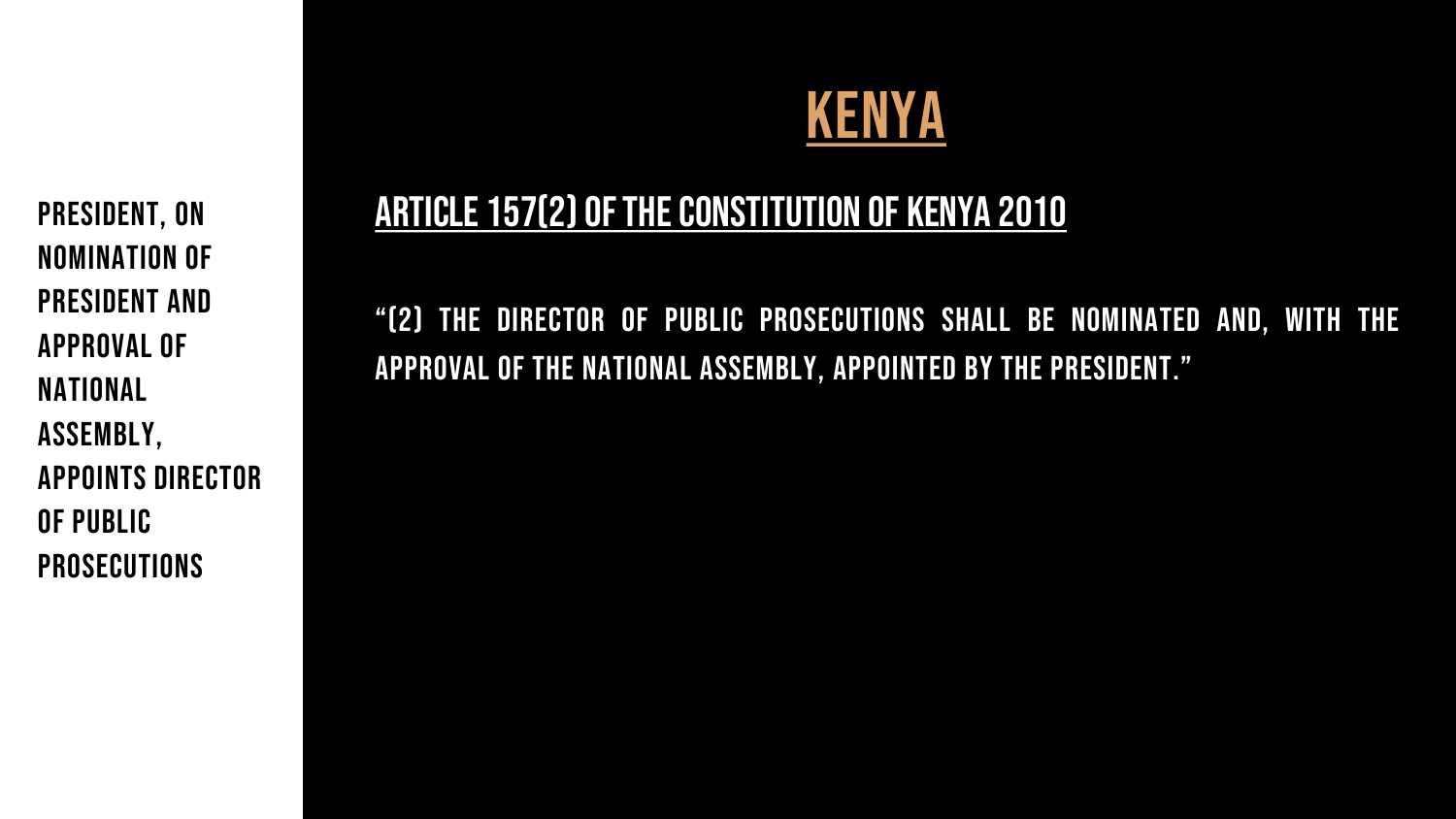CHECK AND BALANCE AGAINST PUBLIC PROSECUTOR'S POWER OF NOLLE PROSEQUI

### KENYA

#### ARTICLE 157(8) OF THE CONSTITUTION OF KENYA 2010

"(8) The Director of Public Prosecutions may not discontinue a prosecution WITHOUT THE PERMISSION OF THE COURT." (EMPHASIS MINE)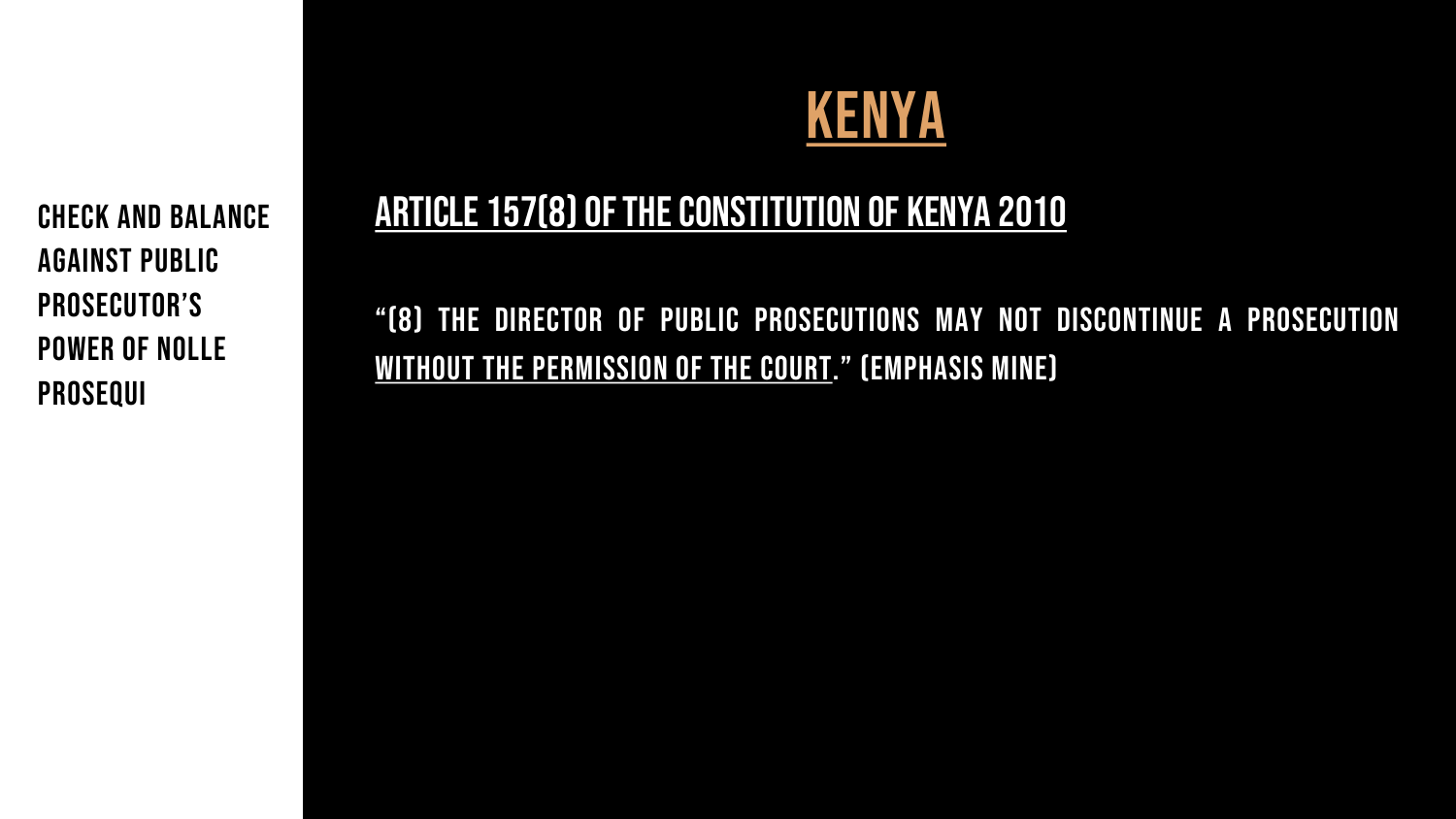ATTORNEY GENERAL THE PRINCIPAL ADVISOR TO THE GOVERNMENT

### KENYA

#### ARTICLE 156(4) OF THE CONSTITUTION OF KENYA 2010

"(4) The Attorney-General—

(a) is the principal legal adviser to the Government;

(b) shall represent the national government in court or in any other legal proceedings to which the national government is a party, other than criminal proceedings; and

(c) shall perform any other functions conferred on the office by an Act of PARLIAMENT OR BY THE PRESIDENT."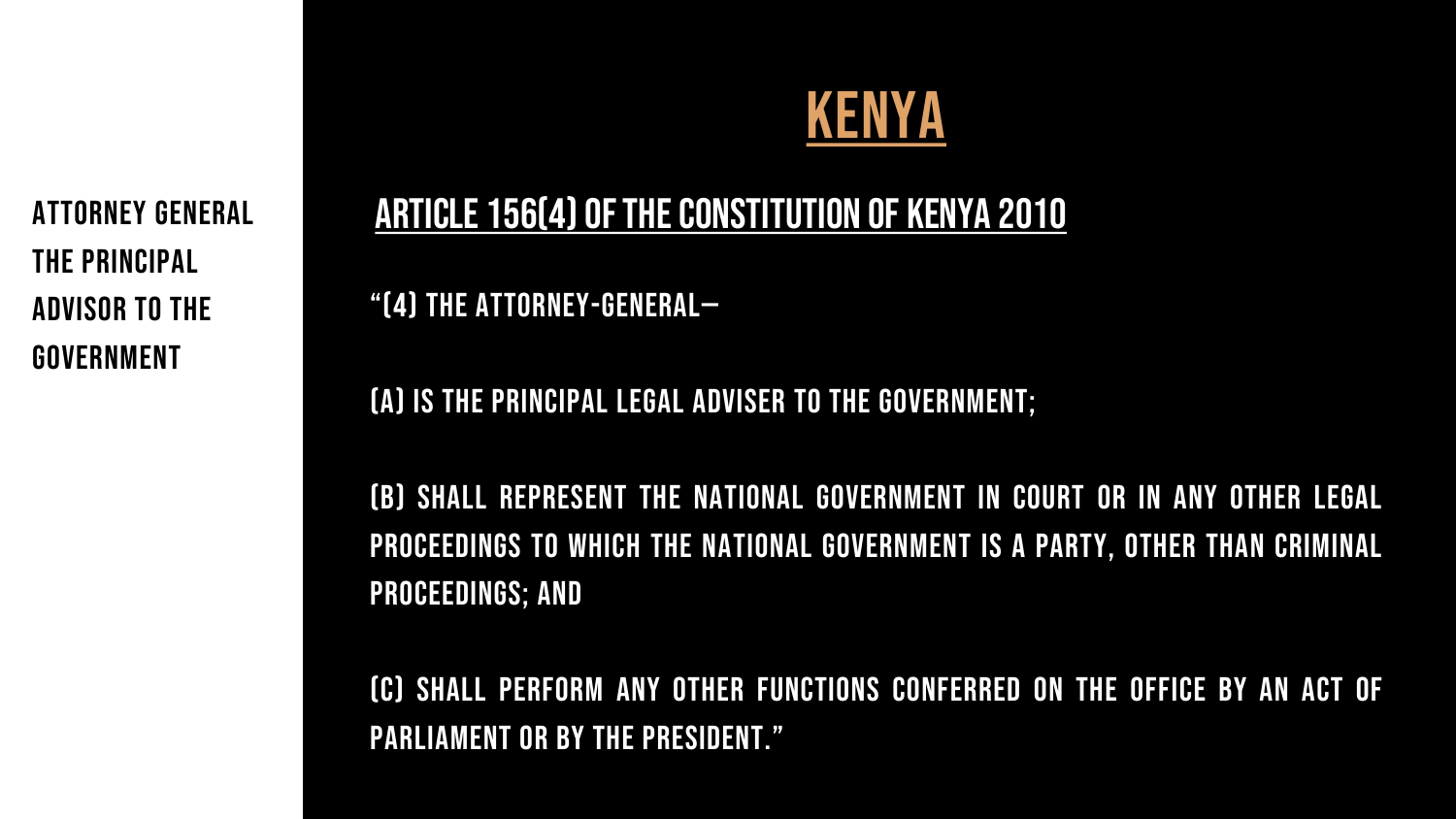PROSECUTOR GENERAL IN CHARGE OF CRIMINAL PROSECUTIONS

PROSECUTOR GENERAL may withdraw case by entering nolle prosequi

### MALDIVES

### ARTICLE 223 OF THE CONSTITUTION OF THE REPUBLIC OF MALDIVES, 2008

"The Prosecutor General's responsibilities and powers include the following:-

- a. to supervise the prosecution of all criminal offences in the Maldives;
- b. to consider and assess evidence presented by investigating bodies to determine whether charges should be pursued;
- c. to institute and conduct criminal proceedings against any person before any court in respect of any alleged offence …

H. to review or revert any decision to prosecute or not to prosecute any alleged offender, or to discontinue any prosecution"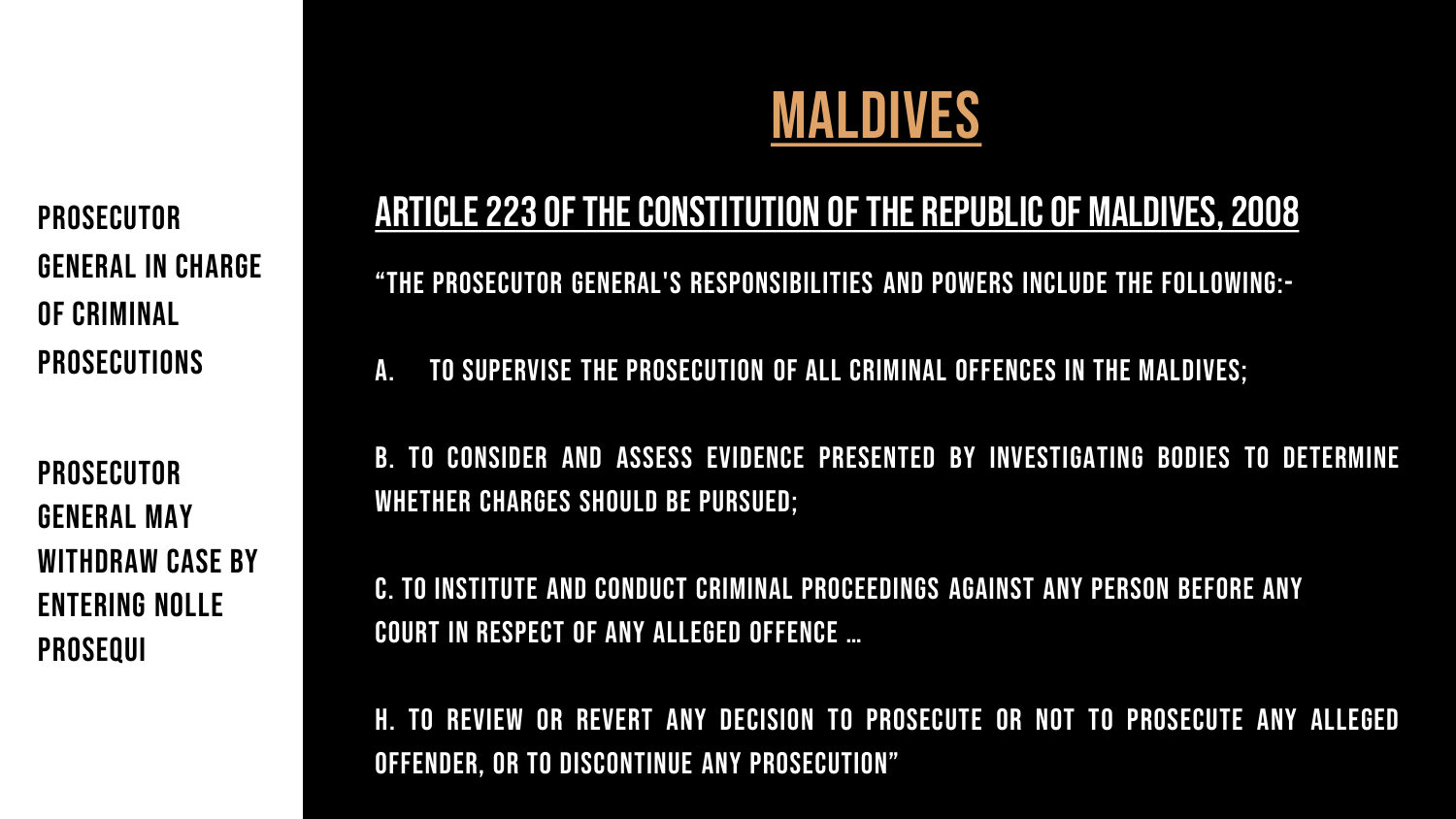PRESIDENT, WITH APPROVAL OF MAJORITY OF TOTAL MEMBERSHIP OF PEOPLE'S MAJLIS, APPOINTS PROSECUTOR GENERAL

### MALDIVES

#### ARTICLE 221 OF THE CONSTITUTION OF THE REPUBLIC OF MALDIVES, 2008

"The President shall appoint as Prosecutor General a person approved by a majority of the total membership of the People's Majlis from the names submitted to the People's Majlis as provided for in law." (EMPHASIS MINE)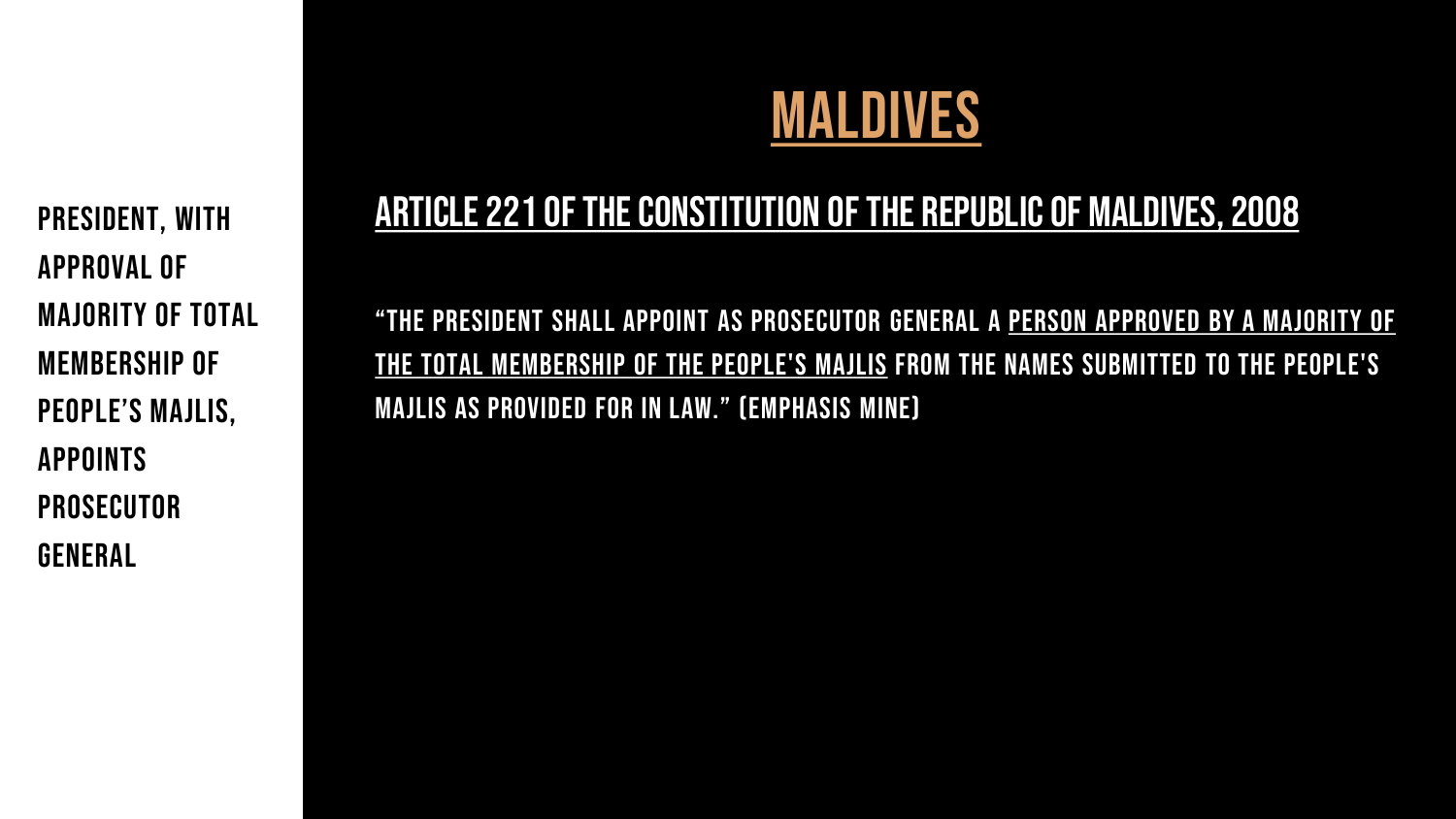MALDIVES

ATTORNEY GENERAL THE PRINCIPAL ADVISOR TO THE GOVERNMENT

### Article 133(B) of THE Constitution of the Republic of Maldives, 2008

"(B) It is the duty of the Attorney General to advise the Government on all legal matters affecting the State. The Attorney General's duties include performance of all legal duties pertaining to his office, and discharge of all responsibilities required to be discharged by the Attorney General, by the Constitution and by law."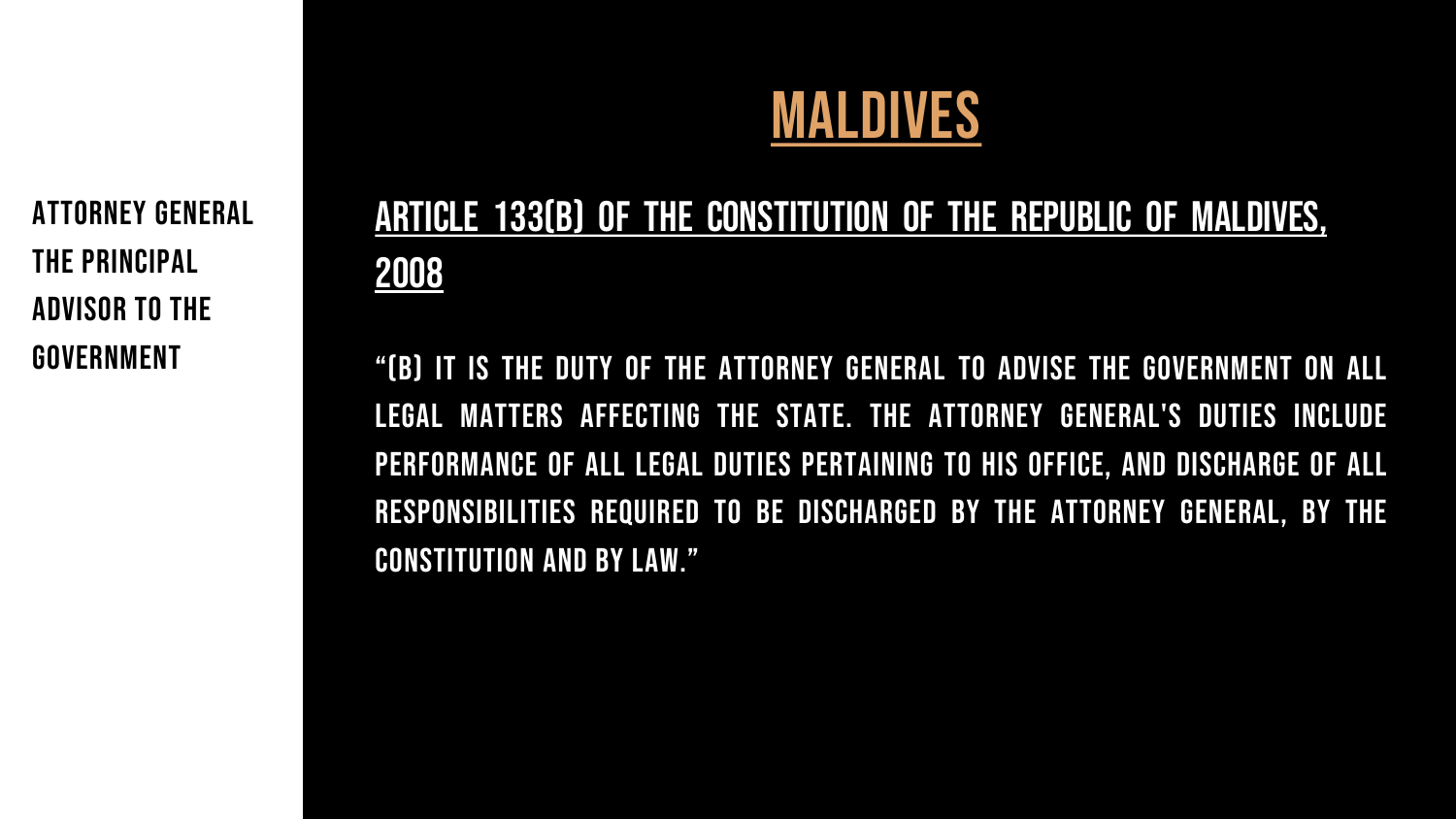

ATTORNEY GENERAL MAY ISSUE DIRECTIVE TO PROSECUTOR GENERAL

### Article 133(g) of THE Constitution of the Republic of Maldives, 2008

"(g) The Attorney General shall have power to issue general directives to the Prosecutor General on the conduct of criminal proceedings."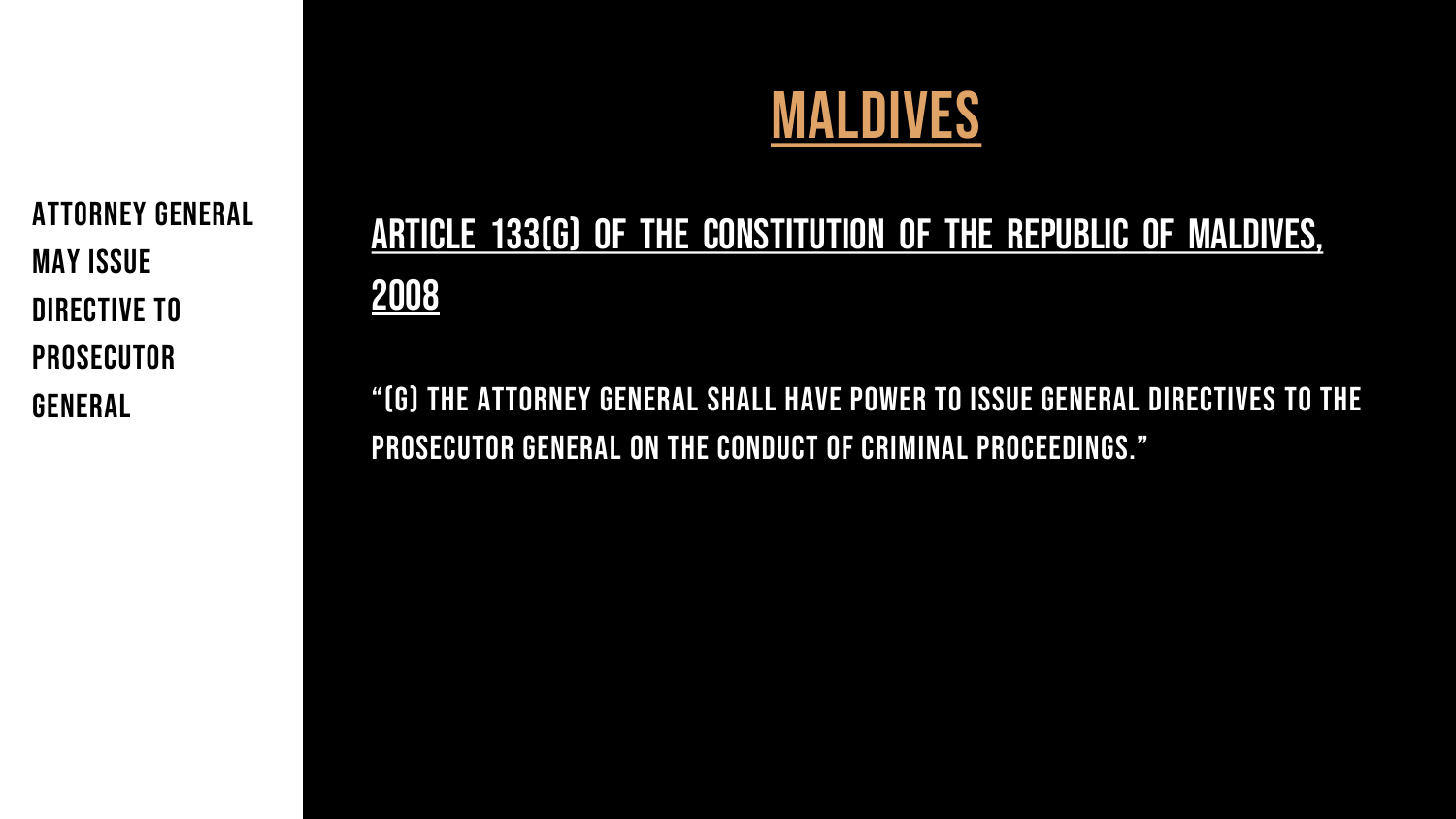SOLICITOR GENERAL in CHARGE OF CRIMINAL PROSECUTIONS

#### SECTION 185(1) OF THE CRIMINAL PROCEDURE ACT 2011

"(1) The Solicitor-General is responsible for maintaining general oversight of the conduct of public prosecutions."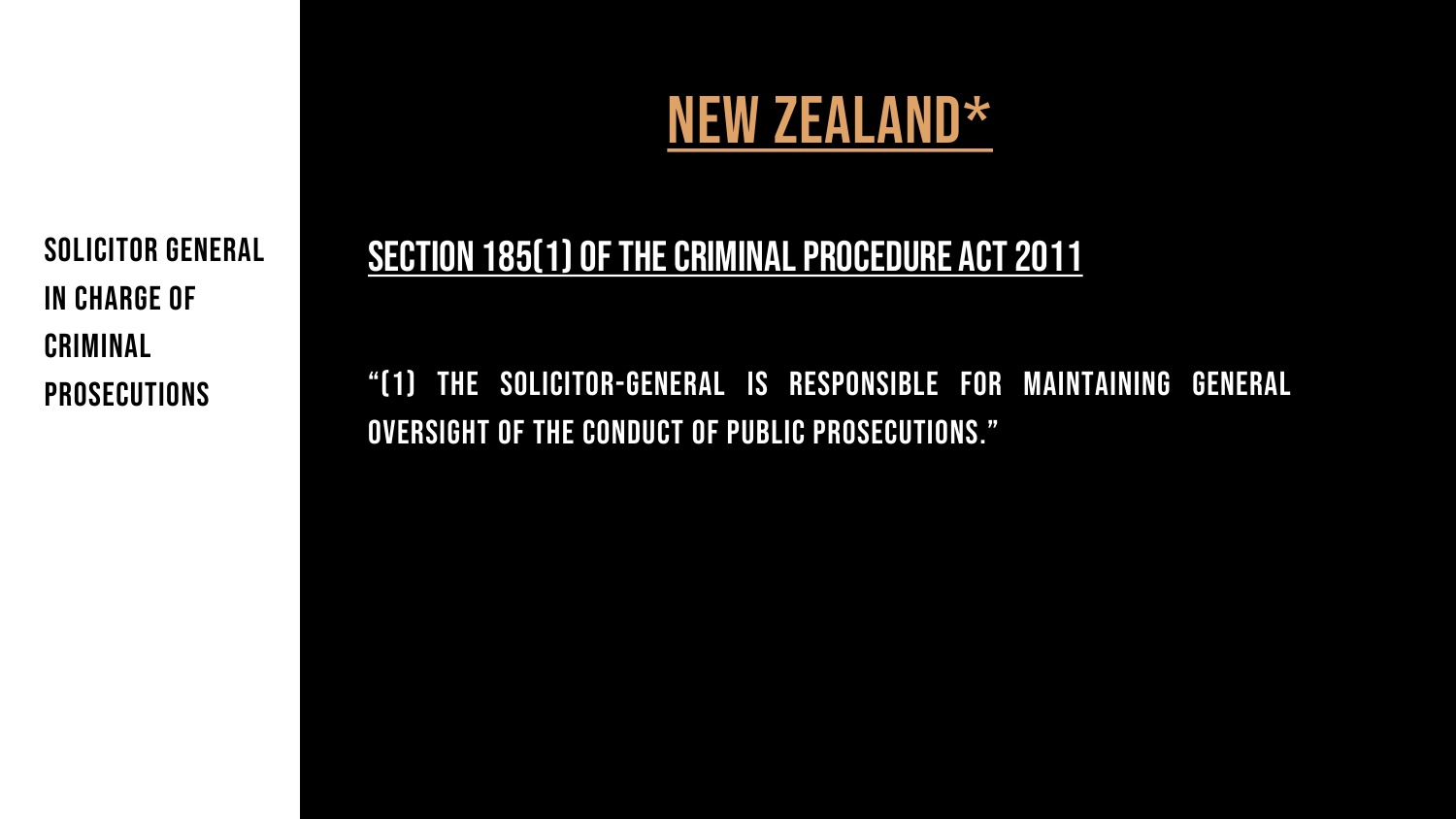ON ADVICE OF ATTORNEY GENERAL, APPOINTS SOLICITOR GENERAL

#### GOVERNOR GENERAL, **OFFICIAL WEBSITE OF NEW ZEALAND GOVERNMENT**

The Solicitor-General is appointed by the Governor-General on the advice of the Attorney-General. The State Services Commissioner was asked to manage the recruitment process in order to ensure a merit-based and professional process.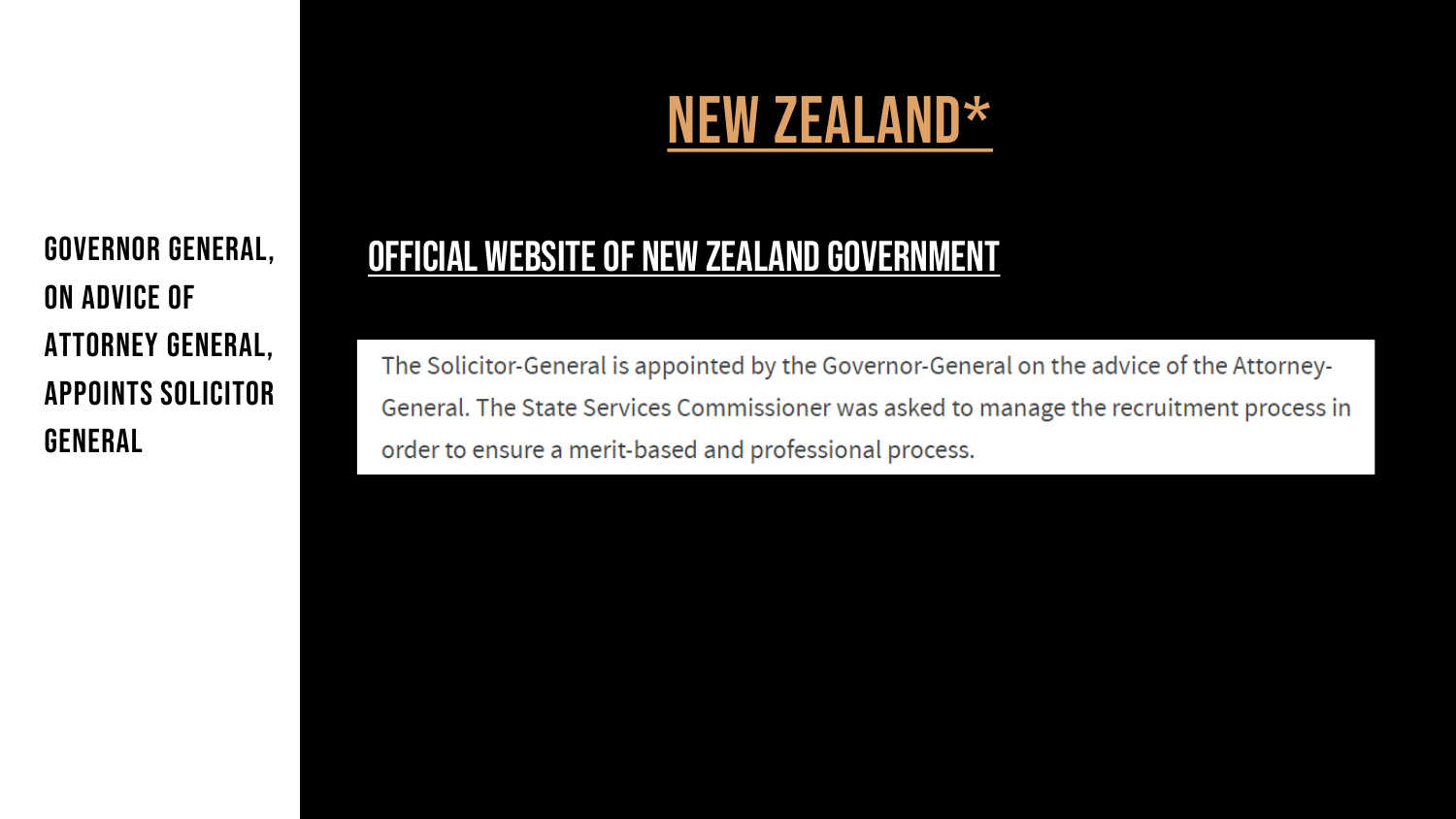ATTORNEY GENERAL RESPONSIBLE FOR ADMINISTRATION OF CRIMINAL LAW

#### SECTION 186 OF THE CRIMINAL PROCEDURE ACT 2011

"Nothing in section 185 limits or affects—

(a) the responsibilities of the Attorney-General relating to the administration of the criminal law; or

(b) the exercise of any power by the Attorney-General under any enactment or rule of law.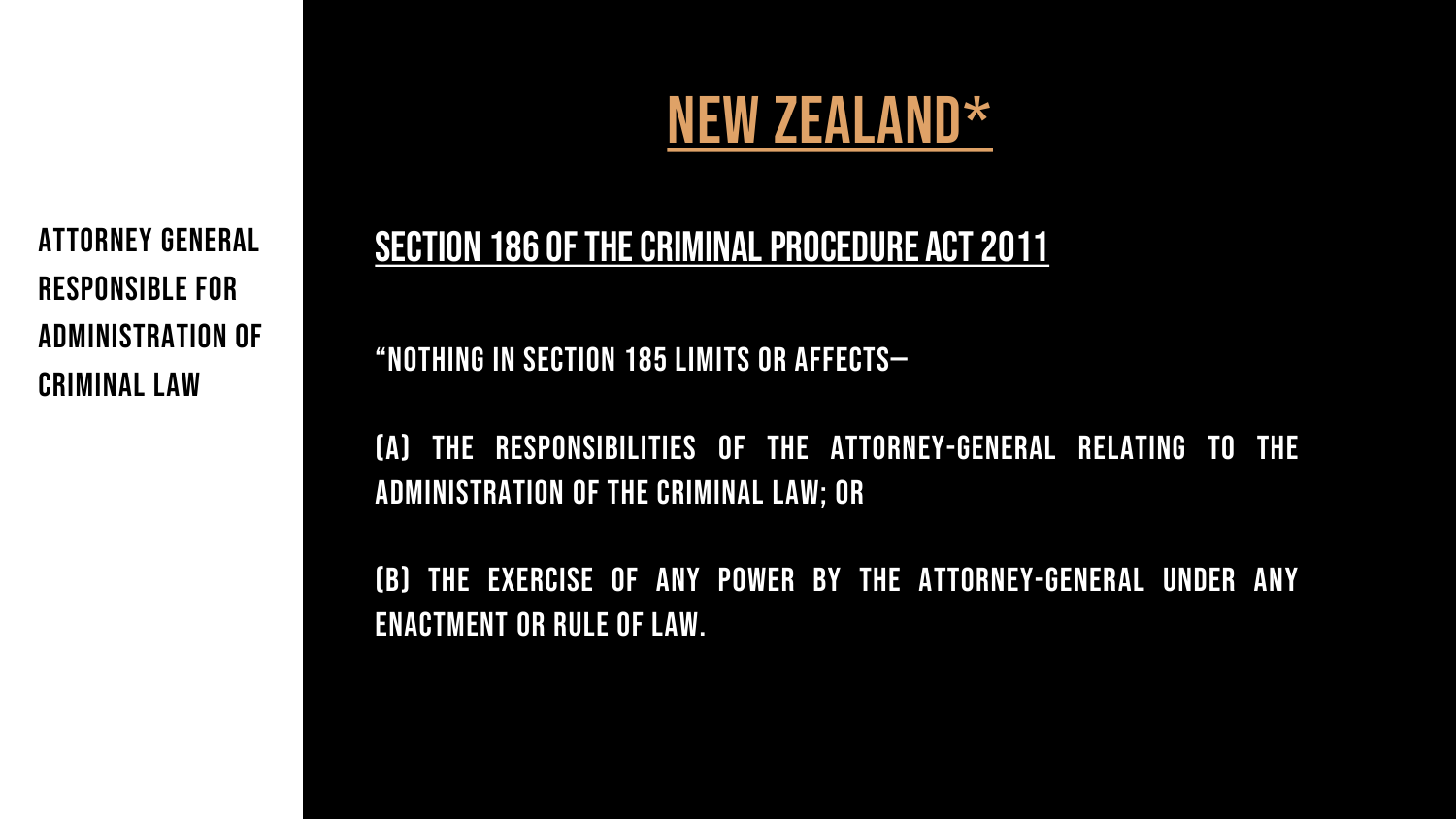ATTORNEY GENERAL HAS POWER TO STAY CRIMINAL PROCEEDINGS

#### SECTION 176(1) OF THE CRIMINAL PROCEDURE ACT 2011

"(1) The Attorney-General may, at any time after a person has been charged with an offence and before judgment is given, direct that the proceedings be stayed."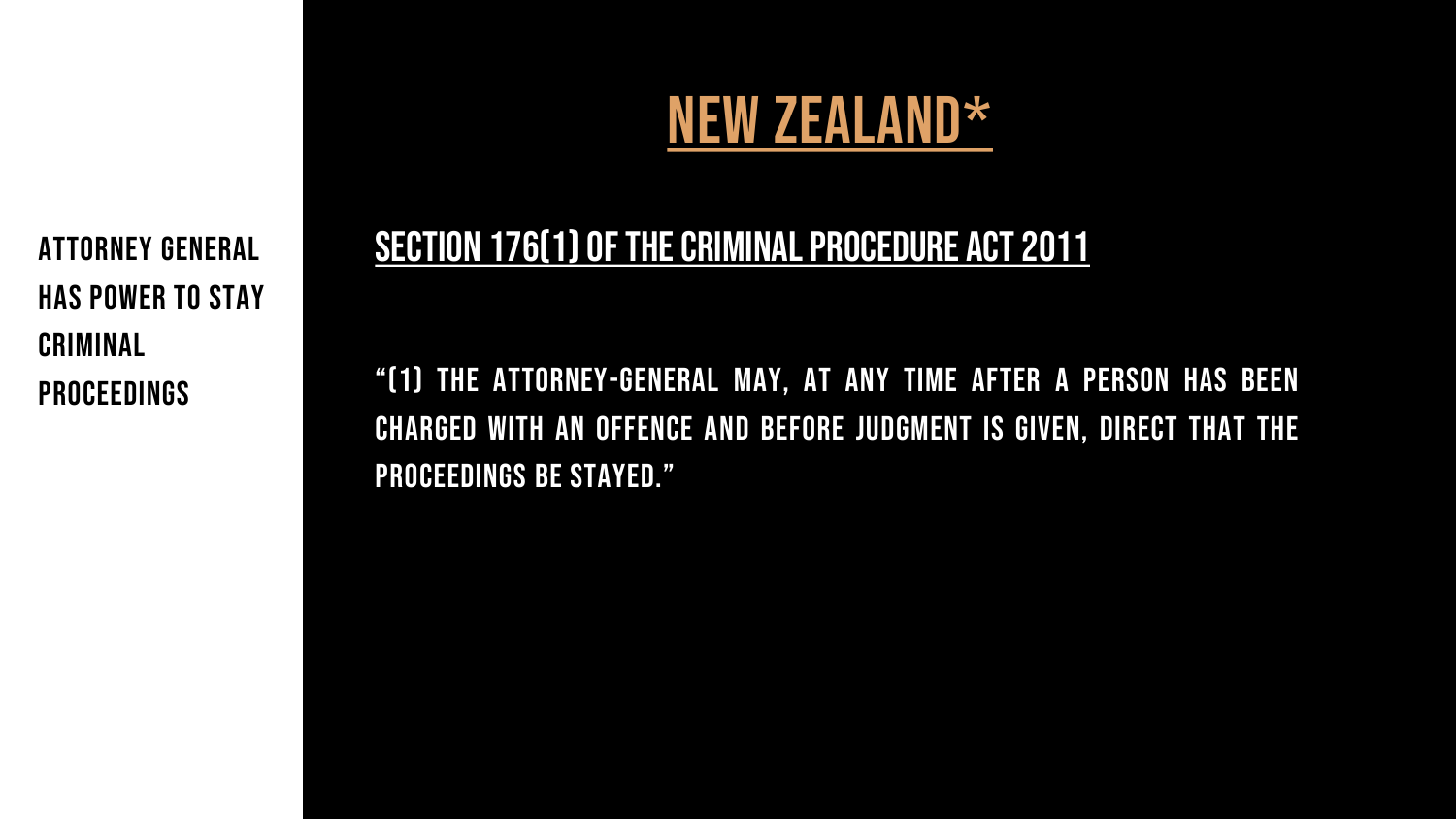PUBLIC PROSECUTORS IN CHARGE OF CRIMINAL PROSECUTIONS

### PAKISTAN

#### SECTION 4(1)(T) OF THE CODE OF CRIMINAL PROCEDURE 1898

"Public Prosecutor" means any person appointed under Section 492, and includes any person acting under the directions of a Public Prosecutor and any person conducting a prosecution on behalf of the State in any High Court in the exercise of its original criminal jurisdiction." (EMPHASIS MINE)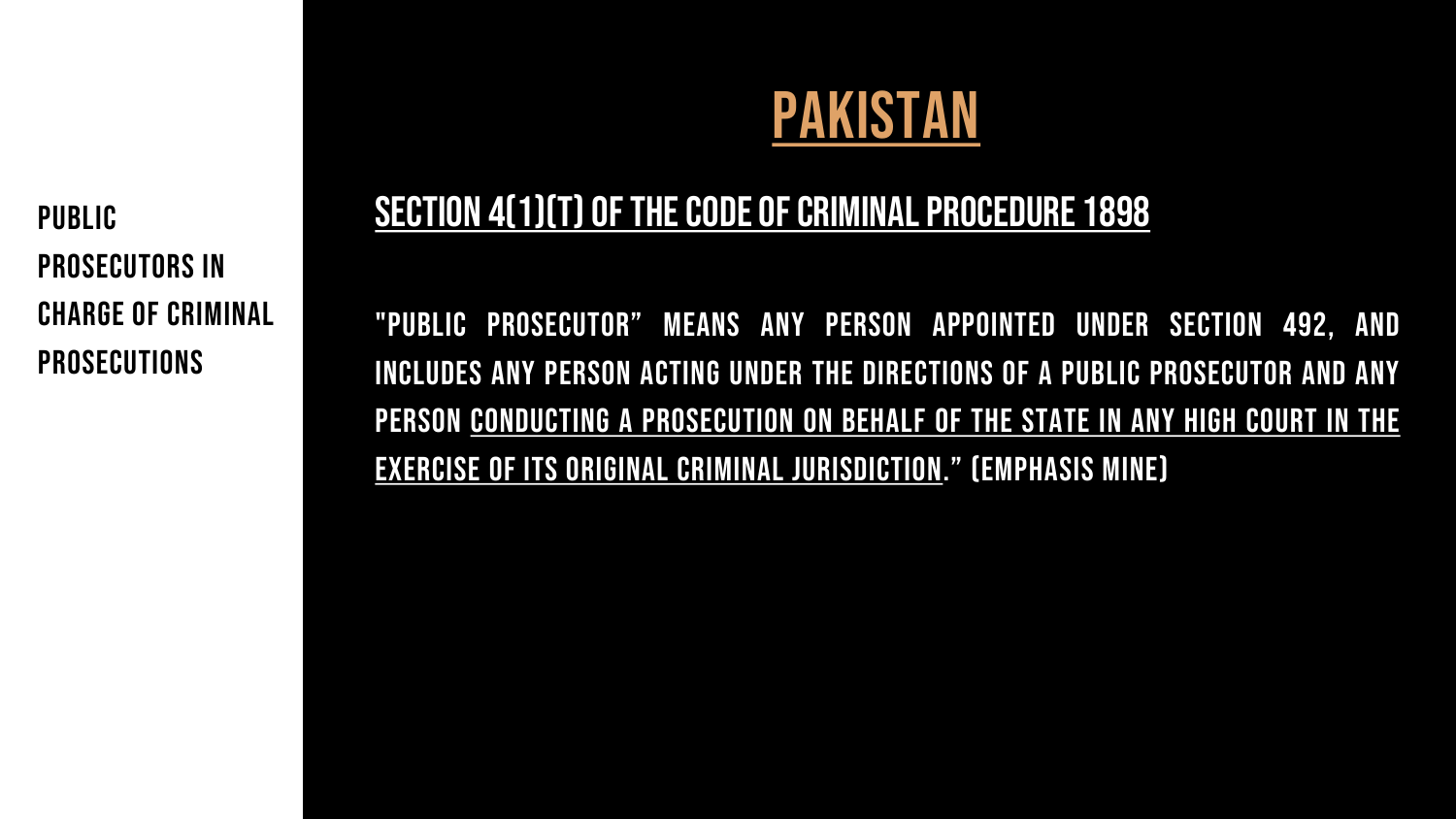PROVINCIAL GOVERNMENT APPOINTS PUBLIC PROSECUTORS

### PAKISTAN

#### SECTION 492(1) OF THE CODE OF CRIMINAL PROCEDURE 1898

"(1) The Provincial Government, may appoint, generally, or in any case, or for; any. specified class of cases, in any local area, one or more officers to be called Public Prosecutors."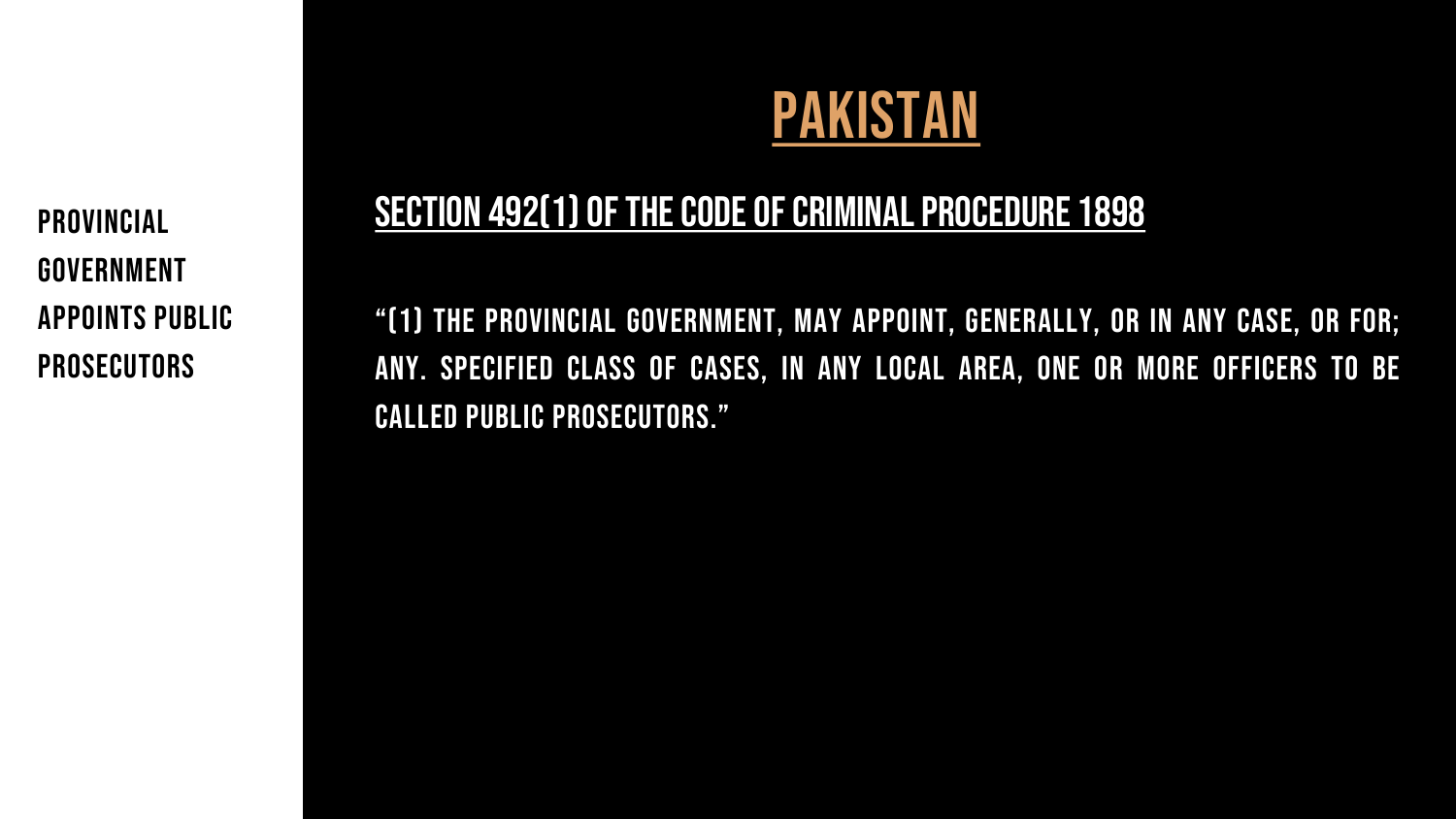PUBLIC PROSECUTOR may withdraw case by entering nolle prosequi

CHECK AND BALANCE AGAINST PUBLIC PROSECUTOR'S POWER OF NOLLE PROSEQUI

### PAKISTAN

#### SECTION 494 OF THE CODE OF CRIMINAL PROCEDURE 1989

"Any Public Prosecutor may, with the consent of the Court, before the judgment is pronounced, withdraw from the prosecution of any person either generally or in respect of any one or more of the offences for which he is tried; and upon such withdrawal,--

(a) if it is made before a charge has been framed, the accused shall be discharged in respect of such offence or offences;

(b) if it is made after a charge has been framed, or when under this Code no charge is required, he shall be acquitted in respect of such offence or offences" (EMPHASIS MINE)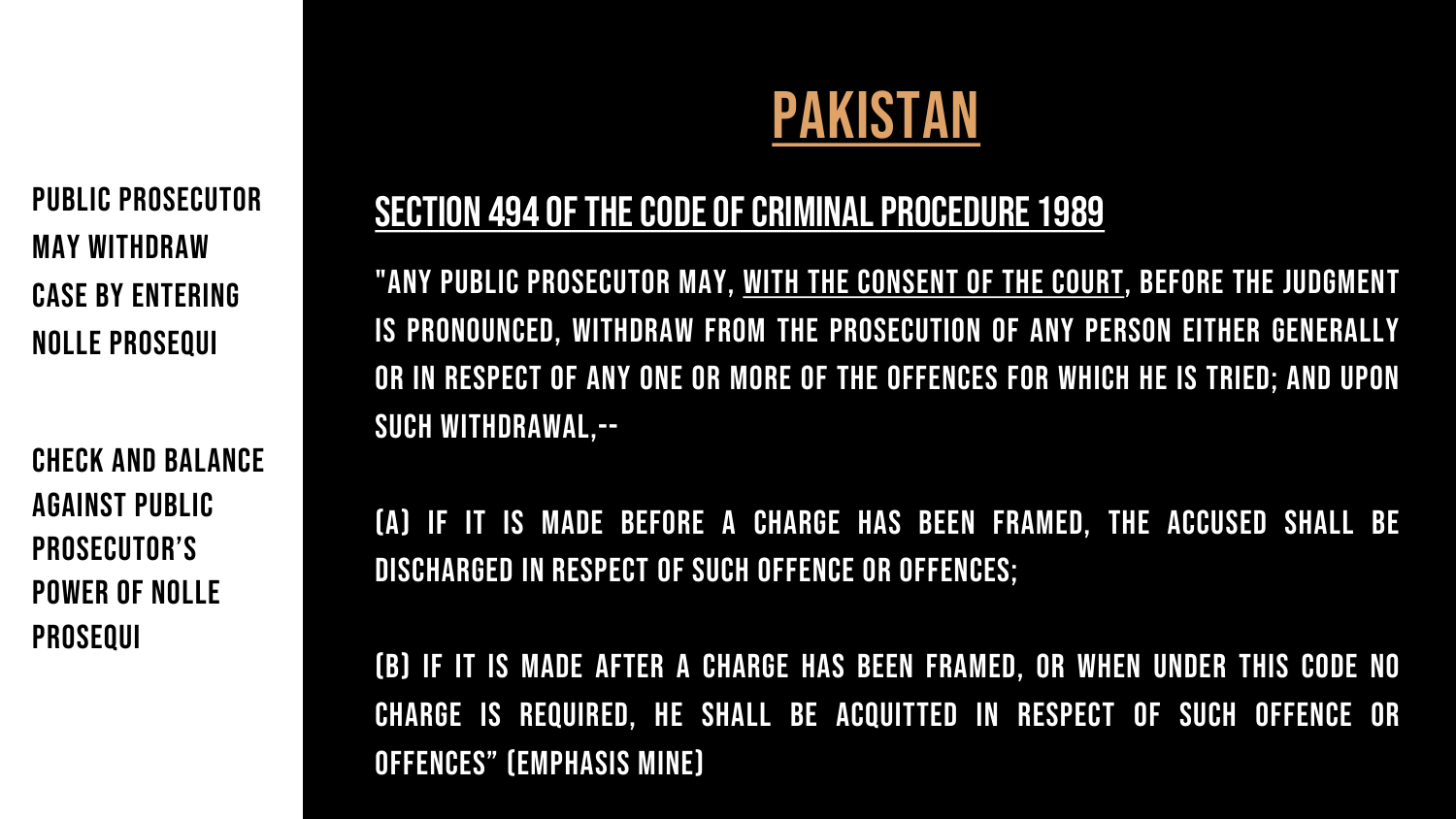PAKISTAN

ATTORNEY GENERAL THE PRINCIPAL ADVISOR TO THE GOVERNMENT

#### ARTICLE 100(3) OF THE CONSTITUTION OF THE ISLAMIC REPUBLIC OF PAKISTAN

"(3) It shall be the duty of the attorney-general to give advice to the Federal Government upon such legal matters, and to perform such other duties of a legal character, as may be referred or assigned to him by the Federal Government, and in the performance of his duties he shall have the right of audience in all courts and tribunals in PAkistan"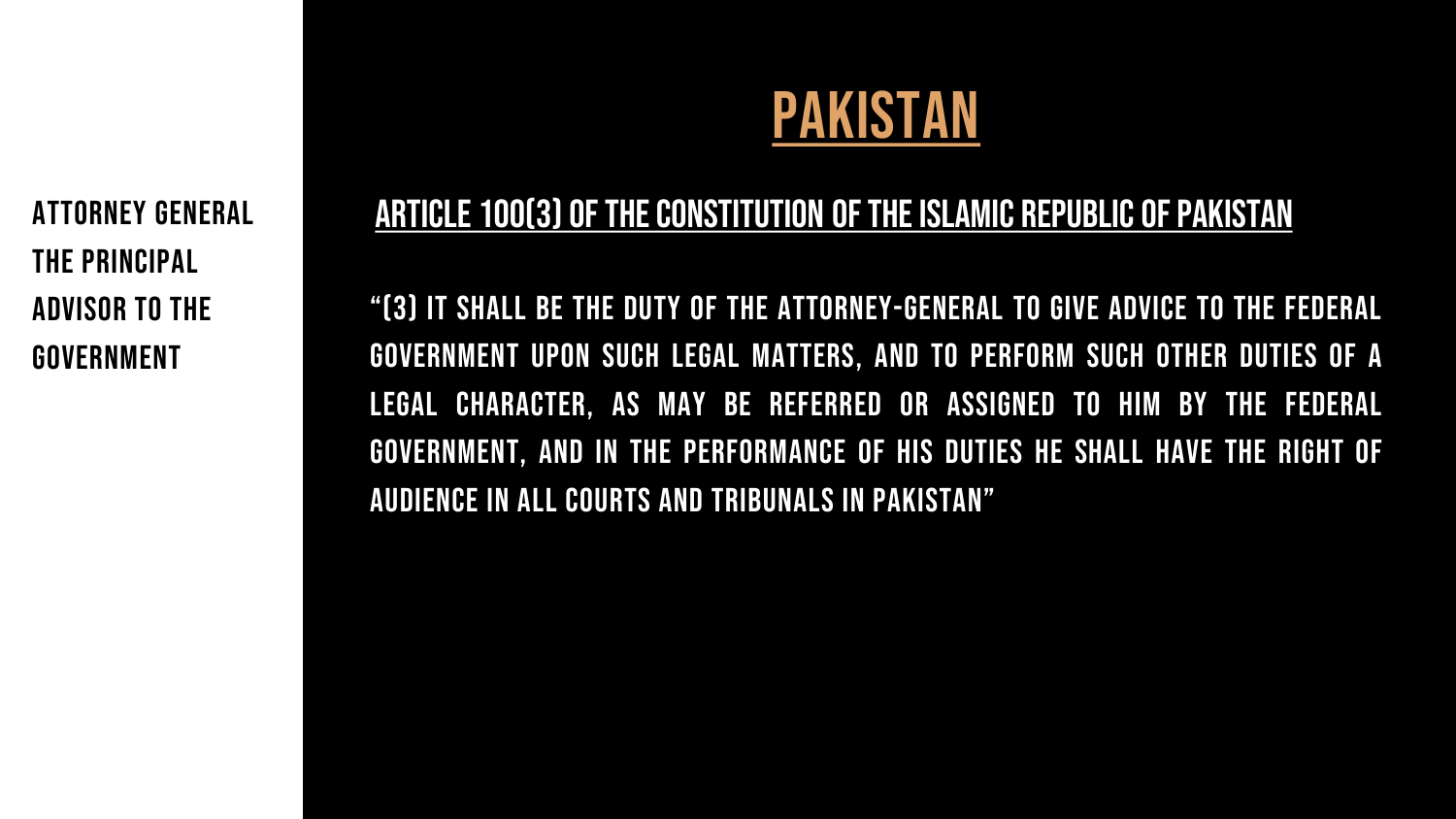CROWN PROSECUTION SERVICES IN CHARGE OF CRIMINAL PROSECUTIONS

### UNITED KINGDOM\*

#### SECTION 1(1) OF THE PROSECUTION OF OFFENCES ACT 1985

"(1) There shall be a prosecuting service for England and Wales (to be known as the "Crown Prosecution Service ") consisting of—

(a)the Director of Public Prosecutions, who shall be head of the Service;

(b)the Chief Crown Prosecutors, designated under subsection (4) below, each of whom shall be the member of the Service responsible to the Director for supervising the operation of the Service in his area; and

(c)the other staff appointed by the Director under this section."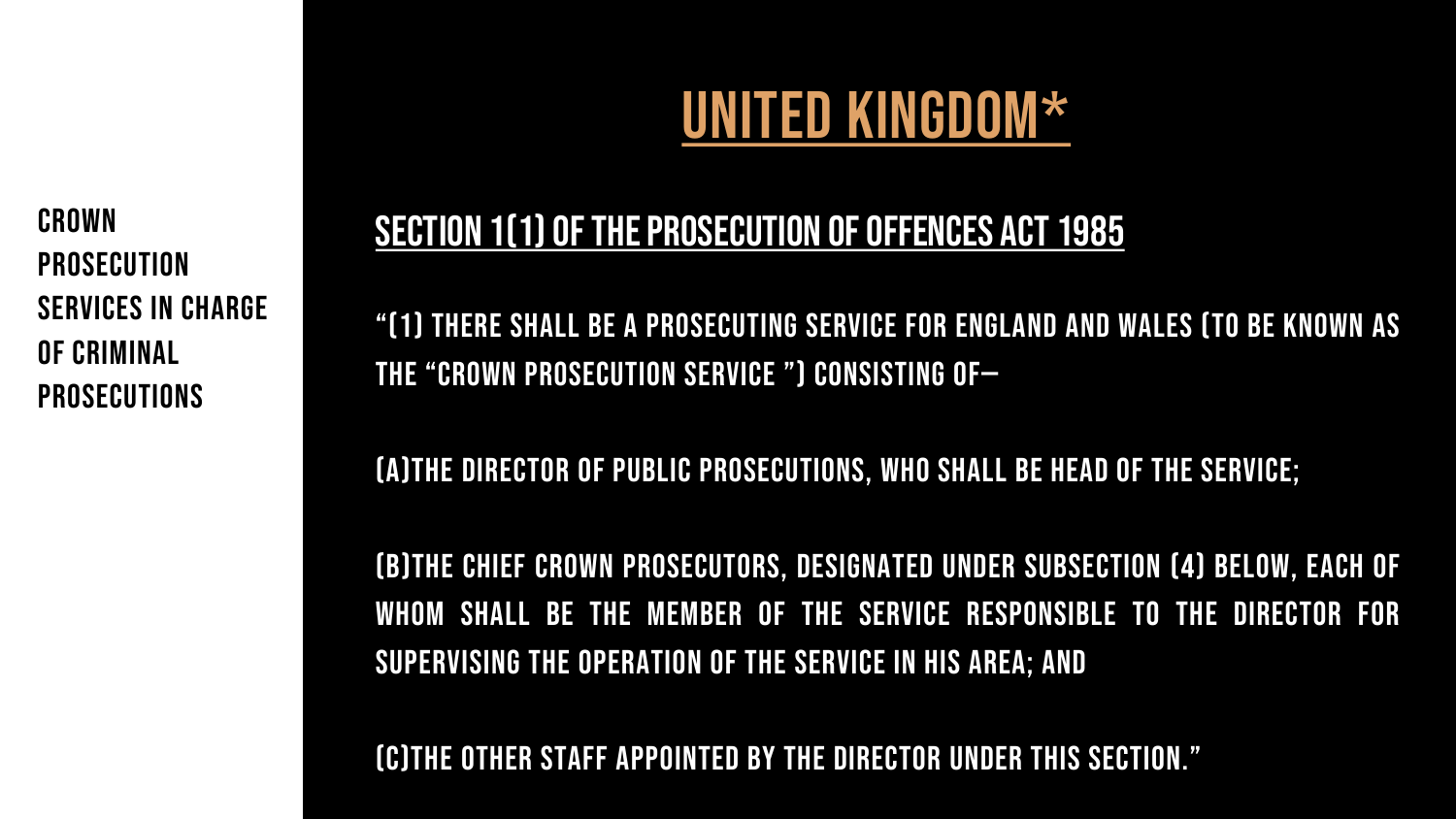ATTORNEY GENERAL APPOINTS DIRECTOR OF PUBLIC PROSECUTIONS

### UNITED KINGDOM\*

### SECTION 2(1) OF THE PROSECUTION OF OFFENCES ACT 1985 "(1) The Director of Public Prosecutions shall be appointed by the Attorney GENERAL."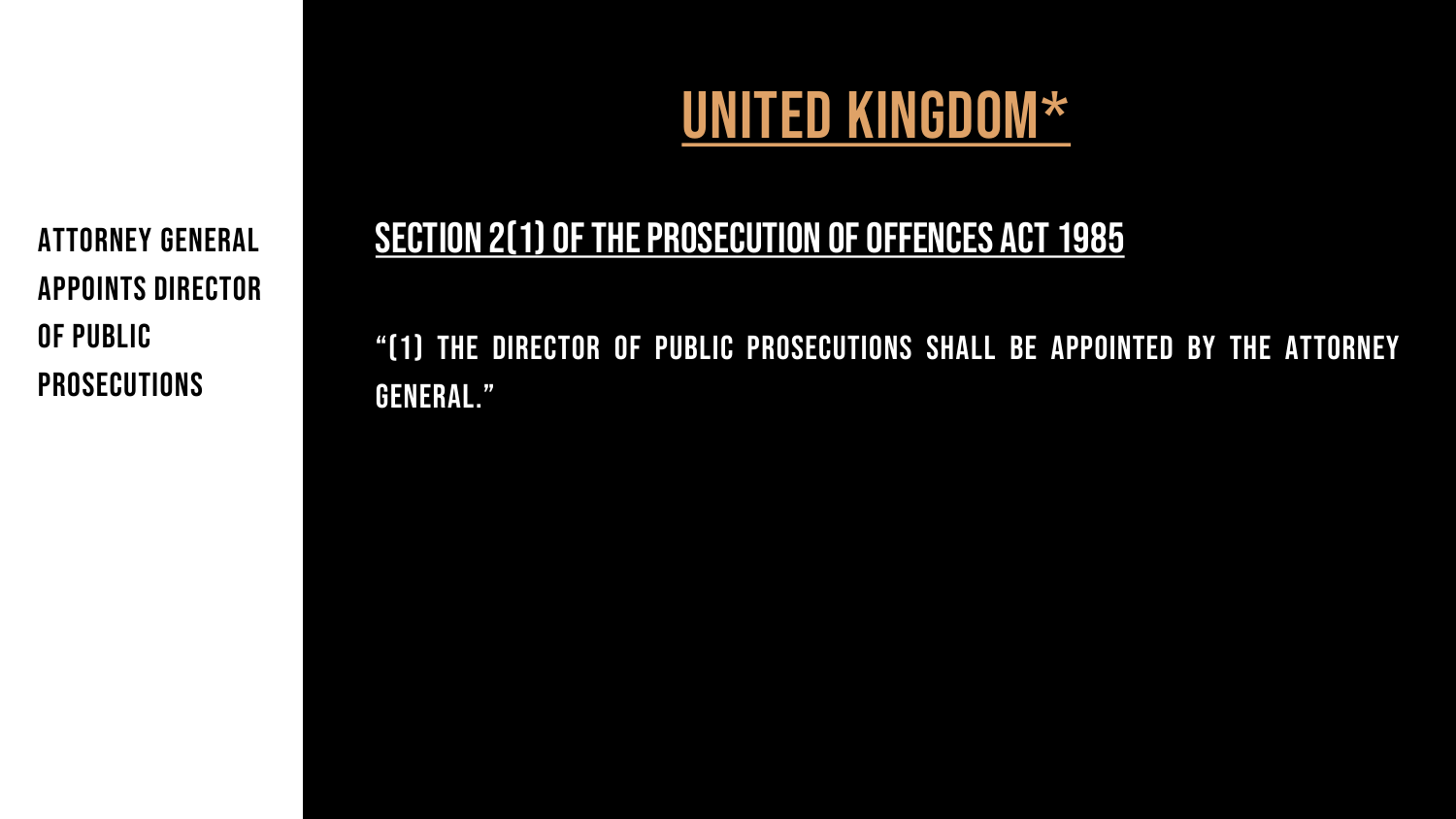THE PRINCIPAL ADVISOR TO THE GOVERNMENT

### UNITED KINGDOM\*

### ATTORNEY GENERAL **UK GOVERNMENT'S WEBSITE ON THE ATTORNEY GENERAL**

### **Responsibilities**

The Attorney General is chief legal adviser to the Crown and has a number of independent public interest functions, as well as overseeing the Law Officers' departments.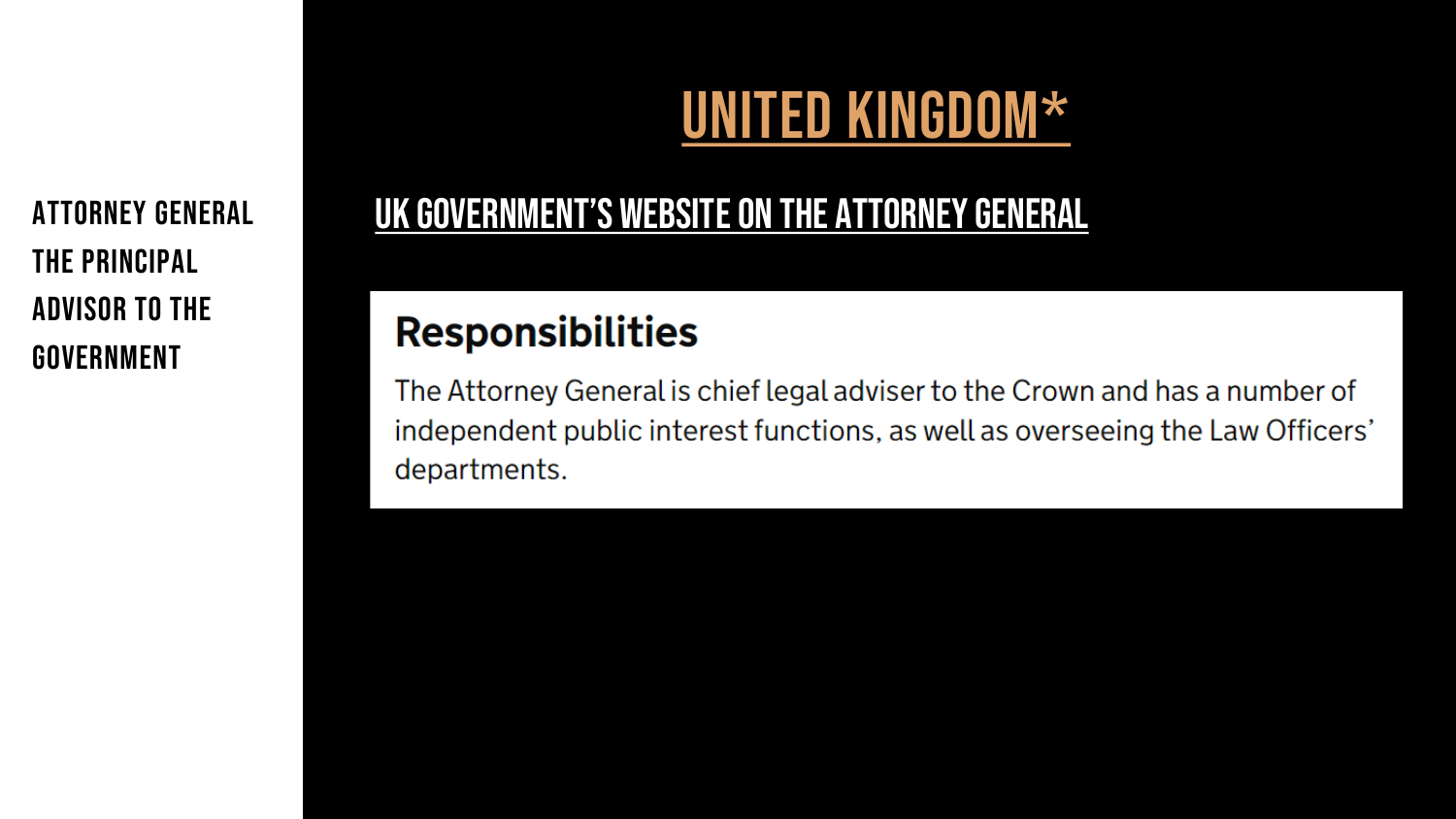DIRECTOR OF PUBLIC PROSECUTIONS UNDER **SUPERINTENDENCE** OF ATTORNEY GENERAL

### UNITED KINGDOM\*

#### SECTION 3(1) OF THE PROSECUTION OF OFFENCES ACT 1985

"(1) The Director shall discharge his functions under this or any other enactment under the superintendence of the Attorney General." (EMPHASIS MINE)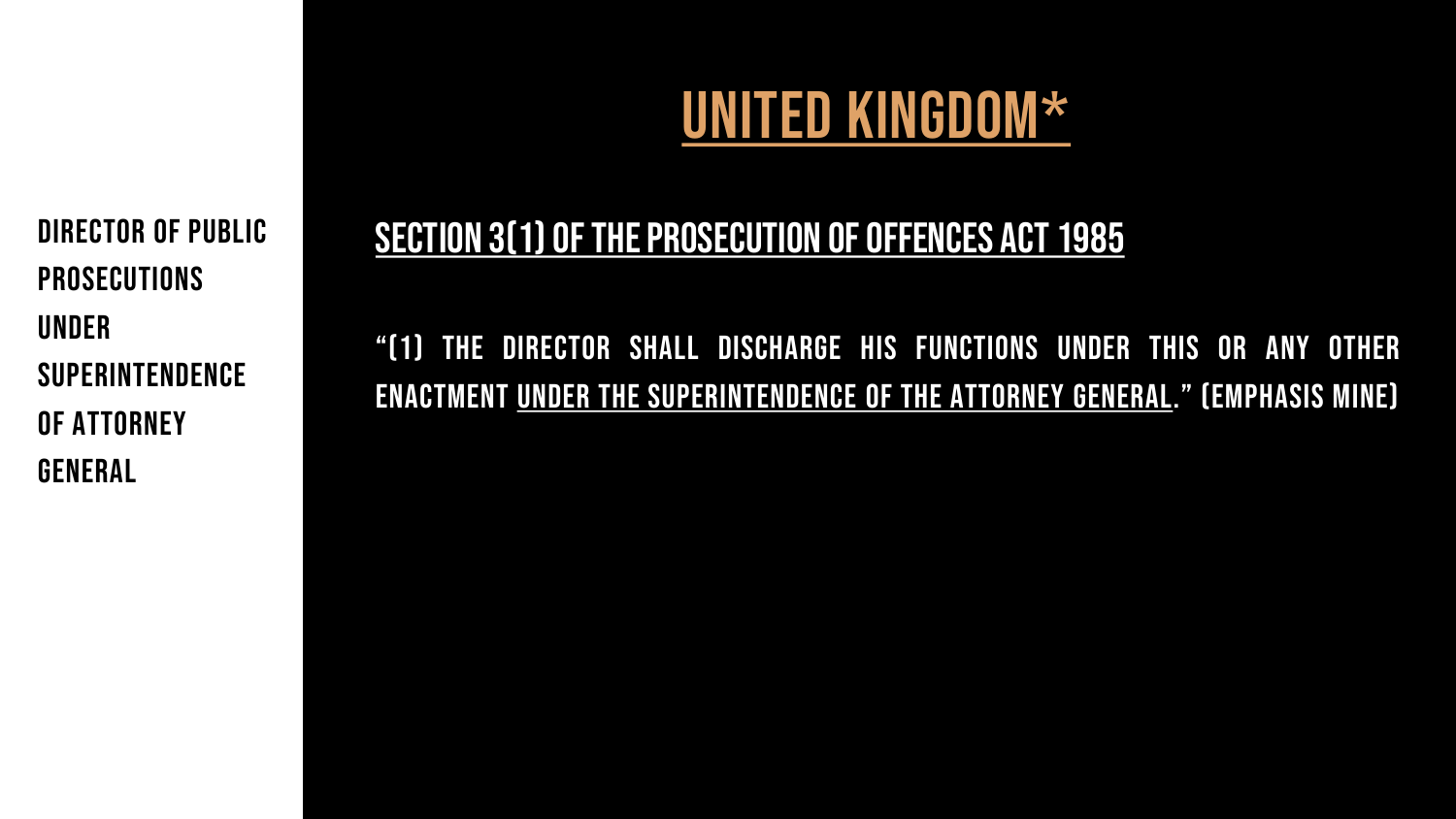DIRECTOR OF PUBLIC PROSECUTIONS **EXERCISES** INDEPENDENCE IN PROSECUTIONS

### UNITED KINGDOM\*

### Framework agreement between the Law Officers and the Director OF PUBLIC PROSECUTIONS

13. The Director is responsible for deciding which cases the CPS should prosecute. The Director exercises independence in individual casework decisions.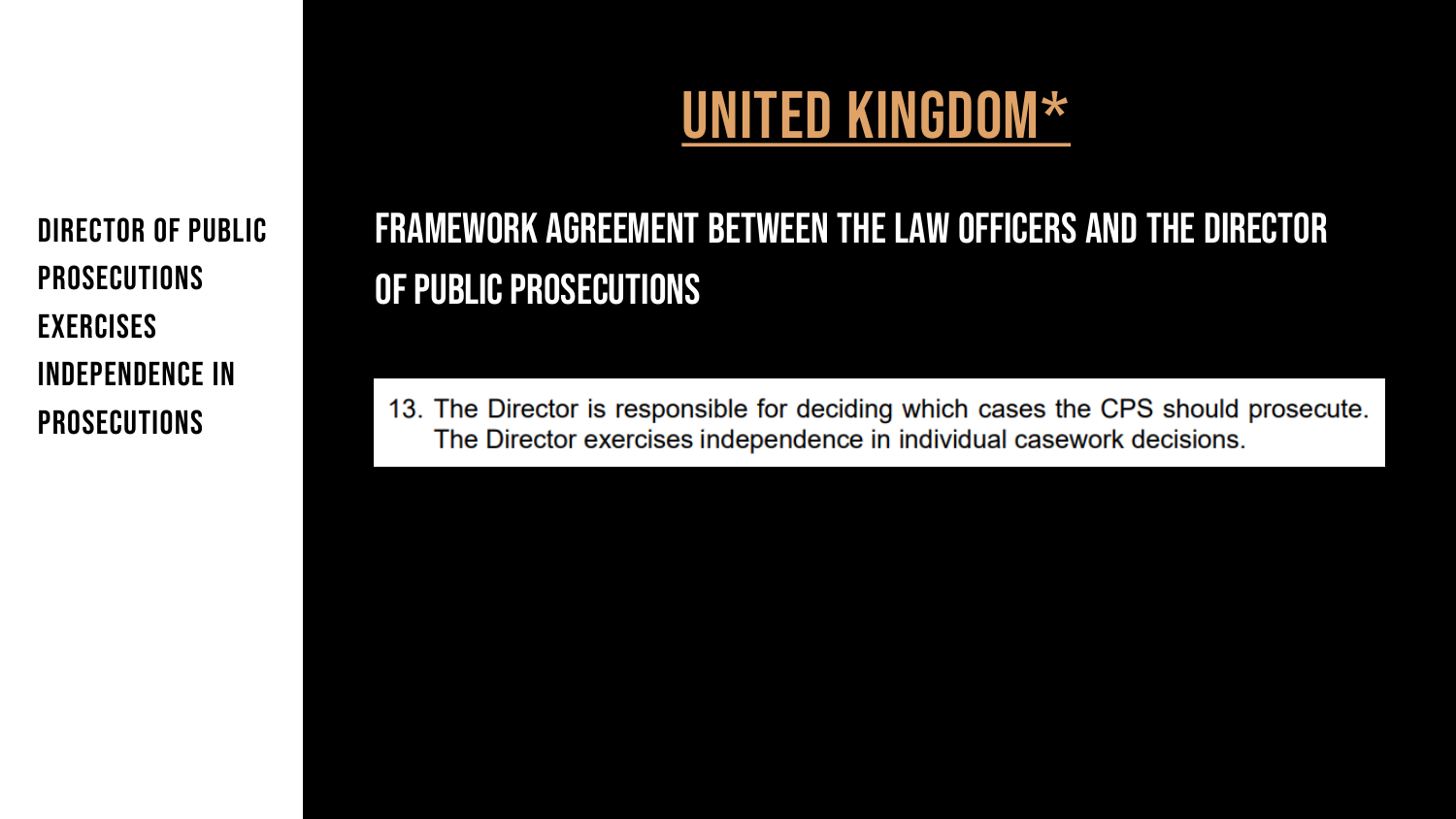# ARGUMENTS AGAINST SPLITTING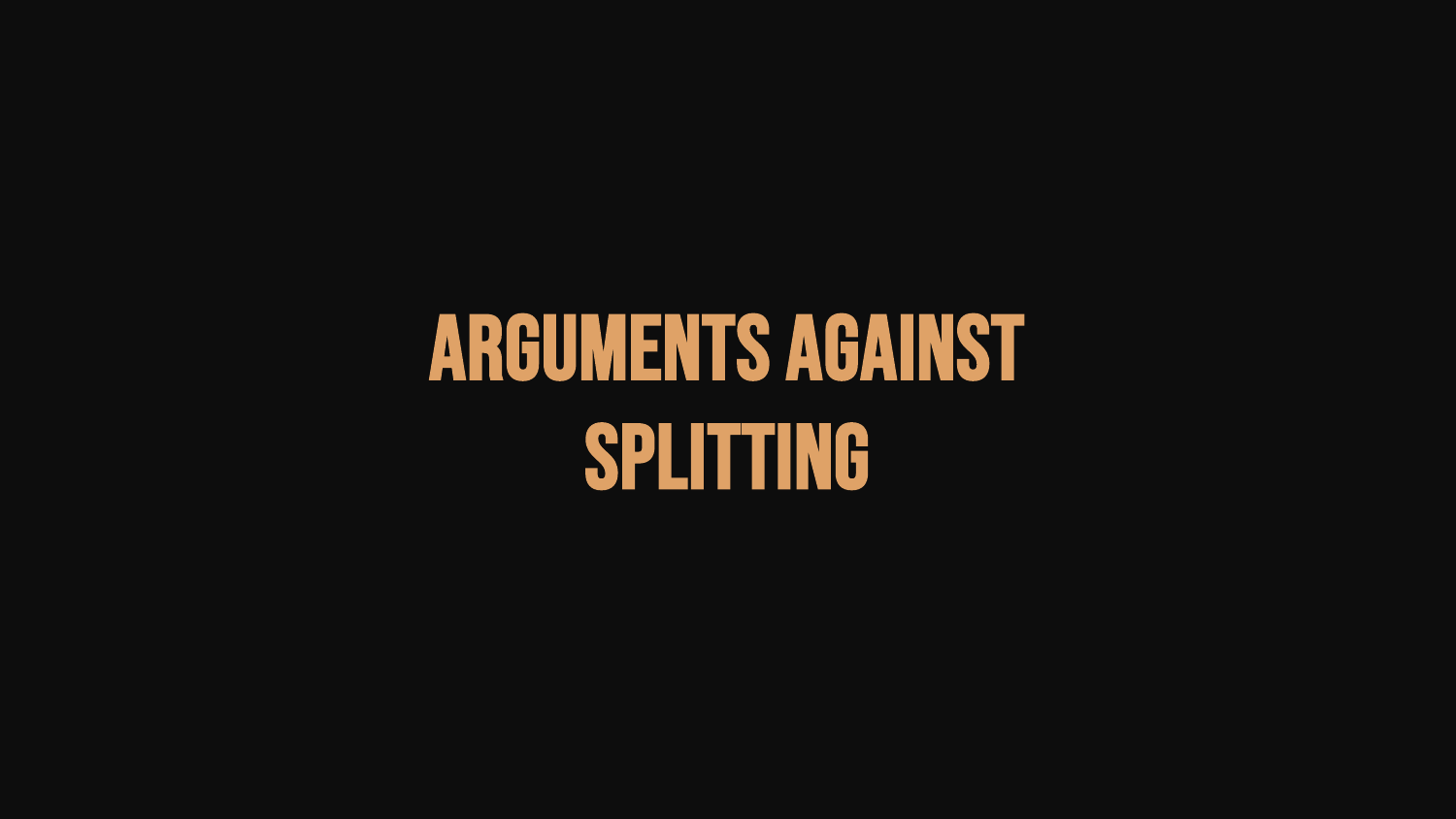### 1.Practically alreadysplit

## 2. IF IT AIN'T BROKE, WHY FIX IT?

3. Not a priority reform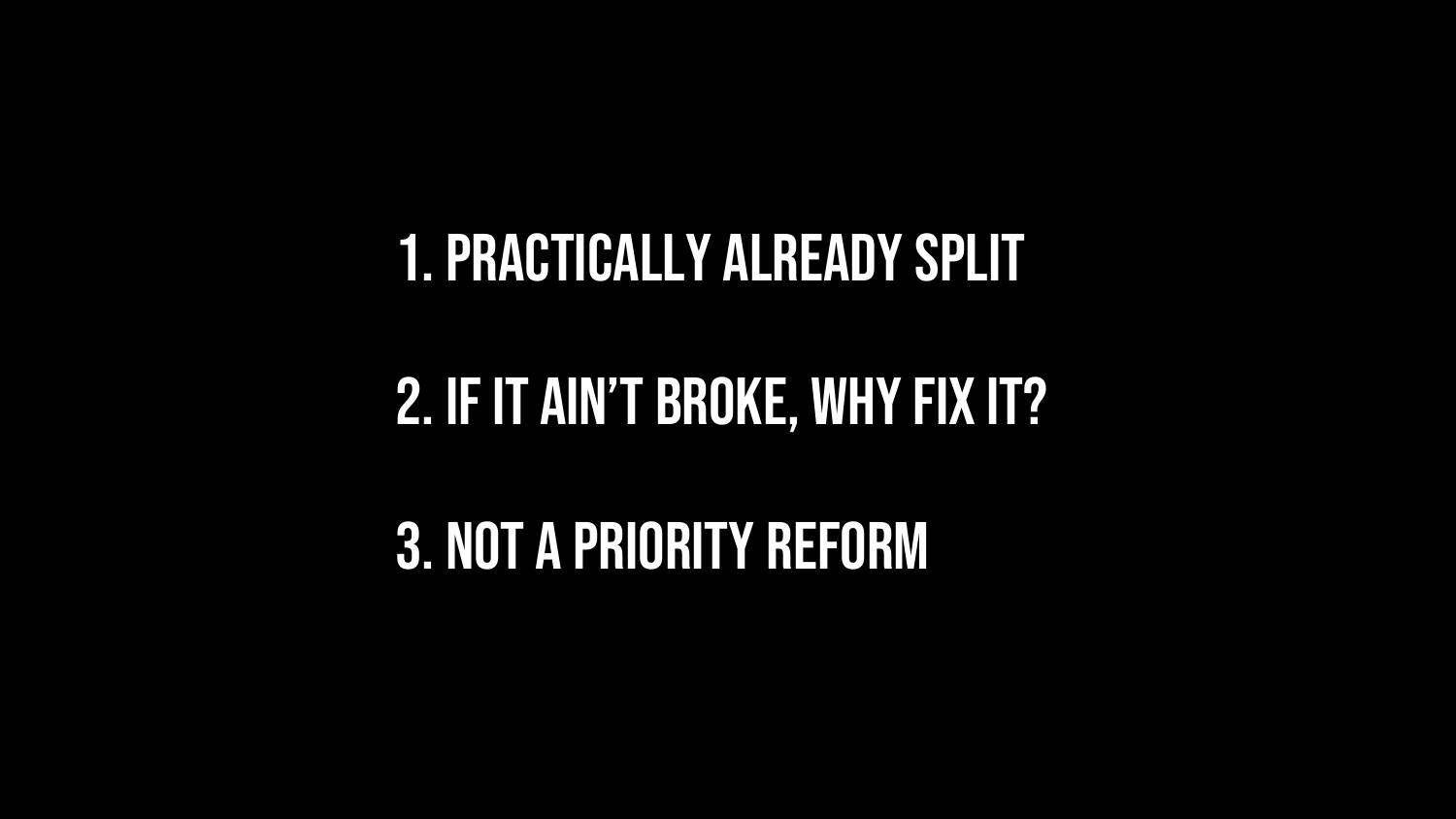# POSSIBLE MODELS IF SPLITTING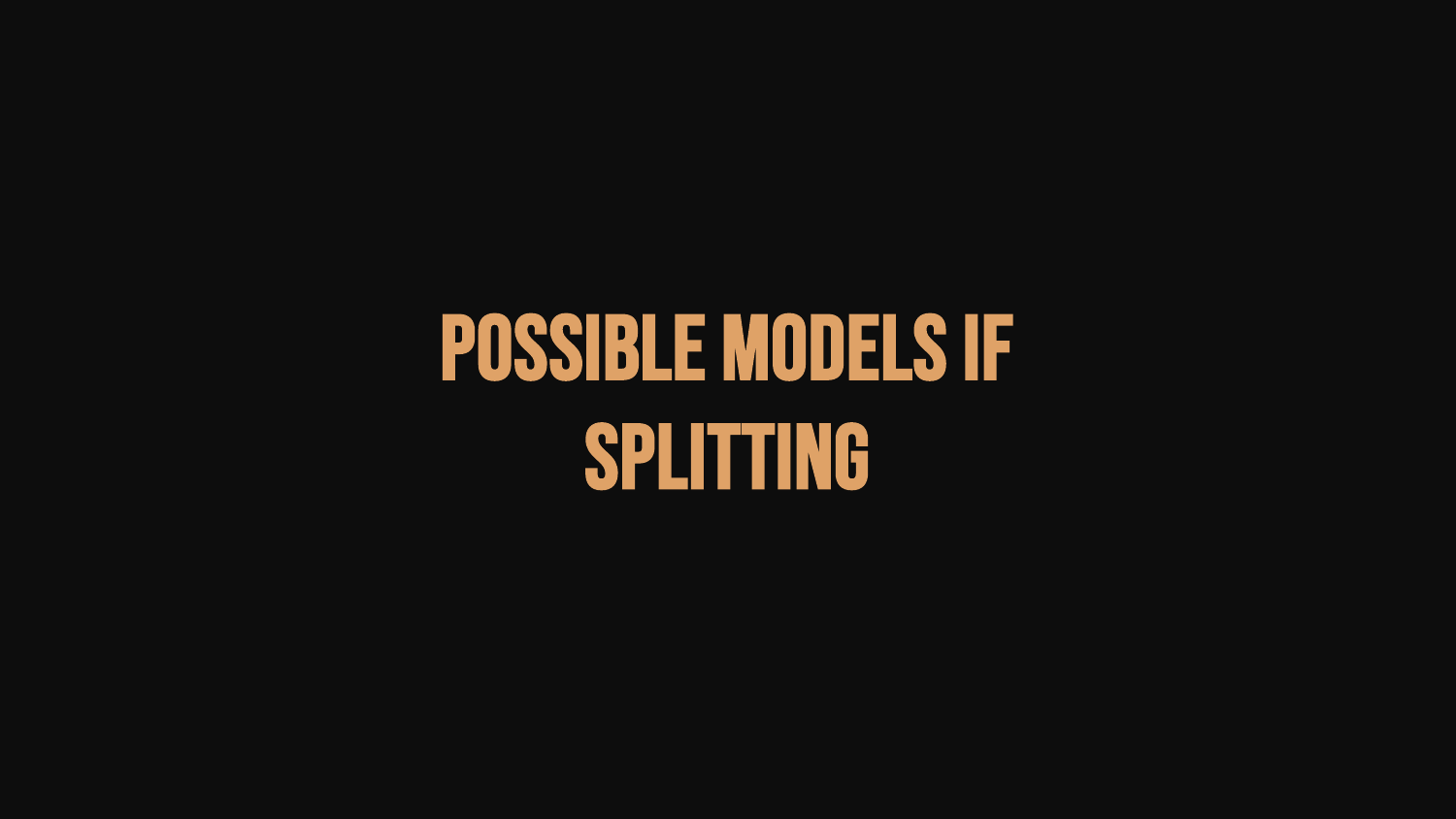### 1. Full split with Public Prosecutor/Director of Public Prosecutions **ACCOUNTABLE TO PARLIAMENT**

#### VS

2. Full split with Public Prosecutor/Director of Public Prosecutions **ACCOUNTABLE TO COURT** 

#### VS

3. Partial split with Public Prosecutor/Director of Public Prosecutions ACCOUNTABLE TO AG WHO IS ACCOUNTABLE TO PARLIAMENT

#### VS

4. Partial split with Public Prosecutor/Director of Public Prosecutions ACCOUNTABLE TO EXECUTIVE/GOVERNMENT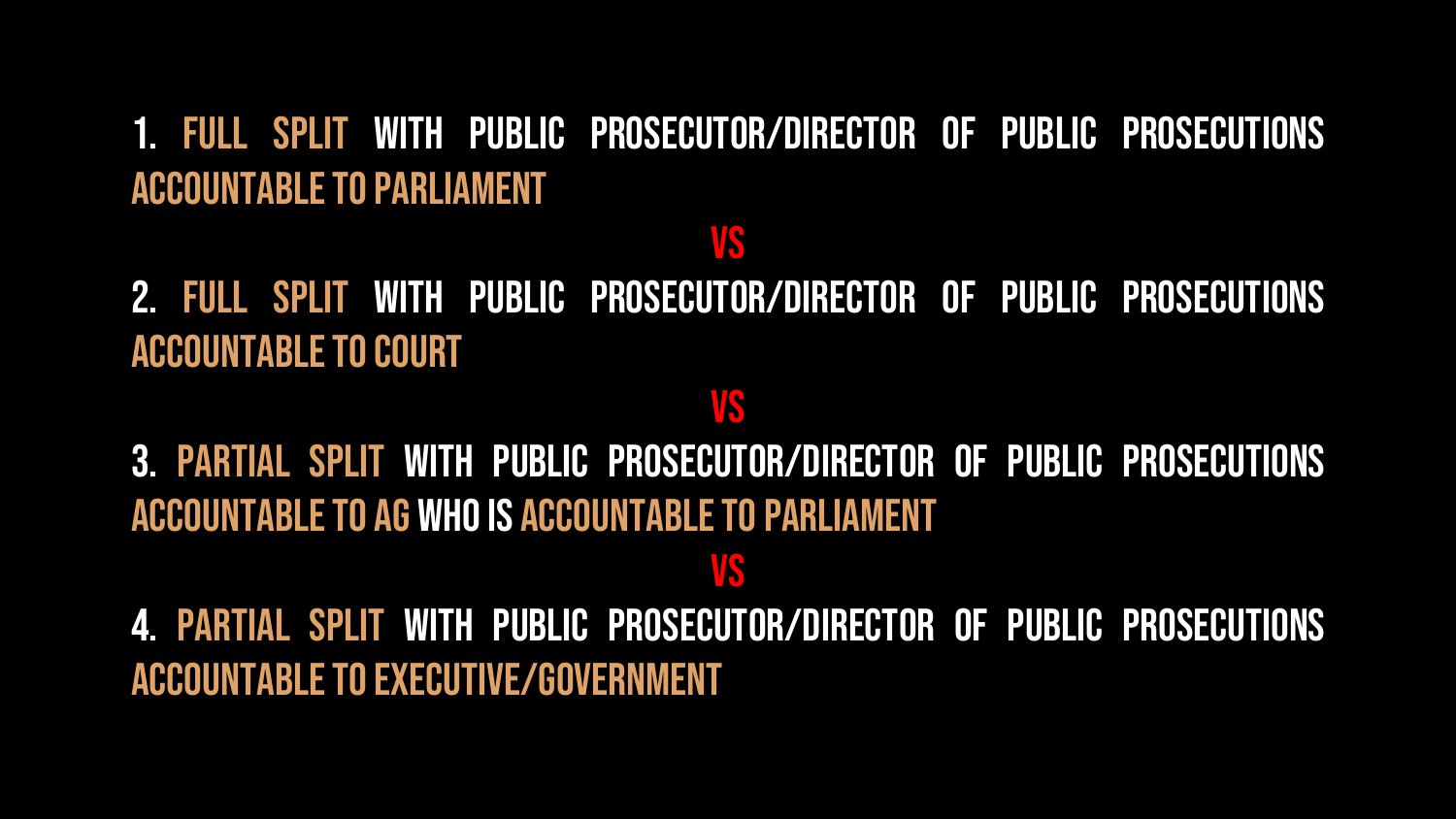# CHECK AND BALANCE IF NOT SPLITTING